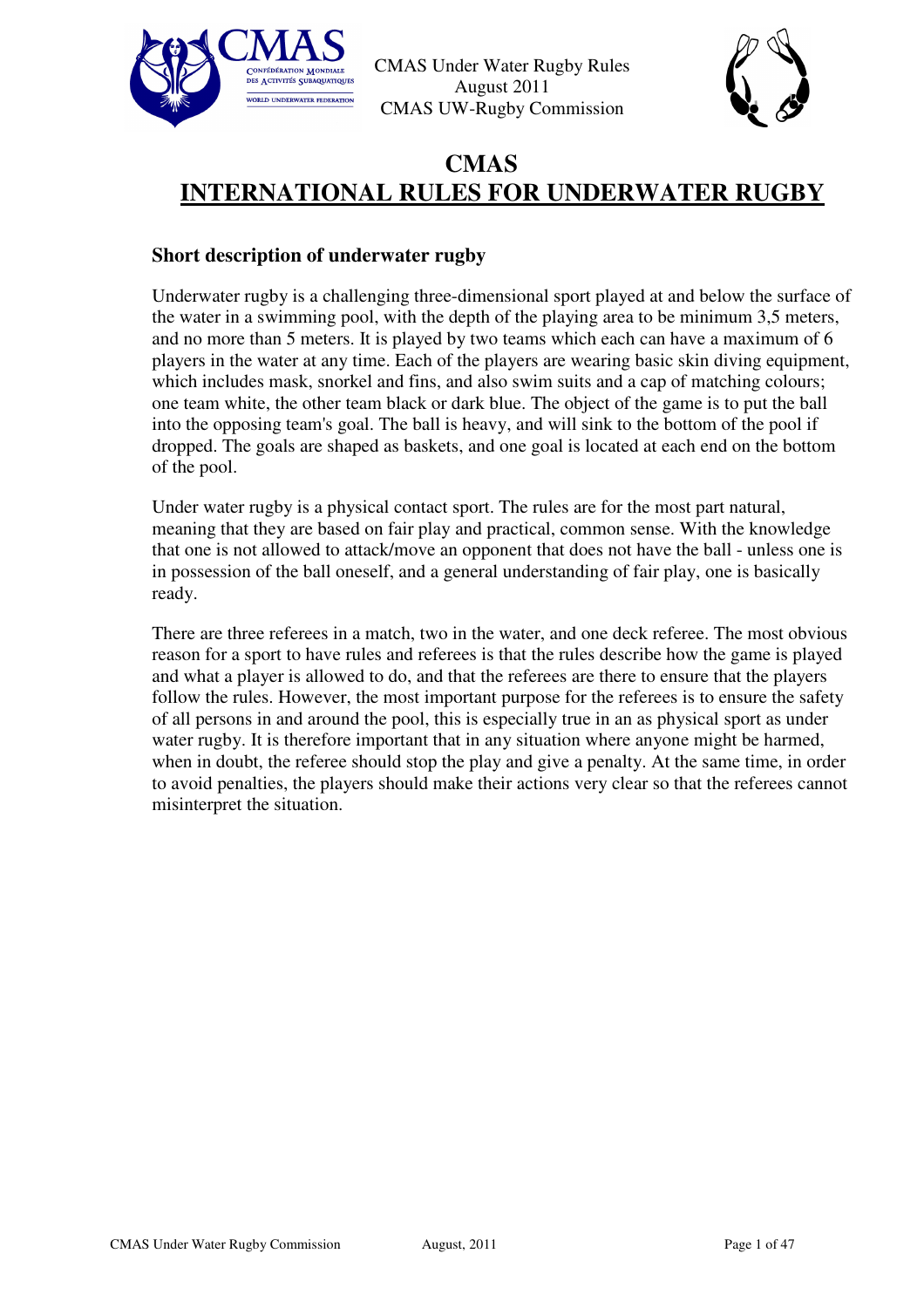



|                                               | $\mathbf Q$ |
|-----------------------------------------------|-------------|
| <b>SIGNAL EQUIPMENT</b>                       |             |
|                                               |             |
|                                               |             |
|                                               |             |
| Team Duties, Team Formation and Equipment  10 |             |
|                                               |             |
|                                               |             |
|                                               |             |
|                                               |             |
|                                               |             |
|                                               |             |
|                                               |             |
|                                               |             |
|                                               |             |
|                                               |             |
|                                               |             |
|                                               |             |
|                                               |             |
|                                               |             |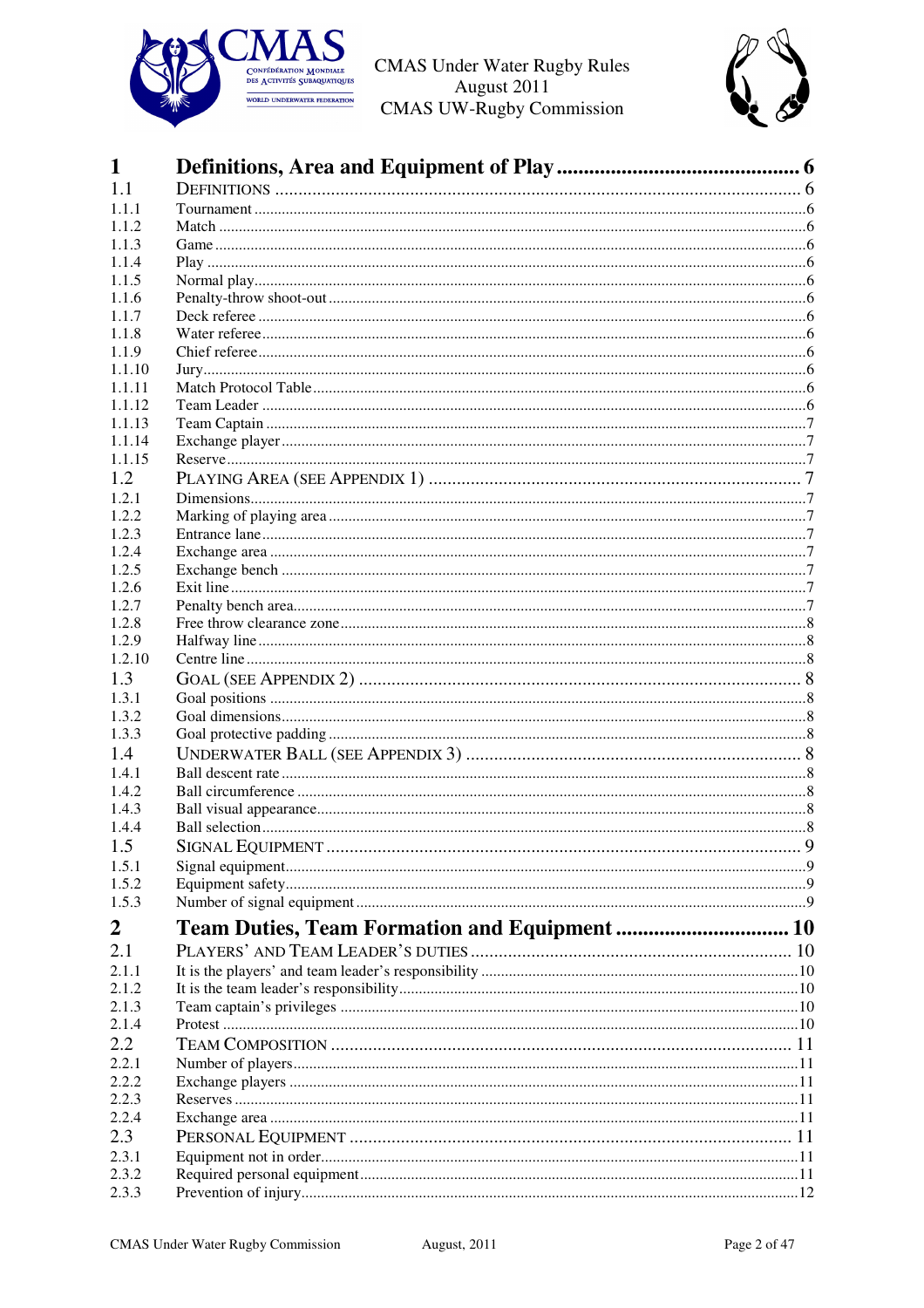



| 2.3.4                   |  |
|-------------------------|--|
| 2.3.5                   |  |
| 2.3.6                   |  |
| 2.3.7                   |  |
|                         |  |
| 2.4.1                   |  |
| 2.4.2                   |  |
| 2.4.3                   |  |
| 2.4.4                   |  |
| 2.4.5                   |  |
| 2.4.6                   |  |
|                         |  |
|                         |  |
|                         |  |
| 3.1.1                   |  |
| 3.1.2<br>3.1.3          |  |
|                         |  |
| 3.1.4                   |  |
| 3.1.5                   |  |
| 3.1.6                   |  |
| 3.1.7                   |  |
| 3.1.8                   |  |
| 3.1.9                   |  |
|                         |  |
| 3.2.1                   |  |
| 3.2.2                   |  |
| 3.2.3                   |  |
| 3.2.4                   |  |
| 3.2.5                   |  |
| 3.2.6                   |  |
|                         |  |
|                         |  |
| 4.1.1                   |  |
| 4.1.2                   |  |
|                         |  |
|                         |  |
|                         |  |
|                         |  |
|                         |  |
|                         |  |
|                         |  |
|                         |  |
|                         |  |
|                         |  |
|                         |  |
|                         |  |
|                         |  |
|                         |  |
|                         |  |
|                         |  |
|                         |  |
|                         |  |
|                         |  |
|                         |  |
|                         |  |
|                         |  |
|                         |  |
| 4.4.3<br>4.4.4<br>4.5.1 |  |
| 4.5.2<br>4.5.3          |  |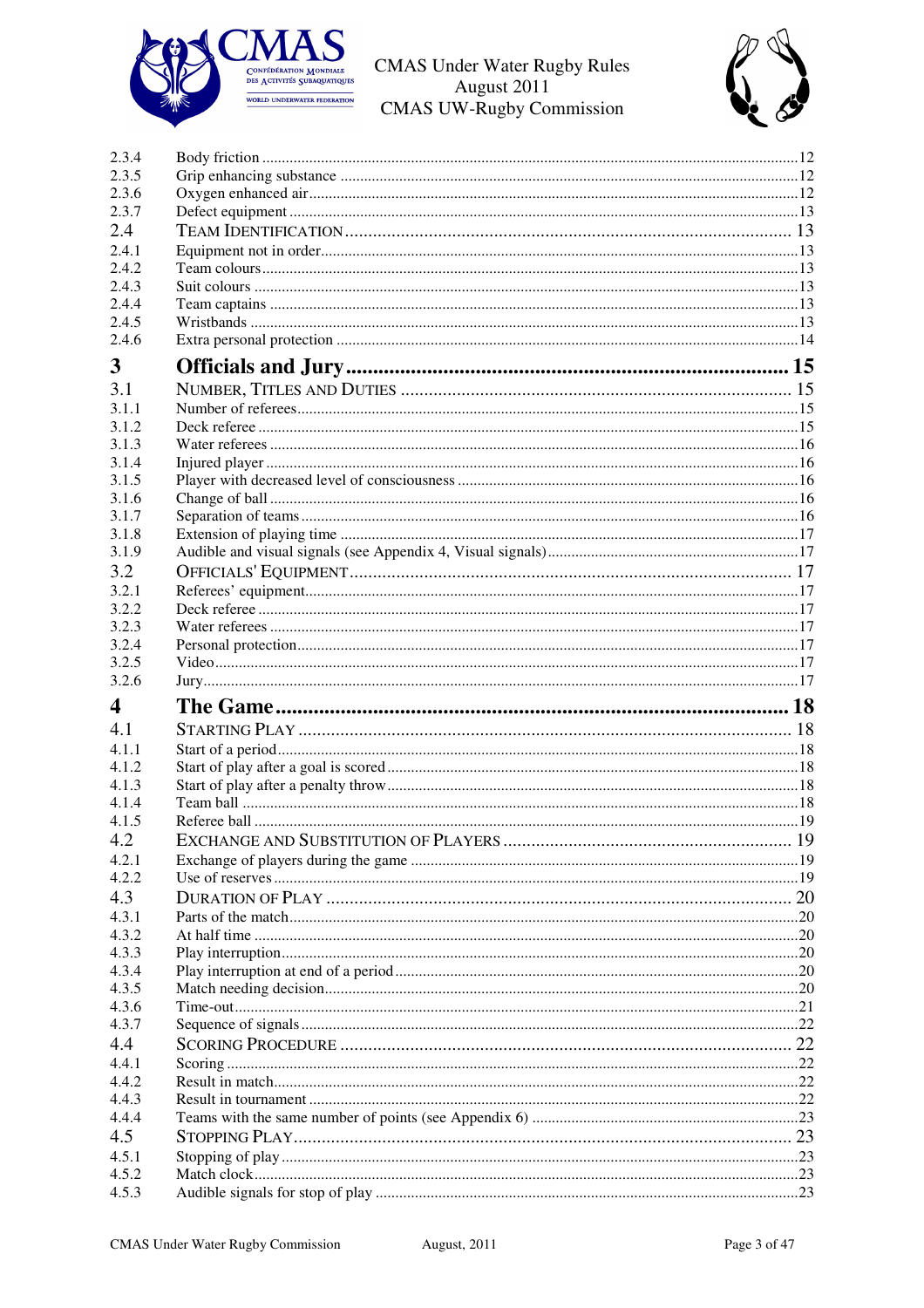



| 5      |  |
|--------|--|
| 5.1    |  |
| 5.1.1  |  |
| 5.1.2  |  |
| 5.1.3  |  |
| 5.1.4  |  |
| 5.1.5  |  |
| 5.1.6  |  |
| 5.1.7  |  |
| 5.1.8  |  |
| 5.1.9  |  |
| 5.1.10 |  |
| 5.1.11 |  |
| 5.1.12 |  |
| 5.1.13 |  |
| 5.1.14 |  |
| 5.1.15 |  |
| 5.1.16 |  |
| 5.1.17 |  |
| 5.1.18 |  |
| 5.1.19 |  |
| 6      |  |
| 6.1    |  |
| 6.1.1  |  |
| 6.1.2  |  |
| 6.1.3  |  |
| 6.1.4  |  |
| 6.1.5  |  |
| 6.2    |  |
| 6.2.1  |  |
| 6.2.2  |  |
| 6.2.3  |  |
| 6.2.4  |  |
| 6.2.5  |  |
| 6.2.6  |  |
| 6.2.7  |  |
| 6.3    |  |
| 6.3.1  |  |
| 6.3.2  |  |
| 6.3.3  |  |
| 6.3.4  |  |
| 6.3.5  |  |
| 6.3.6  |  |
| 6.3.7  |  |
| 6.4    |  |
| 6.4.1  |  |
| 6.4.2  |  |
| 6.4.3  |  |
| 6.4.4  |  |
| 6.4.5  |  |
| 6.4.6  |  |
| 6.4.7  |  |
| 6.4.8  |  |
| 6.5    |  |
| 6.5.1  |  |
| 6.5.2  |  |
|        |  |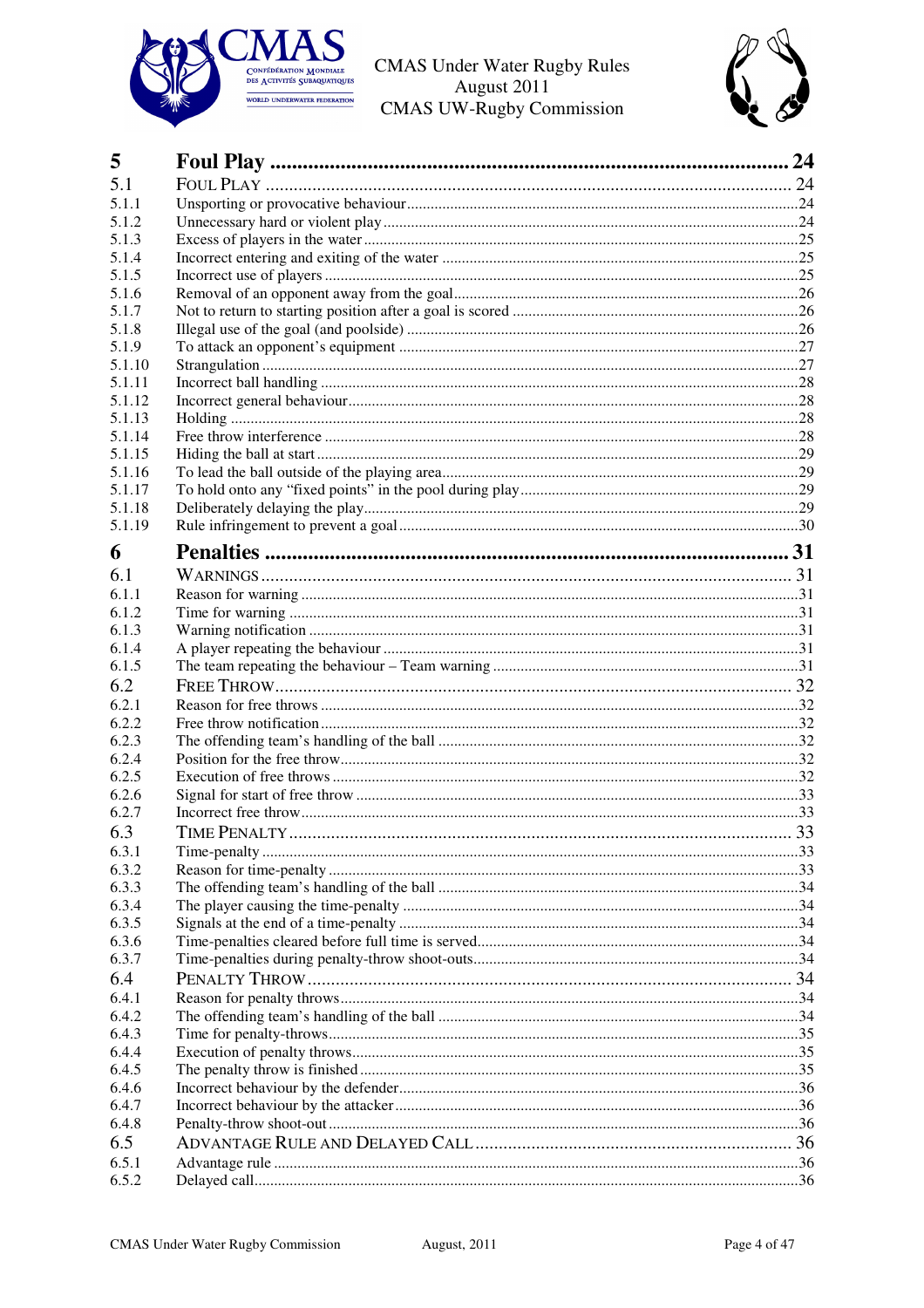

![](_page_4_Picture_2.jpeg)

| 6.6            | EXPULSION OF A PLAYER (SEE APPENDIX 5, PLAYER INCIDENT REPORT)  37                     |  |
|----------------|----------------------------------------------------------------------------------------|--|
| 6.6.1          |                                                                                        |  |
| 6.6.2          | A referee can expel a player in the case of the player repeatedly breaking the rules37 |  |
| 6.6.3          | A player may be expelled for incidents occurring at any time during the tournament37   |  |
| 6.6.4          |                                                                                        |  |
| 7 <sup>7</sup> |                                                                                        |  |
| 7.1            |                                                                                        |  |
| 7.2            |                                                                                        |  |
| 7.3            |                                                                                        |  |
| 7.4            |                                                                                        |  |
| 7.5            |                                                                                        |  |
| 7.6            |                                                                                        |  |

Appendix 1 - Playing Area

Appendix 2 - Goal

Appendix 3 - Filling and Handling Instructions for UW-Rugby Balls

Appendix 4 - Hand Signals of the Referees

Appendix 5 - Player Incident Report, Under Water Rugby

Appendix 6 - 3 or more teams with the same number of points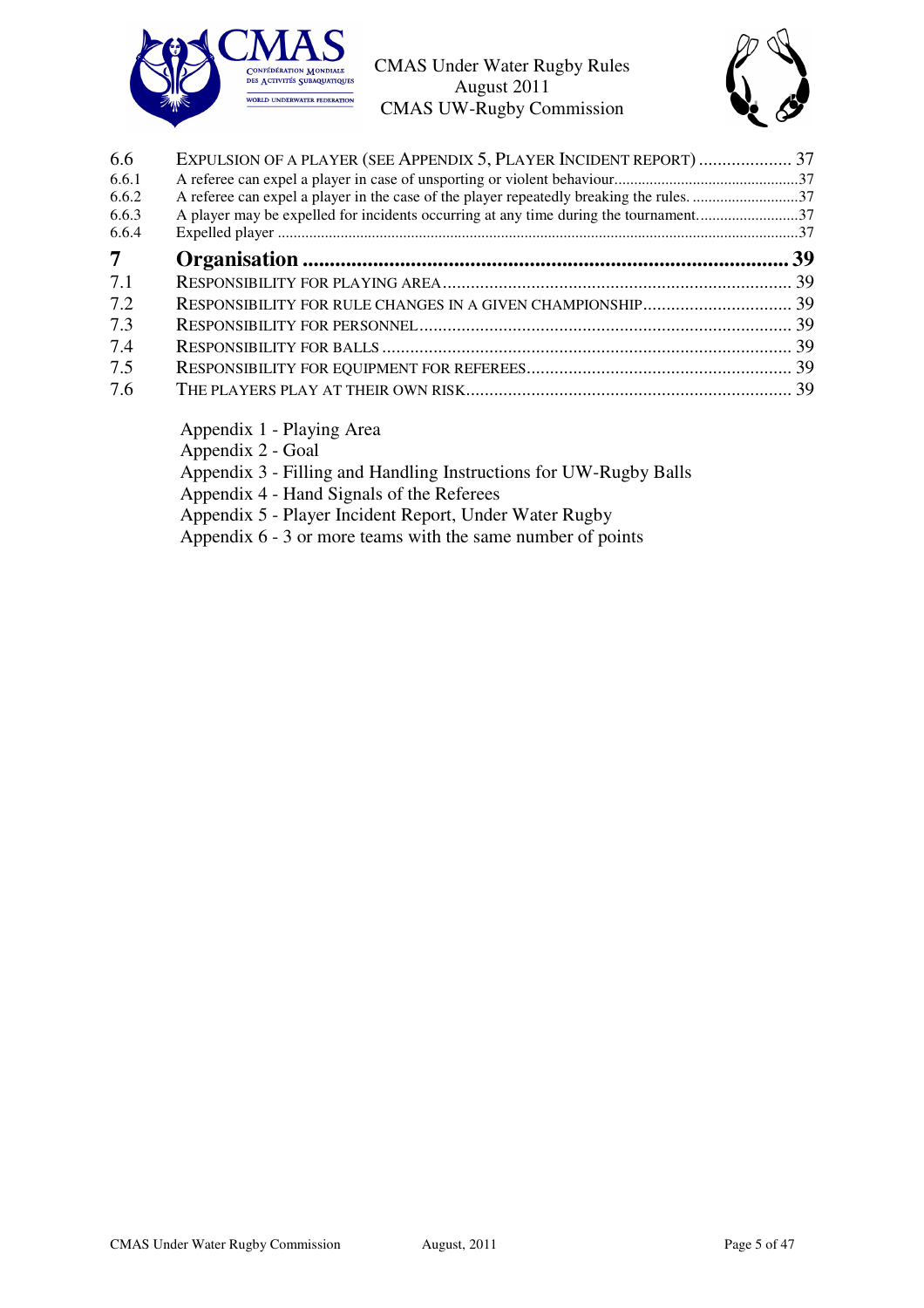![](_page_5_Picture_0.jpeg)

![](_page_5_Picture_2.jpeg)

# **1 Definitions, Area and Equipment of Play**

# **1.1 Definitions**

1.1.1 Tournament

A tournament is from the day of the first games until the last day of games.

#### 1.1.2 Match

The time from the start of the first period until the end of last period/penalty throw, including the intervals between periods/penalty throws and including the time-outs.

#### 1.1.3 Game

The time from the start of the first period until the end of last period/penalty throw, excluding the intervals between periods/penalty throws and excluding the time-outs.

1.1.4 Play

The time when the match-clock is ticking, including the penalty throws.

#### 1.1.5 Normal play

The time when the match-clock is ticking, excluding the penalty throws.

#### 1.1.6 Penalty-throw shoot-out

A series of penalty-throws, at the end of the match, consisting of at least 3 penalty-throws to each team.

#### 1.1.7 Deck referee

The deck referee in the match is the main referee for the match. He/she is positioned at the side of the pool, along the playing area.

#### 1.1.8 Water referee

Each of the two water referees in each game is positioned in the playing area of the water, one on each side along the playing area.

#### 1.1.9 Chief referee

The chief referee for the tournament. At World or Zone Championships the chief referee is appointed by the CMAS.

#### 1.1.10 Jury

The jury is elected according to the CMAS Rules & Regulations at the team leader meeting. It is the highest authority in the tournament.

#### 1.1.11 Match Protocol Table

A table situated at the side of the playing area, behind the deck referee. Here the match protocol is adjourned and the match clock is kept.

#### 1.1.12 Team Leader

A person, normally a non-player, representing the team.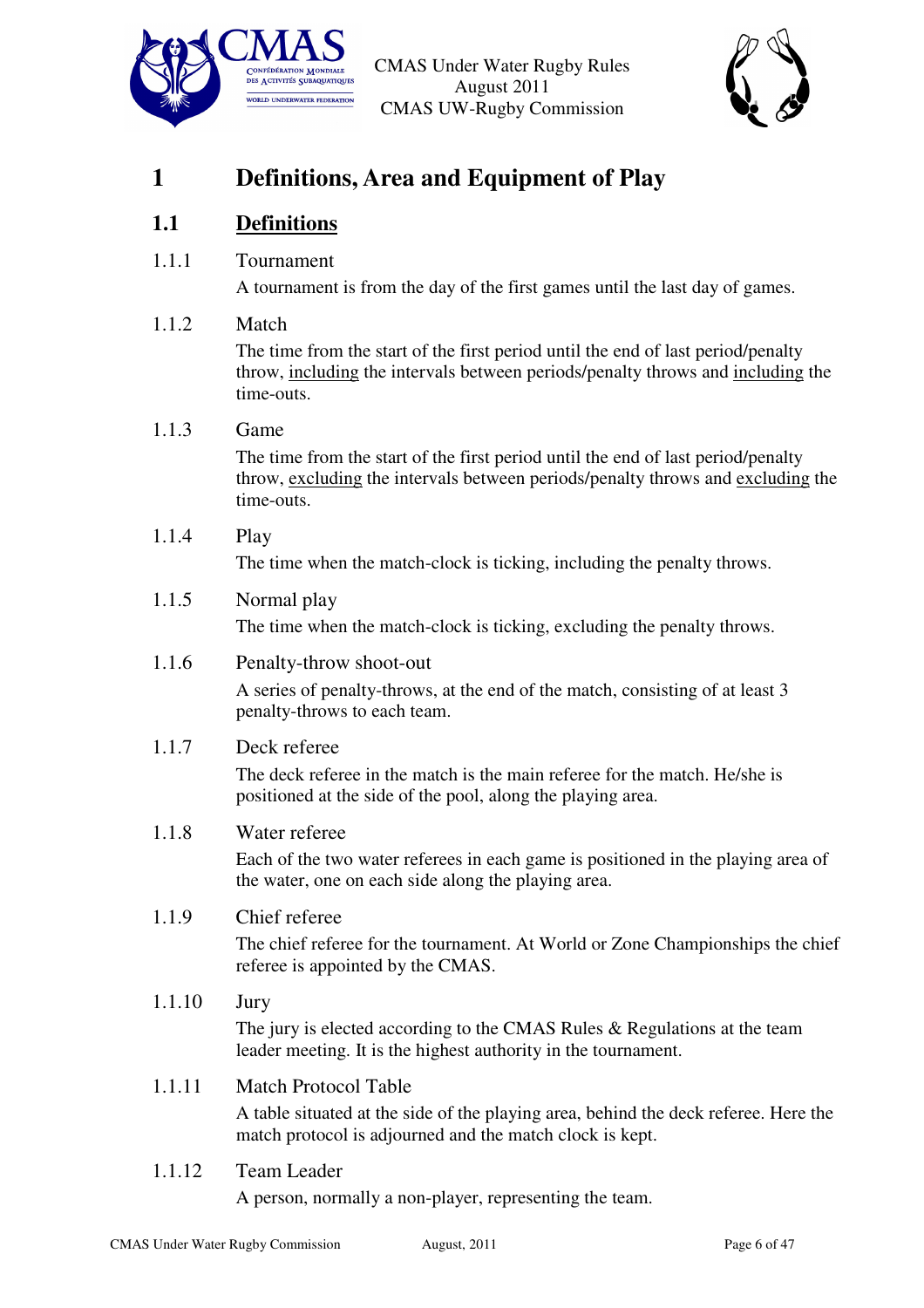![](_page_6_Picture_0.jpeg)

![](_page_6_Picture_2.jpeg)

## 1.1.13 Team Captain

A representative among the players for each team. The Captain has to be selected from an active player, not a substitute. In the game protocol the captain is marked with a "C".

#### 1.1.14 Exchange player

A player among the maximum 12 active players, that is presently not in the playing area or in the penalty bench area.

#### 1.1.15 Reserve

A player among the maximum 15 players of the team listed in the match protocol, neither a player nor an exchange player, and listed as a reserve.

#### **1.2 Playing Area (see Appendix 1)**

#### 1.2.1 Dimensions

Length: The playing area shall be 12 m - 18 m long. Width: The playing area shall be 8 m - 12 m in width. Depth: The depth of water shall be 3.5 m - 5 m.

It is preferred that the pool sides are perpendicular to the bottom.

Ladders, gutters, pool-landings, starting-blocks, etc. are not part of the playing area even when they are within the playing area.

#### 1.2.2 Marking of playing area

A rope along the surface of the water shall mark the open length of the playing area. Another marker should be visible at the bottom of the pool.

#### 1.2.3 Entrance lane

An additional line, parallel to the marker for the playing area, at 3 m distance from this, shall indicate the entrance lane.

#### 1.2.4 Exchange area

The exchange areas shall be on the side of the pool at either end of the playing area and the entrance lane and shall be indicated by lines on the pool deck. The full length of the short side of the playing area and entrance lane is the exchange area. The Exchange area should be marked with line or fence.

#### 1.2.5 Exchange bench

The exchange bench/chairs shall be on the side of the pool at both ends of the entrance lane, within the exchange area.

#### 1.2.6 Exit line

The short ends of each end of the playing area, separating the playing area and the exchange area. The exit line does not continue beyond the playing area, i.e. it does not extend to divide the entrance line and the exchange area.

1.2.7 Penalty bench area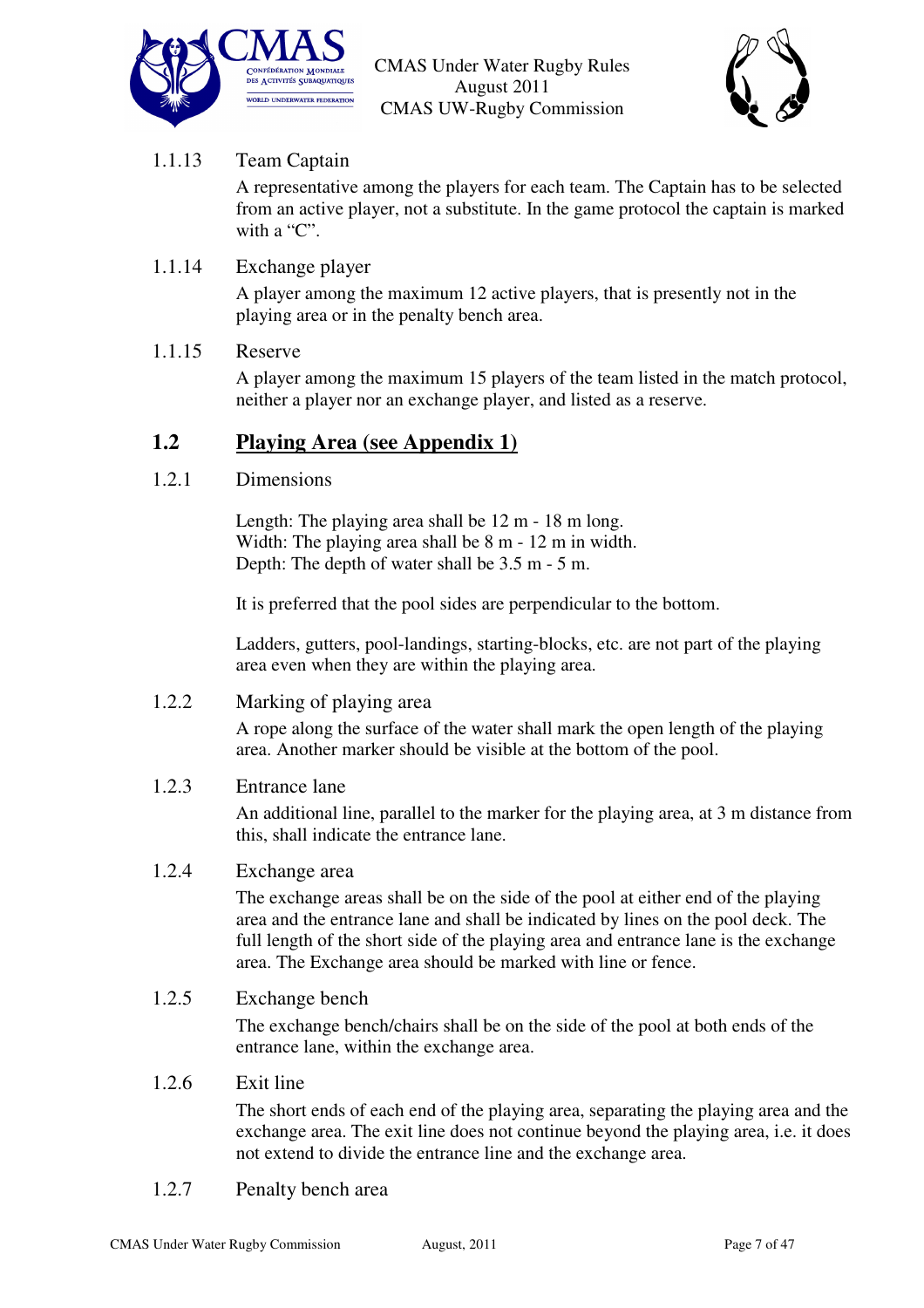![](_page_7_Picture_0.jpeg)

![](_page_7_Picture_2.jpeg)

The penalty bench area shall be situated close to the exchange area but clearly separated.

1.2.8 Free throw clearance zone

The full sphere covering 2 meters from the place the free throw is taken.

1.2.9 Halfway line

The halfway line is an imaginary line in the pool, at equal lengths from each team's exchange area.

#### 1.2.10 Centre line

The centre line is an imaginary line in the pool, dividing the playing area in two equal halves and running through the two teams' goals.

# **1.3 Goal (see Appendix 2)**

#### 1.3.1 Goal positions

The goals consist of two rigid baskets, one of which stands at the middle of each end of the playing area, on the bottom of the swimming pool, against the wall. It shall not be possible to play the ball between the goal and the wall. The goals should not be easily moved during a match.

#### 1.3.2 Goal dimensions

The goal's dimensions shall be 445 - 455 mm high and 390 - 400 mm top inside diameter.

#### 1.3.3 Goal protective padding

The edge of the basket shall be covered with a soft pad.

## **1.4 Underwater Ball (see Appendix 3)**

#### 1.4.1 Ball descent rate

A ball filled with water so that it is negatively buoyant shall be used for playing. It shall have a descent rate of 1000 - 1250 mm per second.

#### 1.4.2 Ball circumference

It shall have a circumference of 520 - 540 mm for men's and U21 matches, and 490 - 510 mm for women's matches.

#### 1.4.3 Ball visual appearance

It shall be coloured black, or any other dark colour, and white, of good contrast, or it shall be plain red. The ball shall be easily visible in the water.

#### 1.4.4 Ball selection

At Championships, all teams have the possibility to present one ball each for consideration. The referees will check the circumference, negative buoyancy, hardness, grip, colour, contrast, direction stability etc. This will be done at a time and place stated at the team leaders meeting. If necessary, the referees may reduce the number of balls to be tested.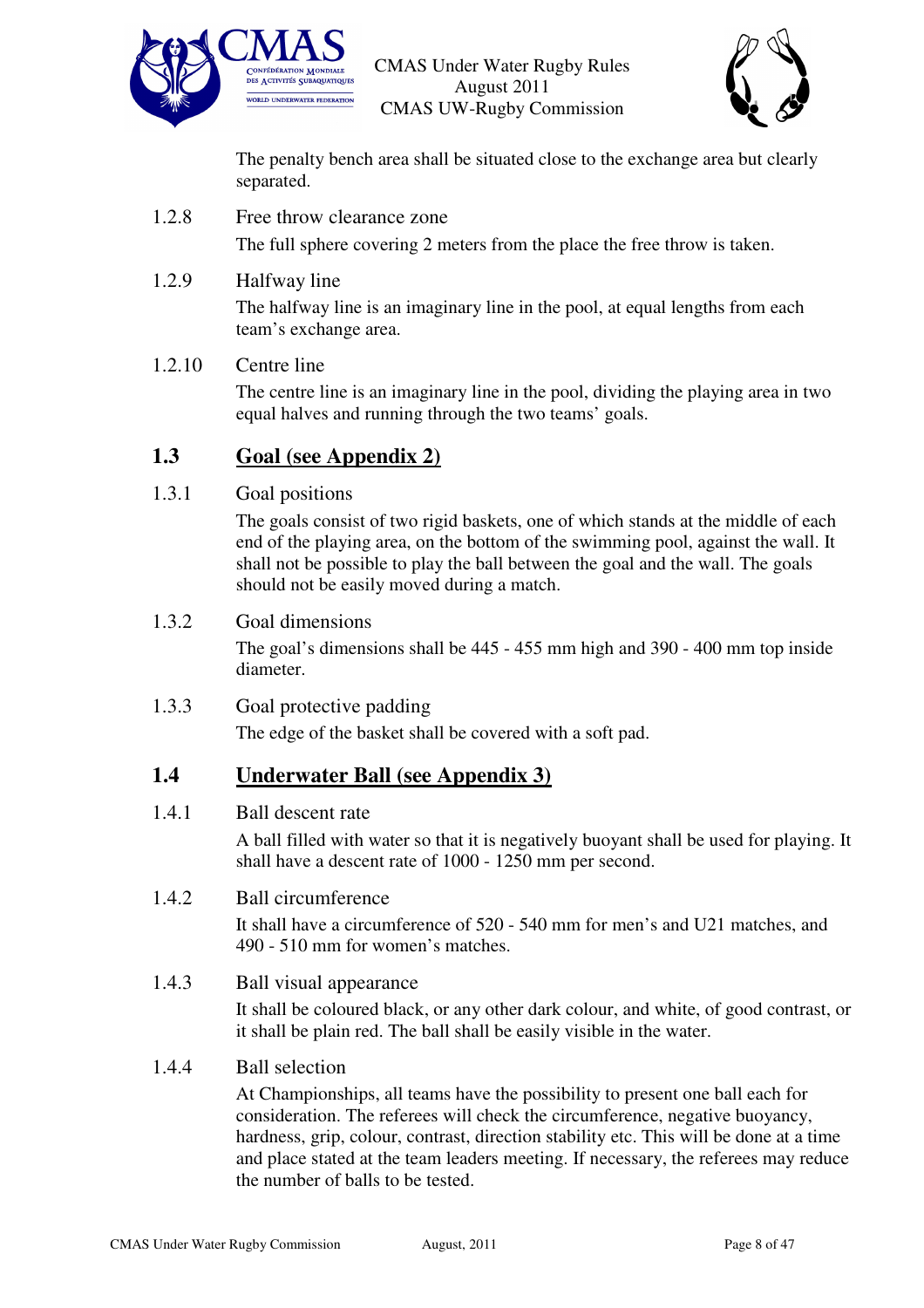![](_page_8_Picture_0.jpeg)

![](_page_8_Picture_2.jpeg)

The representative from each team may give their vote to which ball is to be used in the tournament. Three balls each for men's/U21 and women's matches are ranked. The balls are marked clearly, and are kept close to hand in the immediate vicinity of the match protocol table. The balls should be kept hanging in separate nets or fully immersed in buckets with water.

# **1.5 Signal Equipment**

#### 1.5.1 Signal equipment

Signal equipment must be provided and tested before the tournament. The start/stop signals should be clearly audible in all parts of the playing area, in the entrance lane and on land.

#### 1.5.2 Equipment safety

All equipment used in the swimming pool area shall fulfil local and national requirements for use in the designated area. All equipment shall be safe.

#### 1.5.3 Number of signal equipment

There shall be equipment for signalling devises for all three referees that allow them to freely cover the area they need; i.e. the water referees must at least reach to/beyond the goals, and the deck referee should at a minimum be able to walk along the full length of the playing area.

At Championships there has to be minimum 2 complete signal equipments and optional a mechanical back-up.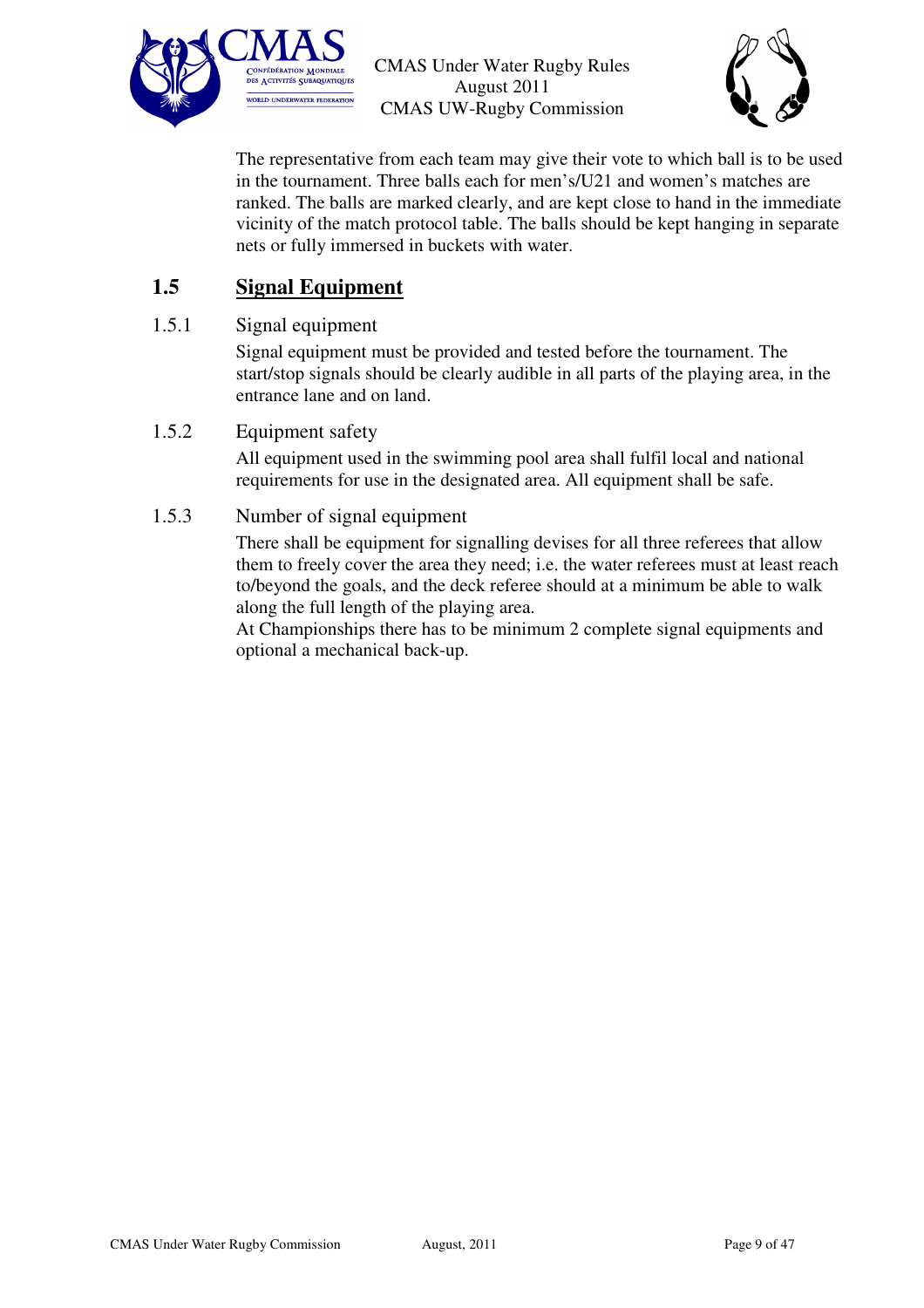![](_page_9_Picture_0.jpeg)

![](_page_9_Picture_2.jpeg)

# **2 Team Duties, Team Formation and Equipment**

# **2.1 Players' and Team Leader's duties**

- 2.1.1 It is the players' and team leader's responsibility
- 2.1.1.a To behave in a manner that will promote the sport at all times during the tournament
- 2.1.1.b To know and act according to the rules
- 2.1.1.c To ensure that their equipment conforms to the rules at all times during the match
- 2.1.1.d To follow the instructions from the referees at all times during the match
- 2.1.2 It is the team leader's responsibility
- 2.1.2.a To provide a list, at a time and place stated by the organizer, containing the name of the team leader, the name and corresponding cap number for all players to be used in the match. The team captain shall be marked with "Captain" or "C". Reserves shall be marked with "Reserve" or "R". The name of the team leader shall also be given. The list must be provided at a time and place stated by the organizer.
- 2.1.2.b The behaviour of all non-players in the exchange area.
- 2.1.2.c To sign any protest on behalf of the team
- 2.1.2.d If no name has been provided for the team leader in the protocol, the team captain is regarded as the team leader. If no team captain is marked, the player (not a reserve) with lowest cap number is regarded as both team captain and team leader.
- 2.1.3 Team captain's privileges

When the team captain is marked in the protocol and can be identified according to rule 2.4.4. (Team captains), he/she has the privilege to discuss with the deck referee any questions related to the interpretation of the rules that may arise in the game.

The team captains may also be summoned to the deck referee for information regarding warnings, etc. Vigilance is imperative; otherwise the information may be missed (6.1.3 Warning notification).

- 2.1.4 Protest
- 2.1.4.a The team can normally only turn in a protest to the match if the match protocol has not been signed by any member of the team.
- 2.1.4.b A protest must be delivered in writing to the organizer within 30 minutes after the end of the match. End of the match time should be written in game protocol. The protest fee stated for the tournament must be delivered at the same time (3.1.2.m).
- 2.1.4.c The protest may only be signed by the team leader. (2.1.2.c and 2.1.2.d)
- 2.1.4.d It is the team leader's duty to ensure that the protest is delivered to the correct recipient, and that the recipient mark the time of delivery and sign for the protest fee in full name on the actual protest.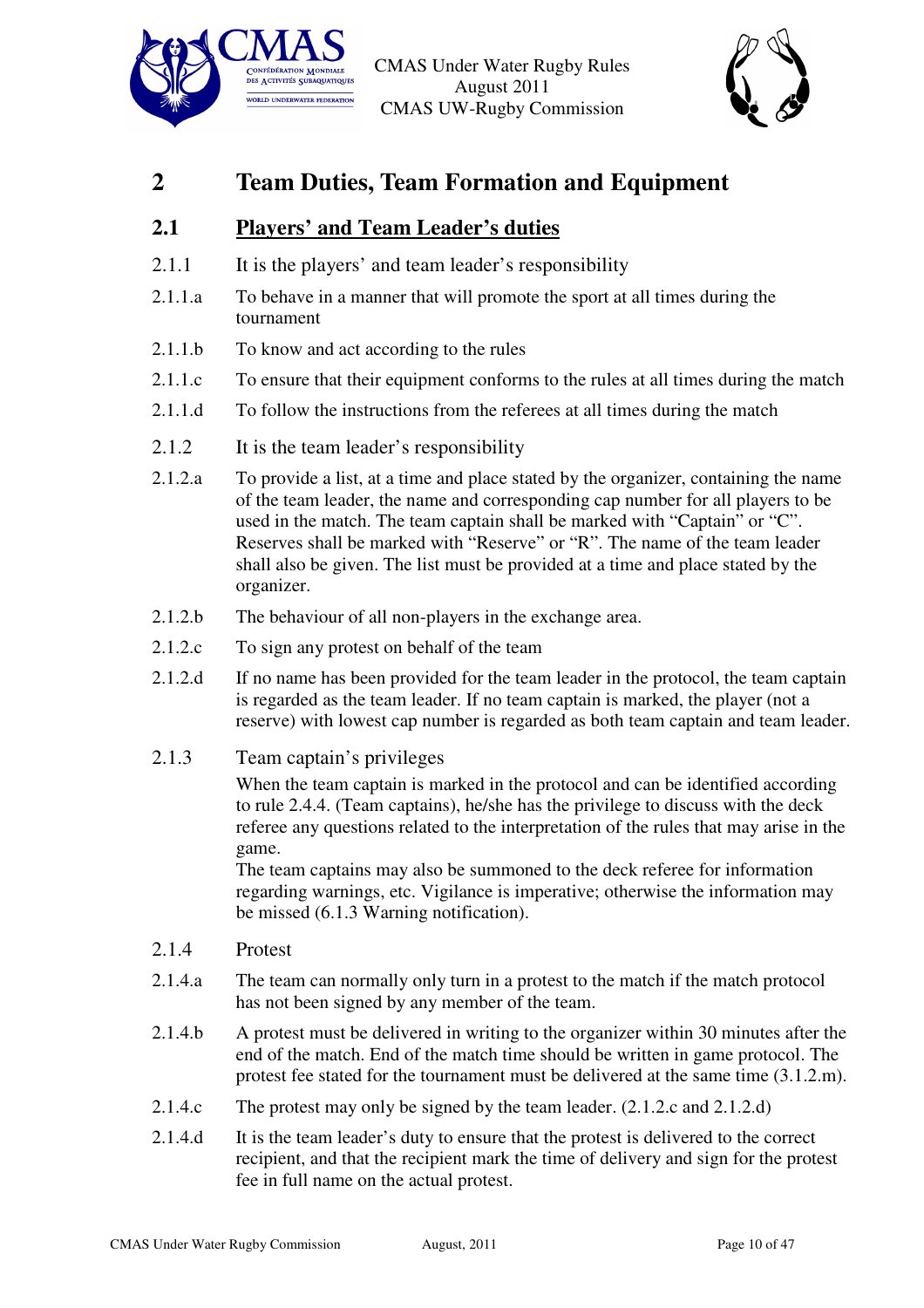![](_page_10_Picture_0.jpeg)

![](_page_10_Picture_2.jpeg)

# **2.2 Team Composition**

2.2.1 Number of players

A team consists of a maximum of 15 players, six in the water, six exchange players and three reserves.

A team may consist of less than 15 players, but must have a minimum of six players at the start of the match.

#### 2.2.2 Exchange players

All players among the 12 (or minimum six) in a team that are in the exchange area are called exchange players. If a team has more than six players, all excess players must be in the exchange area at all times during the game.

#### 2.2.3 Reserves

There are no requirements to the whereabouts or doing of the reserves. However, if they are in the exchange area, they must comply with rule 2.2.4. The reserves are allowed to warm up in the pool outside of the entrance lane and the playing-area if the pool is suitable.

#### 2.2.4 Exchange area

- 2.2.4.a The teams may have persons that are not playing in the exchange area during the game. The team leader is responsible for their behaviour (2.1.2.b).
- 2.2.4.b All non-players in the exchange area must be easily distinguished from the players and must at a minimum have their torsos and shoulders covered and not be wearing a cap, mask or fins. The deck referee may require any number of these persons to leave the area if he/she finds them to impede the refereeing or to interfere with the game.
- 2.2.4.c All persons in the exchange area are obliged to follow the rules of this game, and if a non-player commits a rule infringement, the team may be penalized. If a timepenalty is awarded, the referee asks the team to choose a player, of the referee may choose a player randomly if the team does not react. The person causing the penalty must leave the exchange area and its immediate vicinity.

# **2.3 Personal Equipment**

#### 2.3.1 Equipment not in order

A player, that at any time during the game does not fulfil the rules for personal equipment, may be taken out of the water or denied access to the water by the referees. The player may be given a time-penalty.

A player taken out by a referee is not allowed to re-enter the water until the deck referee is satisfied that the equipment is in good order.

#### 2.3.2 Required personal equipment

Each player shall be equipped with a cap, a swimsuit, mask, fins and wrist bands. In addition a snorkel can be used.

2.3.2.a Any potentially harmful projecting edges on any piece of equipment must be covered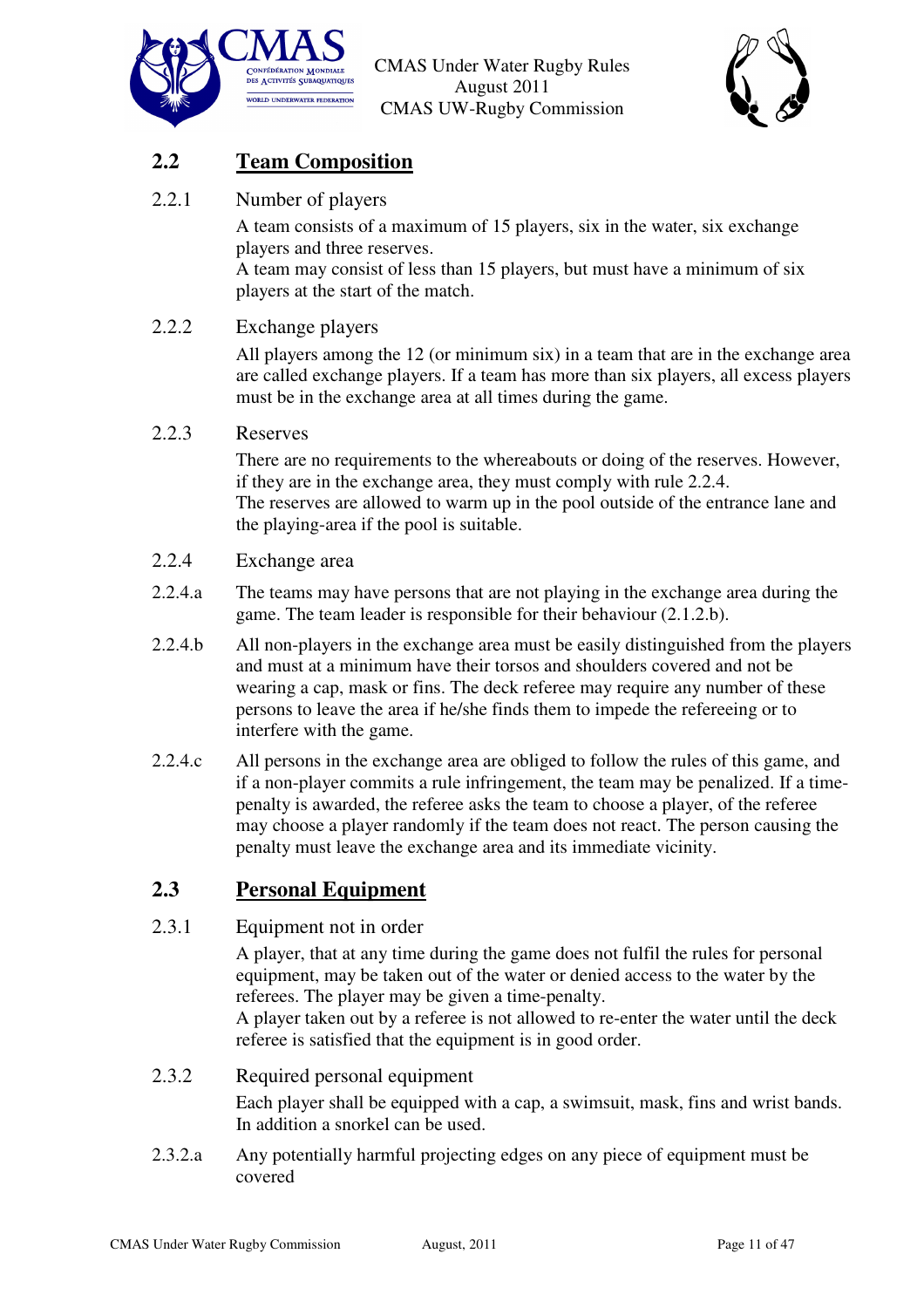![](_page_11_Picture_0.jpeg)

![](_page_11_Picture_2.jpeg)

- 2.3.2.b The fins may be secured by fin retainers
- 2.3.2.c The fins may be as long as wanted
- 2.3.2.d Mono fins may not be used
- 2.3.2.e Fins must be large/stiff enough to seize water resistance, this in order to prevent/minimize damage from kicks
- 2.3.2.f Fins must be designed so that they cannot hurt anyone.
- 2.3.2.g If brittle material is used in parts of any equipment, care should be taken so that the equipment cannot harm anyone if broken.
- 2.3.2.h The caps must have ear protectors fitted, and these protectors may not be removed, or altered in any way. This to prevent ear damage
- 2.3.2.i A rubber swim cap worn underneath the numbered cap must not cover the external auditory canal. This to prevent ear damage. The rubber cap must follow team colour.
- 2.3.2.j The player's number shall be unique to each player, and the number shall be between  $1 - 99$ .

The players' number must be clearly visible for all three referees If the cap number is (partially or fully) covered, the player must write his/her number on the outside of the shoulder, using a waterproof marker The number marked on skin with waterproof marker must be visible throughout the game.

- 2.3.3 Prevention of injury
- 2.3.3.a Players may not wear anything that in any way can cause injury to any person.
- 2.3.3.b The nails must be cut short, and may not be sharp.
- 2.3.3.c The binding of fingers together with smooth tape is allowed, providing the fingers remain flexible.
- 2.3.3.d All projecting edges, i.e., on masks, and buckles of fins, must be smoothed and/or covered; this may be done with tape or a similar material.
- 2.3.3.e A player who realizes, or ought to have realized, that his/her equipment can be dangerous must leave the water immediately, and inform the deck referee of dangerous equipment left in the area.
- 2.3.4 Body friction

If a player's body is slippery when wet, he/she may be denied participation in the game. No part of the body must be lubricated with any cream or equivalent. (3.1.2.c)

- 2.3.5 Grip enhancing substance It is not allowed to use any grip enhancing substance on any part of the body. (3.1.2.c)
- 2.3.6 Oxygen enhanced air

A player in the list of player for the match may not breathe air enriched with oxygen or any other substance. A player breathing  $O_2/O_2$ -enriched air is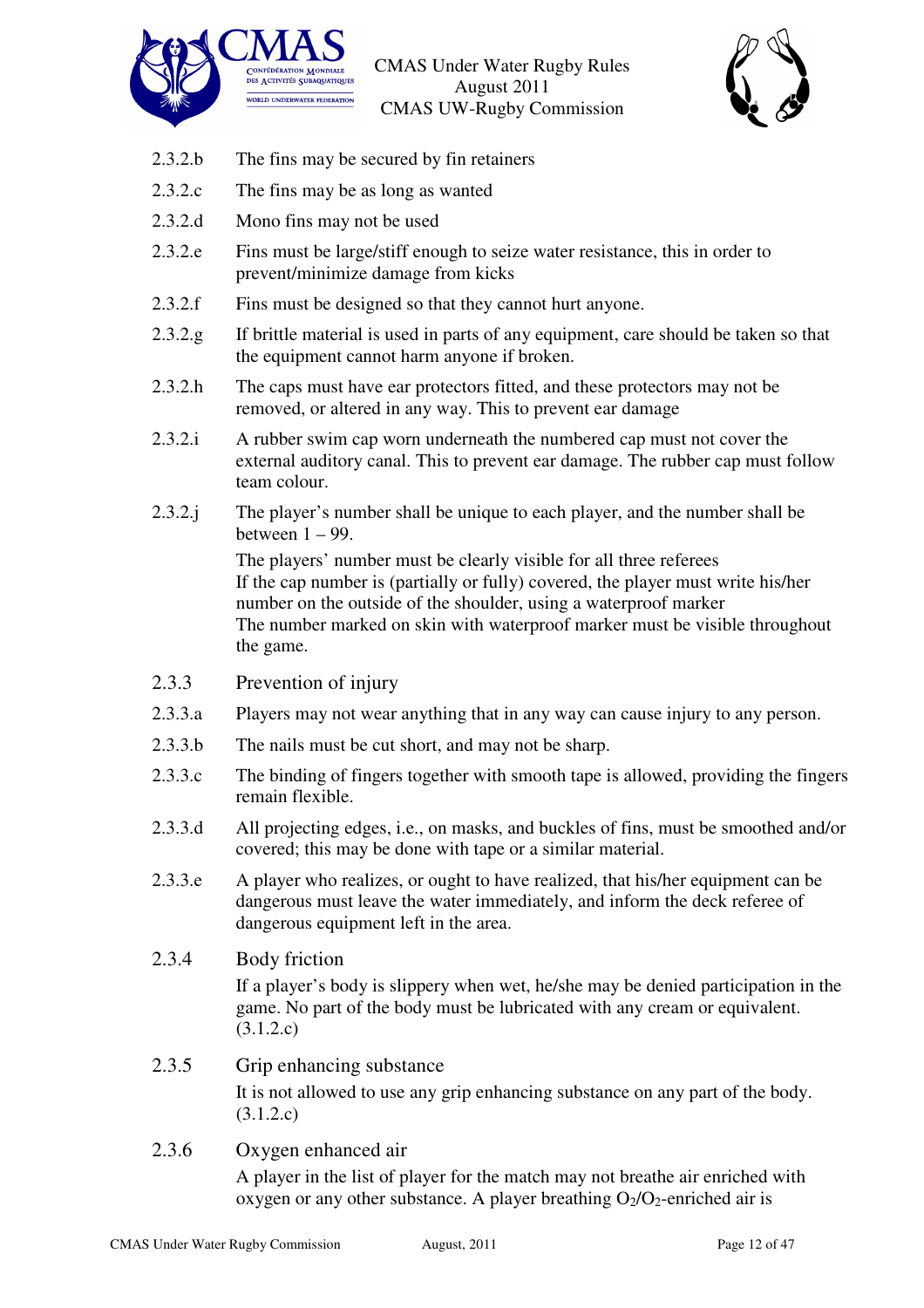![](_page_12_Picture_0.jpeg)

![](_page_12_Picture_2.jpeg)

automatically considered to have left the match and is not allowed to return to the match. When oxygen is given as first aid, no prior notification to the referees is necessary, but information should be given as soon as possible.

#### 2.3.7 Defect equipment

If part of player's equipment becomes defective during play, the player may repair his/her equipment without leaving the water if it can be done without interfering with the progress of the game or the safety of all persons.

If a player does leave the water in order to repair the equipment, this should be done by means of a normal exchange (4.2.1 and 2.2.2).

## **2.4 Team Identification**

#### 2.4.1 Equipment not in order

A player that at any time during the game does not fulfil the rules for team identification may be taken out of the water or denied access to the water by the referee. The player may be given a time-penalty.

A player taken out by a referee is not allowed to re-enter the water until the deck referee is satisfied that the equipment is in good order.

#### 2.4.2 Team colours

All members on the team shall wear numbered caps of the same colour. If a player uses a rubber swim cap, or any other remedy, all visible parts must be of the same colour.

#### 2.4.3 Suit colours

Each team must be in possession of a dark blue or black set and a white set of swim-suits and caps in corresponding colours.

The swim-suits may have small areas with flag colours, team/country names, etc., but the suit colour must be clearly dominant. Shoulder straps and top front part of the female swimsuit must follow suit colour.

The swimsuit must be clearly light/dark in the water. Transparent suits with darker suits underneath, or suits underneath of contrasting colour that are visible through or outside of the top suit should be considered incongruous.

#### 2.4.4 Team captains

The team captains' names should be marked as captain in the match protocol, and the captains shall wear a band on the upper part of one arm. The band must follow team colour.

If the captain is not an active player, the team will have reasonable time to choose a new captain. If the team can't decide who the captain is, an active player with lowest number will be selected as the captain. In this and only in this case the captain doesn't have to wear an arm band.

#### 2.4.5 Wristbands

The team wearing dark caps and swim-suits must wear dark wristbands. The team wearing white caps and swim-suits must wear white wristbands. It must not be possible to hook fingers onto the wristbands.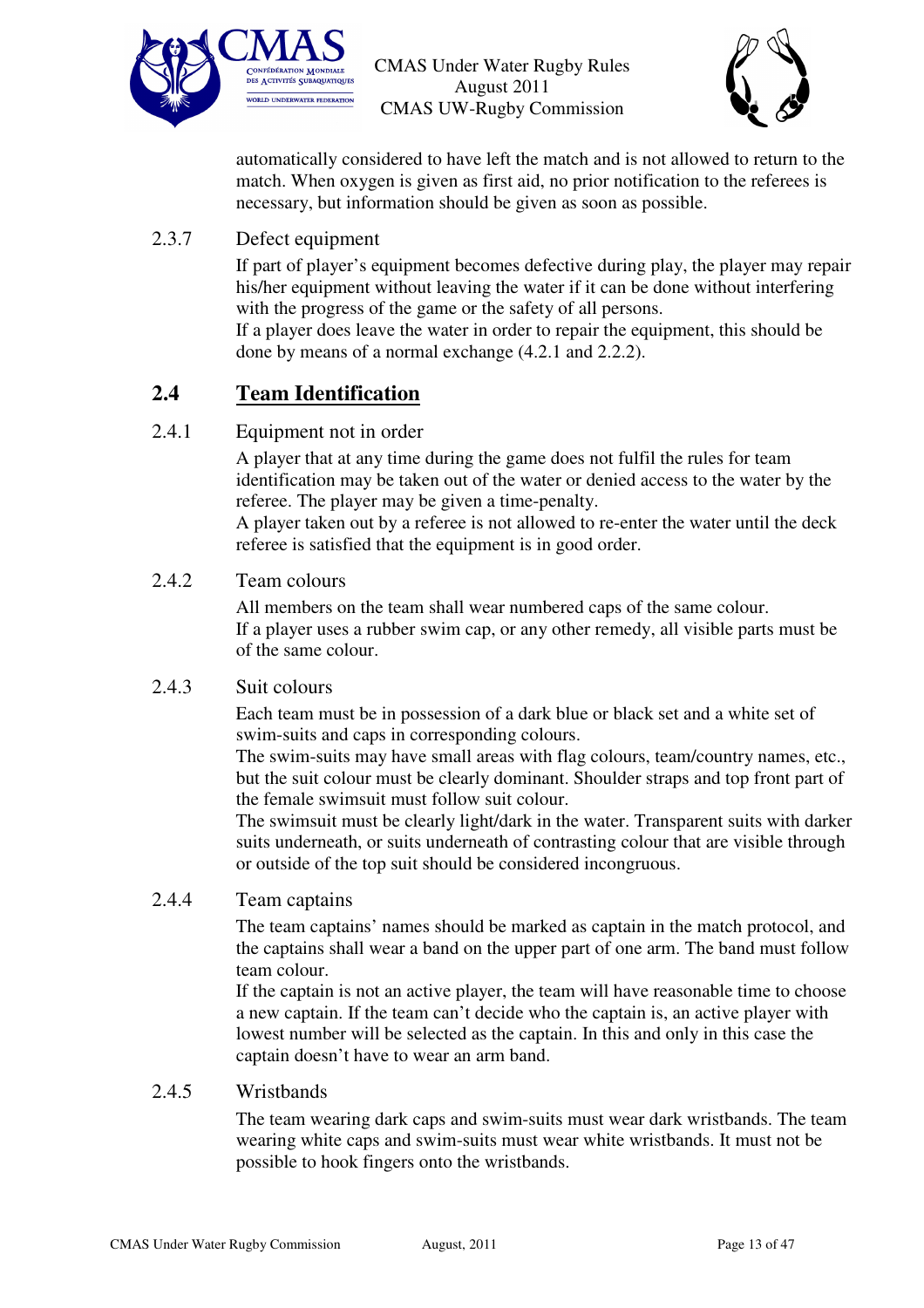![](_page_13_Picture_0.jpeg)

![](_page_13_Picture_2.jpeg)

#### 2.4.6 Extra personal protection

It is allowed to play with elbow- and knee-protectors, etc, made of soft material, if they are of team colour or of the player's skin colour. It must not possibly cause injury to any person, like cutting, hooking of fingers, etc (2.3.3.a.).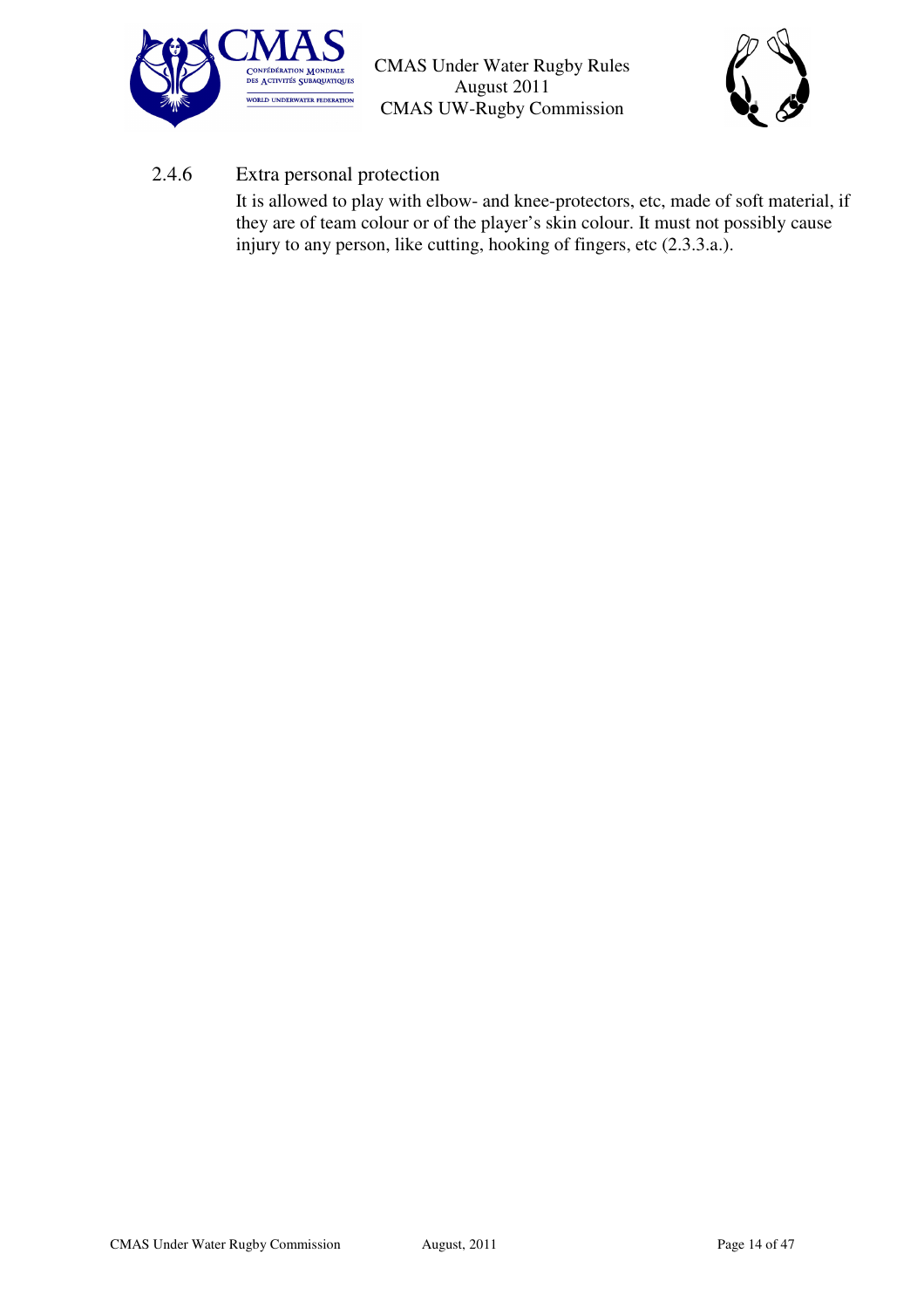![](_page_14_Picture_0.jpeg)

![](_page_14_Picture_2.jpeg)

# **3 Officials and Jury**

# **3.1 Number, Titles and Duties**

3.1.1 Number of referees

At least three referees shall be responsible for each match and their decisions are binding. (3.2.5 Video)

3.1.2 Deck referee

The deck referee observes the game from the pool side and is responsible for:

- 3.1.2.a All aspects and the overall conduct of the game
- 3.1.2.b The playing area, exchange areas, penalty bench areas, the goal and the ball. Any discrepancies from the rules should be marked in the match protocol.
- 3.1.2.c Checking of the equipment, wet body friction, grip enhancing substance, etc. of the two teams before the match
- 3.1.2.d Checking that the player's names and numbers are entered in the match protocol before the start of the match.
- 3.1.2.e The deck referee always starts the game after an interruption including:
	- Start of each period
	- Start of play after a goal has been scored
	- Start of free throws
	- Start of team halls
	- Start of referee balls
	- Start of penalty throws
- 3.1.2.f The playing time
- 3.1.2.g The exchange players
- 3.1.2.h The time penalties
- 3.1.2.i Any observed rule infringement
- 3.1.2.j Continuously check the players equipment and retrieve from/deny access to the water any player whose equipment does not conform to the rules
- 3.1.2.k The substitutions
- 3.1.2.l Keeping the match protocol
- 3.1.2.m That the time for the end of the match is noted in the match protocol.
- 3.1.2.n For any situation not covered in these rules, to make a decision based on his/her sound judgement

The deck referee may have one or more assistants to undertake for instance the following duties on his/her behalf:

- Keeping time
- Keeping the match protocol
- Checking the personal equipment of the players before the start of the game
- Checking players in the penalty bench area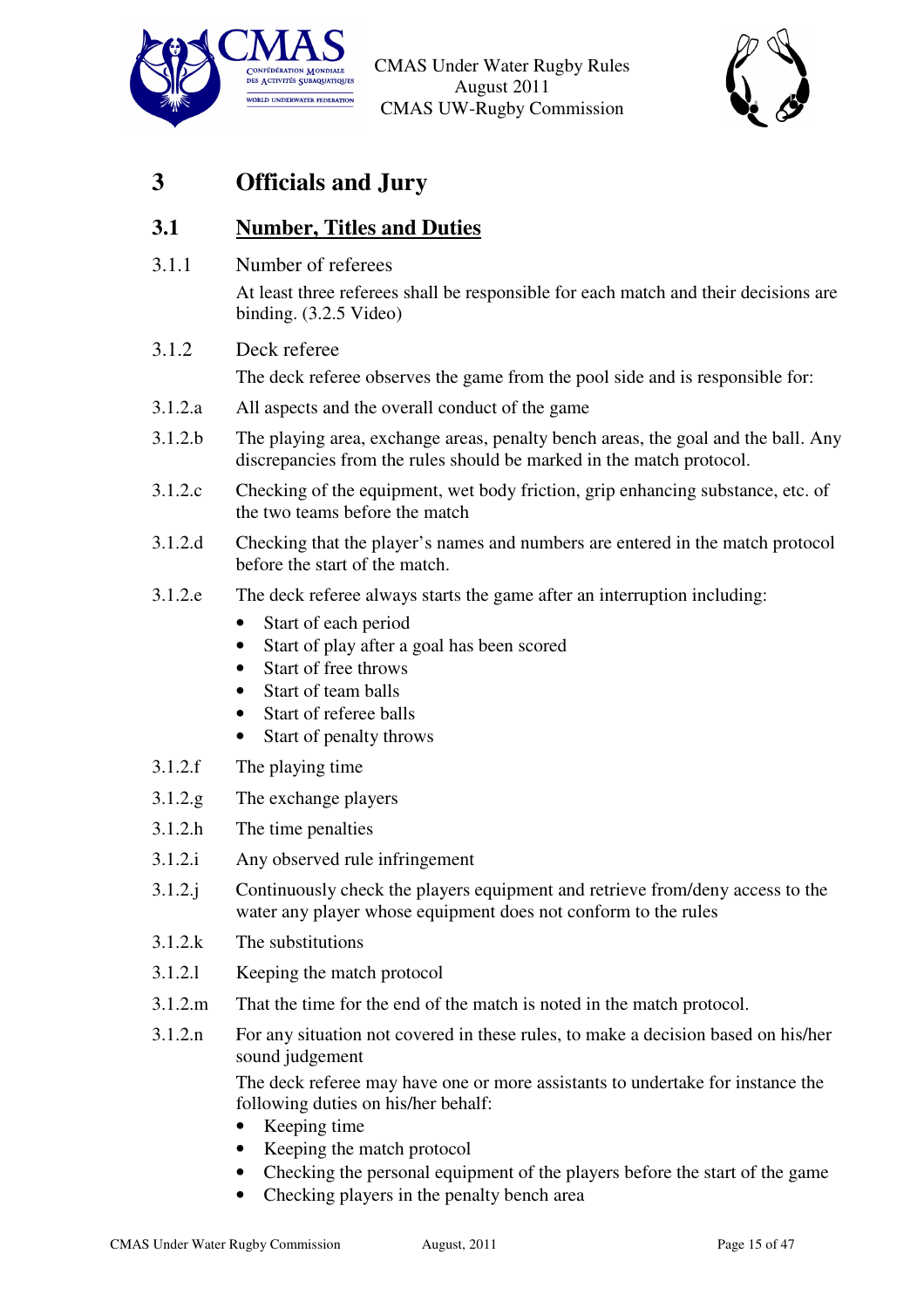![](_page_15_Picture_0.jpeg)

![](_page_15_Picture_2.jpeg)

- Checking exchanges
- Checking expelled players
- Checking players who leave the water in order to repair their equipment

#### 3.1.3 Water referees

Two referees are in the water, one at each side of the playing area, and they are called water referees. The water referees are responsible for:

- 3.1.3.a Any observed rule infringement
- 3.1.3.b Signal when a goal is scored by two long continuous sounds
- 3.1.3.c Continuously check the players' personal equipment and retrieve from the water any player whose equipment does not conform to the rules
- 3.1.3.d Continuously check the goals, marker and other equipment conform to the rules
- 3.1.3.e Give the ball to the attacker when a penalty-throw has been awarded
- 3.1.3.f Place the ball at the middle of the pool after a penalty throw running full time without scoring
- 3.1.3.g Place the ball at the middle of the pool at the beginning of each period

#### 3.1.4 Injured player

The referees shall interrupt the game immediately if, in their opinion, a player is seriously injured.

Assistance is given to the injured player. A new player from the exchange bench may enter the water (4.2.1). A player given oxygen/oxygen enriched air is considered to have left the match.

The game is restarted by a referee ball or team ball  $(4.1.4 \text{ and } 4.1.5)$ .

- 3.1.5 Player with decreased level of consciousness The referees have the authority to withdraw a player from a situation:
- 3.1.5.a If he/she becomes obviously overstrained and exhausted.

#### 3.1.6 Change of ball

During the match, the ball may only be exchanged with the approval of the deck referee.

The deck referee shall make sure that both team captains are informed about the exchange of the ball. The reason for the exchange shall be entered in the match protocol.

#### 3.1.7 Separation of teams

The referees may, at any time during the match, request that the players go to their respective sides. A visual signal, (3.1.9) is given by the referees.

This is especially applicable in, but not limited to, the following situations;

- When the water referees cannot watch the players or the playing area, for example during a referee conference, if water referees need to check any equipment, etc.
- When the game is interrupted for an unknown or long time, for example due to signal equipment failure, etc.
- When the referee's action will hinder the players to perform their tasks, for example giving a warning to a player that is covering the goal also during the stop of the play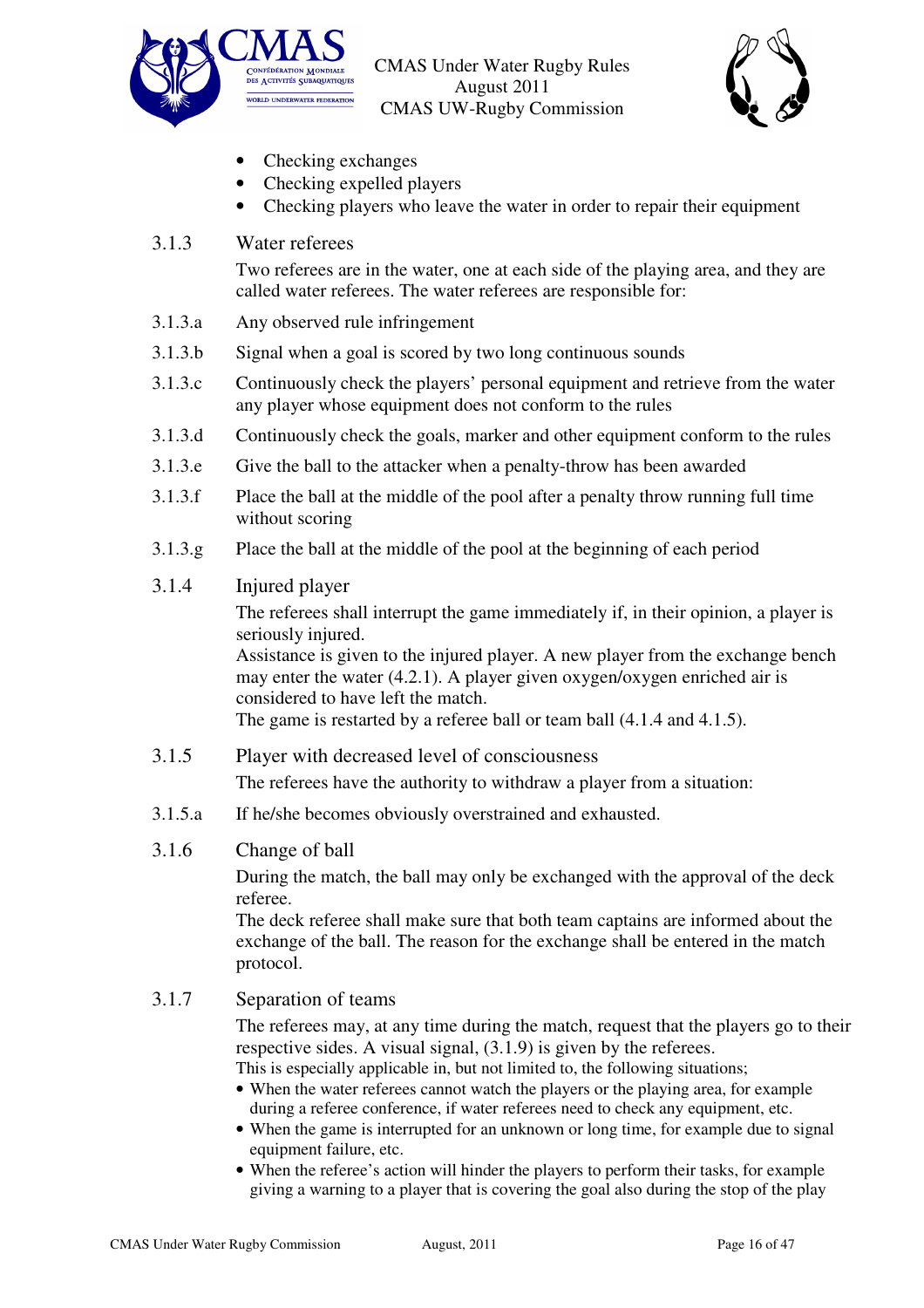![](_page_16_Picture_0.jpeg)

![](_page_16_Picture_2.jpeg)

- When the referee wants to give information to the team captains, regarding warnings etc., and either is hindered in performing their tasks during the stop of the play
- 3.1.8 Extension of playing time

The referee may extend the playing time. (5.1.18)

3.1.9 Audible and visual signals (see Appendix 4, Visual signals) The referees shall make themselves distinctive by audible and visual signals. Whenever possible, the referees are encouraged to announce briefly the reasons for stoppages of play. Referees shall repeat each other's signals.

### **3.2 Officials' Equipment**

- 3.2.1 Referees' equipment
- 3.2.1.a Audible signal equipment: All three referees shall be equipped with means of making audible signals for start and stop of play.
- 3.2.1.b Compressed air: The two water referees may use compressed air equipment if considered necessary.

In World and Zone Championship games, both water referees shall use compressed air equipment.

#### 3.2.2 Deck referee

The deck referee shall wear a white or red shirt/t-shirt and white or red pants/shorts/skirt.

#### 3.2.3 Water referees

The water referees shall wear a dark T-shirt or a diving suit. The dark part must at least cover the torso and the shoulders, this so that the deck referee can see the direction of the free throw signalled. The water referees may wear a red cap. The ear-protectors on the cap may be of any colour.

#### 3.2.4 Personal protection

Water referees using any personal protection (elbow- or knee-protectors, etc.) should preferably choose his/her skin colour, or, as a second alternative, bright red.

3.2.5 Video

Video is not to be used by the referees or jury for any other reason than situations that may lead to an expulsion.

#### 3.2.6 Jury

The jury must be elected according to CMAS rules at CMAS championships.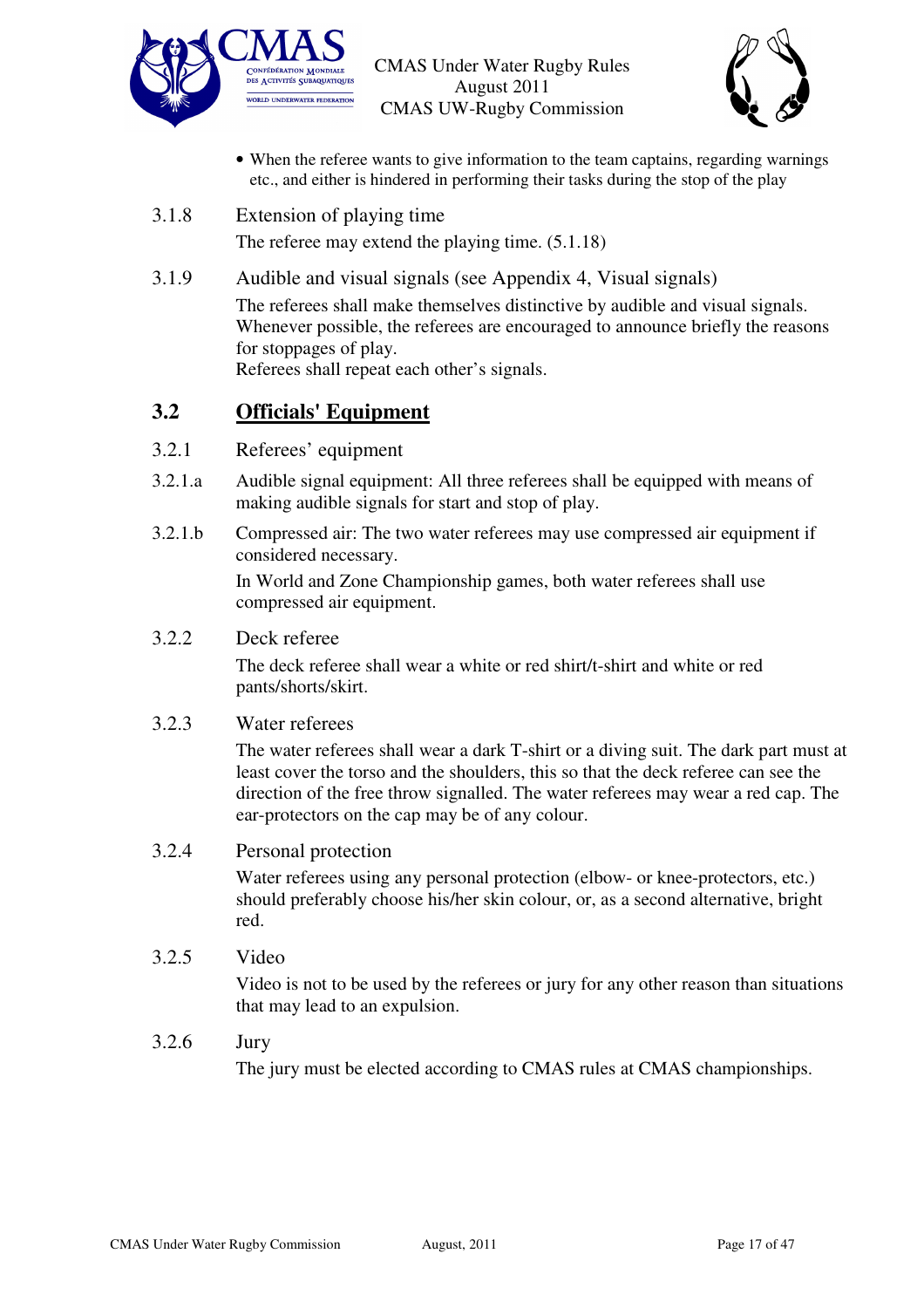![](_page_17_Picture_0.jpeg)

![](_page_17_Picture_2.jpeg)

# **4 The Game**

## **4.1 Starting Play**

The team mentioned first in the playing schedule wears dark swim-suits and caps.

4.1.1 Start of a period

At the beginning of each period, the ball is placed on the bottom of the pool in the point were the center and half line cross.

- 4.1.1.a All players in the water must be at their respective pool ends with at least one hand touching the wall at the surface
- 4.1.1.b The exchange players sit on the exchange bench/chairs
- 4.1.1.c The deck referee starts the game by a long continuous sound
- 4.1.1.d In the case of a false start at the beginning of a period, the play shall be stopped and restarted after the clock is reset to the starting time In order to position the ball at the start of play, a ring or low bowl may be used, provided it will not endanger the players.
- 4.1.2 Start of play after a goal is scored

After a goal is scored, the teams return to their ends. Then, following the referee's signal, the team against which the goal was scored, attacks with the ball:

- 4.1.2.a The ball shall be kept at the surface, partly above the water, visible to the deck referee. The teams should be given a reasonable time to prepare for the start (5.1.18 Deliberately delaying the play).
- 4.1.2.b When the play is restarted after a goal, all the players in the water at the time of the start signal, must touch with a hand, the pool wall at the surface, on their respective sides, before joining the play.
- 4.1.2.c When attacking immediately after a goal has been scored, the ball shall be held visibly until 2 meters distance from any player of the opposing team. The ball may not be held behind the back, between the legs, etc. (5.1.15 Hiding the ball at start)
- 4.1.3 Start of play after a penalty throw On completion of a penalty throw the game is started again as follows:
- 4.1.3.a If a goal was scored, the team that defended the penalty-throw starts with the ball and the play is started as per rule 4.1.2.
- 4.1.3.b If a goal was not scored at full time of the penalty throw, or if the penalty throw was interrupted by an offence committed by the attacking player (6.4.7 Incorrect behaviour by the attacker), the game is started as normal start of periods, 4.1.1 A water referee places the ball in the middle of the playing area.

#### 4.1.4 Team ball

The referee may award a team ball when the play was stopped and no goal, free throw or penalty throw was awarded, and a referee ball is considered obviously unfair.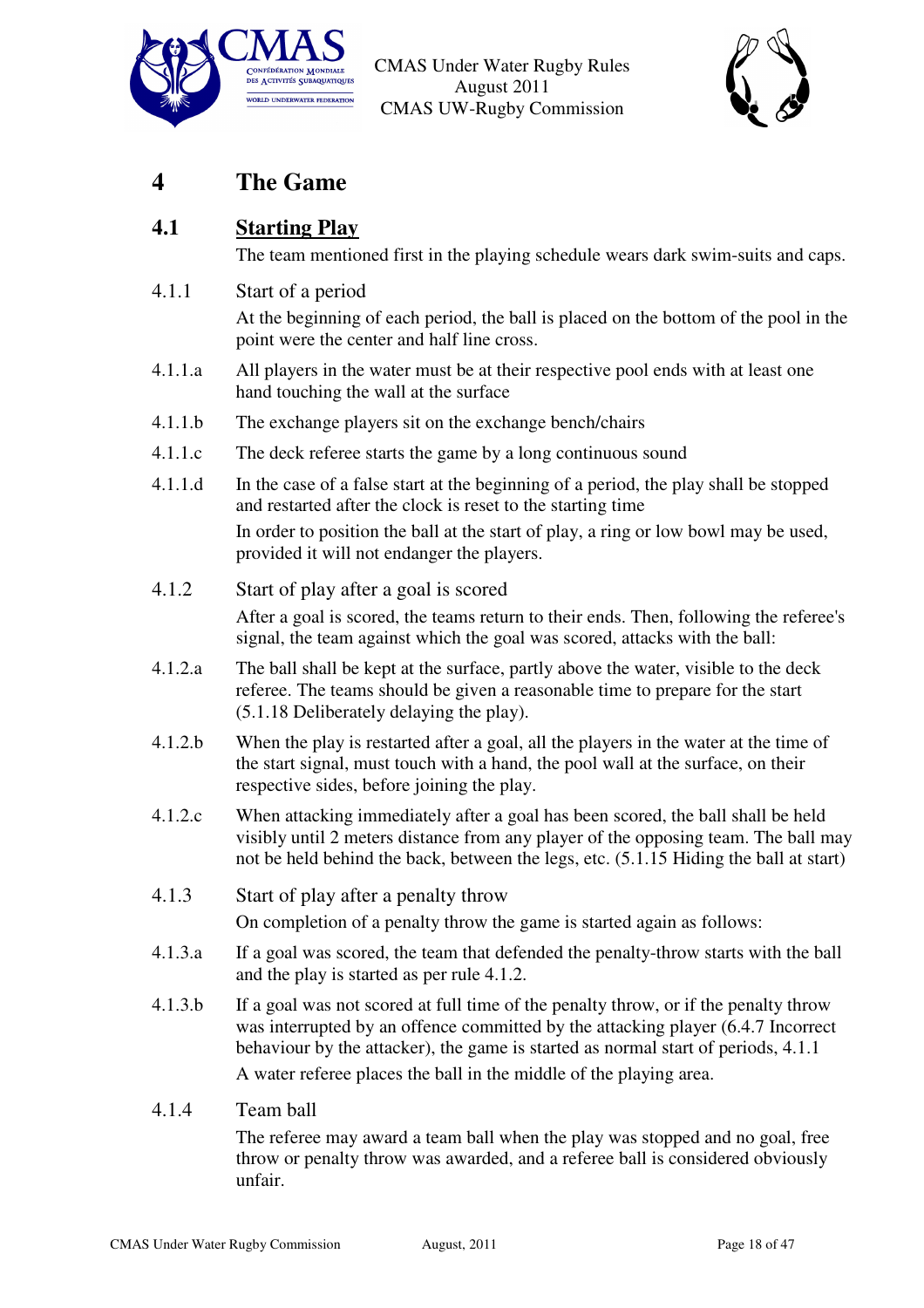![](_page_18_Picture_0.jpeg)

![](_page_18_Picture_2.jpeg)

Both teams must have all their players on their respective halves of the playing area. The ball is given to the team which had possession before the match was stopped. The ball is presented at the surface. The deck referee starts the game when the ball is lifted to the surface, which marks that the team is ready to start. This is especially applicable in, but not limited to, the following situations;

- The play was stopped due to an injured defender, when the attacking team clearly was in possession of the ball
- Signal equipment failure when one team clearly was in possession of the ball
- Erroneous signal is made by a referee when one team clearly was in possession of the ball

#### 4.1.5 Referee ball

If the game is stopped and no goal, penalty throw, free throw or team ball was awarded, the play will be started by a referee ball.

A "referee ball" shall be thrown by the deck referee into the water at the halfway line. Players can't play the ball unless it's under the water.

#### **4.2 Exchange and Substitution of Players**

4.2.1 Exchange of players during the game

If a team has more than six players, all additional players must be in the exchange area at all times during the game.

- 4.2.1.a An exchange player may be changed at will with any player in the water by flying change.
- 4.2.1.b A player to be exchanged shall leave the playing area only by crossing the exit line of his team.

The player is considered to have left the water when his/her whole body is out of the water, even if part of the fins in front of the toes still is in the water. If the water in the pool is level with the deck of the pool, the player leaving the water is considered to have left the water when standing on his/her knees on the side of the pool, even if part of feet in front of the ankles is still in the water.

4.2.1.c An exchange player may not enter the water until the player to be replaced has left the playing area according to 4.2.1.b.

If the water in the pool is level with the deck of the pool, the player entering the water may place the sole of his foot on the edge of the pool, with part of feet in front of the ankles in the water, ready to kick off, before the player leaving the water is out of the water.

- 4.2.1.d An exchange player may enter the pool only via the entrance lane. The player must enter the playing area before the halfway line of the playing area.
- 4.2.1.e A player that is hurt, disorientated, carries dangerous equipment, etc, may leave the water anywhere, but must then walk carefully back to his/her team's exchange area before he/she can be replaced by another player, or is re-entering the water.
- 4.2.2 Use of reserves
- 4.2.2.a Each team has the right to make three substitutions during a match.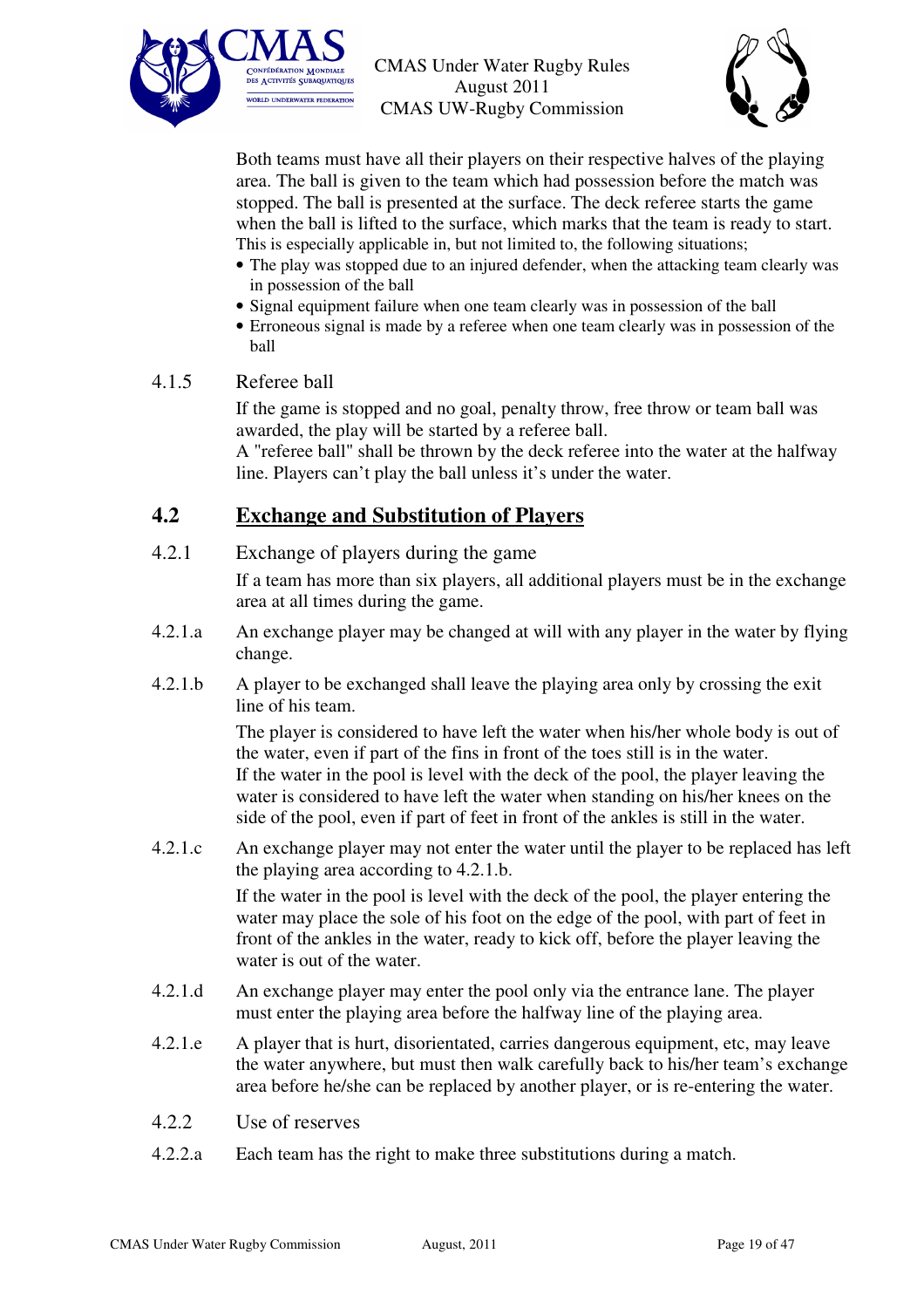![](_page_19_Picture_0.jpeg)

![](_page_19_Picture_2.jpeg)

- 4.2.2.b The deck referee must be informed of the substitution and the players' numbers must be given to the match protocol table before the substitution is made.
- 4.2.2.c A team may perform the substitution only when the play has already been stopped.
- 4.2.2.d A substitution must not slow down the speed of the game, for example during a free throw to the opposing team. A substitution not fully prepared with information of cap numbers, involved players not ready, etc., may therefore be denied by the referee. Equally, a call for substitution at an unnecessary late time of a stop may be denied.
- 4.2.2.e A player who has been taken out may join the game again, but this counts as the second substitution.

### **4.3 Duration of Play**

4.3.1 Parts of the match

A match consist of the regular playing time and, if necessary, extra time and a penalty shoot-out.

The duration of the game shall be  $2 \times 15$  minutes effective playing time (4.3.3).

#### 4.3.2 At half time

- The interval shall be five minutes.
- The team shall change ends.
- The water referees shall not change sides.

#### 4.3.3 Play interruption

On all play interruptions the match clock is stopped.

- 4.3.4 Play interruption at end of a period
- 4.3.4.a A penalty throw shall always be carried out regardless of the expiration of playing time.

If necessary, the playing time must be extended in order to carry out a penalty throw.

- 4.3.4.b If a goal, free throw, time penalty, team ball or referee ball is awarded while the time is running out, the deck referee shall administer the match protocol and/or penalties. Thereafter the period is stopped with audible and visible signals.
- 4.3.5 Match needing decision

When a match in which a decision must be reached, finishes in a draw, it shall be extended after an interval of five minutes, the teams not changing sides, by:

# 4.3.5.a Extra time

The extra time is one period of up to fifteen minutes so called sudden death. The team who makes the first goal is the winner of the game. The game is stopped immediately after the goal is scored.

4.3.5.b Penalty-throw shoot-out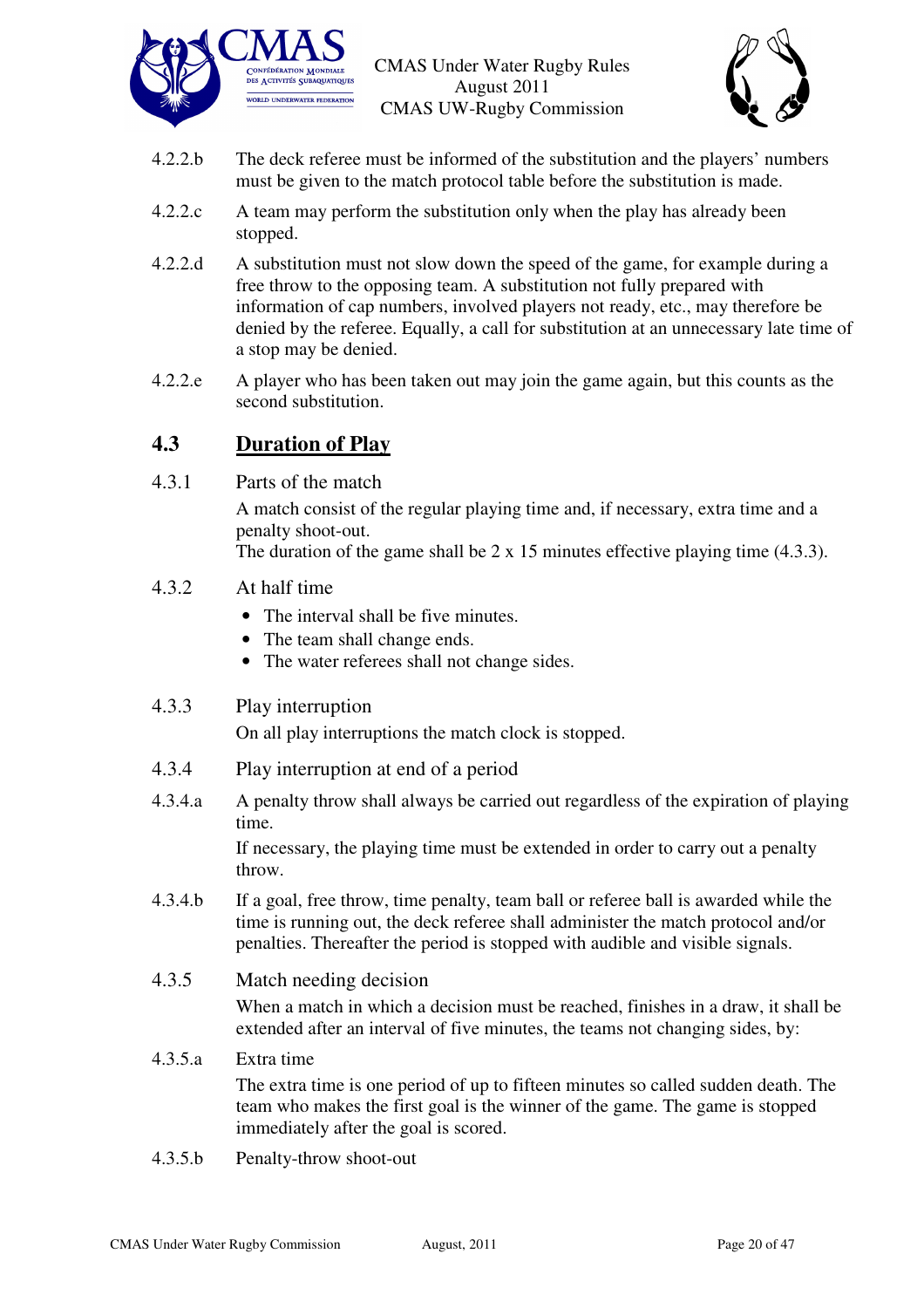![](_page_20_Picture_0.jpeg)

![](_page_20_Picture_2.jpeg)

If the game cannot be decided by sudden death, the team shall carry out a penalty throw shoot-out, first with three penalty throws to each team (three rounds);

- There shall be 5 minutes break before the start of penalty-throw shoot-out after the sudden death period
- If there are players from sudden death period which are serving time penalties, they can't be used in the first round not as an attacker or a defender.
- Lots are drawn to decide which team should start with the first penalty throw. Winner of the draw can decide if they will be attacking or defending first.
- Three different players from each team shall carry out the three penalty throws
- The players have to leave the playing area before starting the penalty-throw shoot-out  $(6.4.4.c)$
- Players can be used in any chosen order. Player entered in playing area can't be changed. There can't be any other players in playing area during penalty throw except defender and attacker.
- The goal defender may be changed at will
- The teams carry out the penalty throws in turns
- Water referee gives the ball to the attacker (3.1.3.e)
- One round includes one correctly done penalty throw from both teams. If the defending team break the rules, a new penalty throw is included at the same round. If attacker makes a foul, penalty throw is understood as defended.
- A player given a time-penalty during a penalty-throw shoot-out may not participate again in the same or the next round of the shoot-out, neither as an attacker nor as a defender (6.4.6 and 6.4.7)

#### 4.3.5.c Penalty-throw shoot-out (continued)

If the game cannot be decided by the first three penalty-throws in the shoot-out, the penalty-throw shoot-out continues, one penalty-throw to each team until one team achieves a leading position;

- Each team carries out one penalty-throw by a different player
- No player, including the three players who performed the penalty-throws from 4.3.5.b, shall perform again, until all the players on their teams have each performed a penalty throw.
- If one of the teams have fewer players than the other, the penalty-throws will restart (any player can perform the next penalty-throw) when the team with fewer players have performed a penalty-throw each.
- The goal defender may be changed at will
- 4.3.6 Time-out
- 4.3.6.a Each team has the right call for one time-out in each period of the match. Sudden death period is also counted as a period.
- 4.3.6.b Any player in the water or any person in the exchange area may claim a time out for the team
- 4.3.6.c A time-out can only be claimed during an interruption. The time-out may not be the cause of the interruption
- 4.3.6.d The duration of the time-out is one minute
- 4.3.6.e The visual signal for a time-out call is the same as for the time-out sign used by the referees.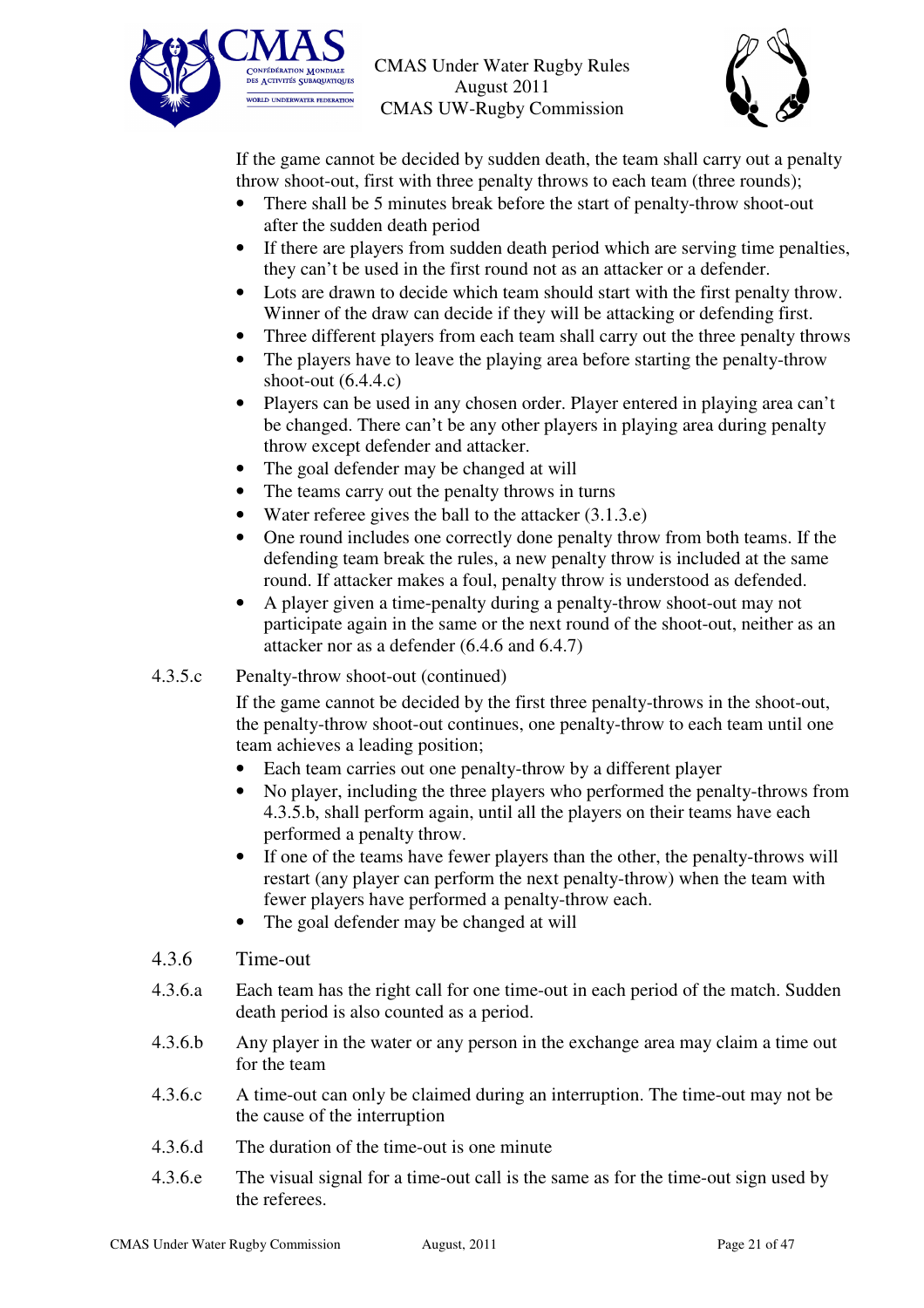![](_page_21_Picture_0.jpeg)

![](_page_21_Picture_2.jpeg)

- 4.3.6.f The deck referee makes an audible (game interruption) signal followed by the visible time-out signal.
- 4.3.6.g During a time-out, both teams shall move to their respective ends of the playing area.
- 4.3.6.h The one minute time-out is started when teams have moved to their own area. The deck referee can start time-out before if the teams are not active swimming back to their Exchange area. When the full minute is over, the deck referee gives a new (game interruption) signal and positions him/herself to start the game, (i.e. at the correct position showing visual signal for a free throw/penalty throw, etc.). The teams are given a reasonable time to get in position and the play is started.

#### 4.3.7 Sequence of signals

If a referee for some reason is hindered in making an immediate signal, his/her observations and decisions will still be valid even if another signal is given first. This is especially applicable in, but not limited to, the following situation;

• If a water referee has observed a goal/rule infringement without being able to give a signal before the signal for the end of the period, he/she will simply inform the deck referee and the goal, penalty, etc., is awarded. It is recommended that the referees make a short conference to ensure the right order of the events. The deck referee separates the teams before the conference.

Among the reasons for not giving an immediate signal could be:

- One referee has applied the delayed call rule  $(6.5.2)$
- A player has become entangled in the line for the signal equipment and the referee has to let go of the signal equipment
- The referee needs more information in order to decide whether the ball is within or behind the goal
- The referee needs time to evaluate the situation
- Defective signal equipment

## **4.4 Scoring Procedure**

#### 4.4.1 Scoring

- 4.4.1.a A goal is scored when the ball is completely below the goal edge. It is indicated by a referee with two long continuous sounds.
- 4.4.1.b The player who scored should give a signal visible to the deck referee by raising a closed fist above the surface of the water immediately after immerging. If no signal is given, the goal will still be awarded, but the player's number might not be noted in the match protocol.

#### 4.4.2 Result in match

The team that achieves the most goals in a match is the winner. If both teams have the same number of goals, the game is a draw.

#### 4.4.3 Result in tournament

In a tournament, the winning team of each game shall receive three (3) points, whilst in a match ending in a draw each team receives one (1) point. If a game is decided by sudden death or penalty shoot-out the winning team receives two (2) points and the loosing team receives one (1) point.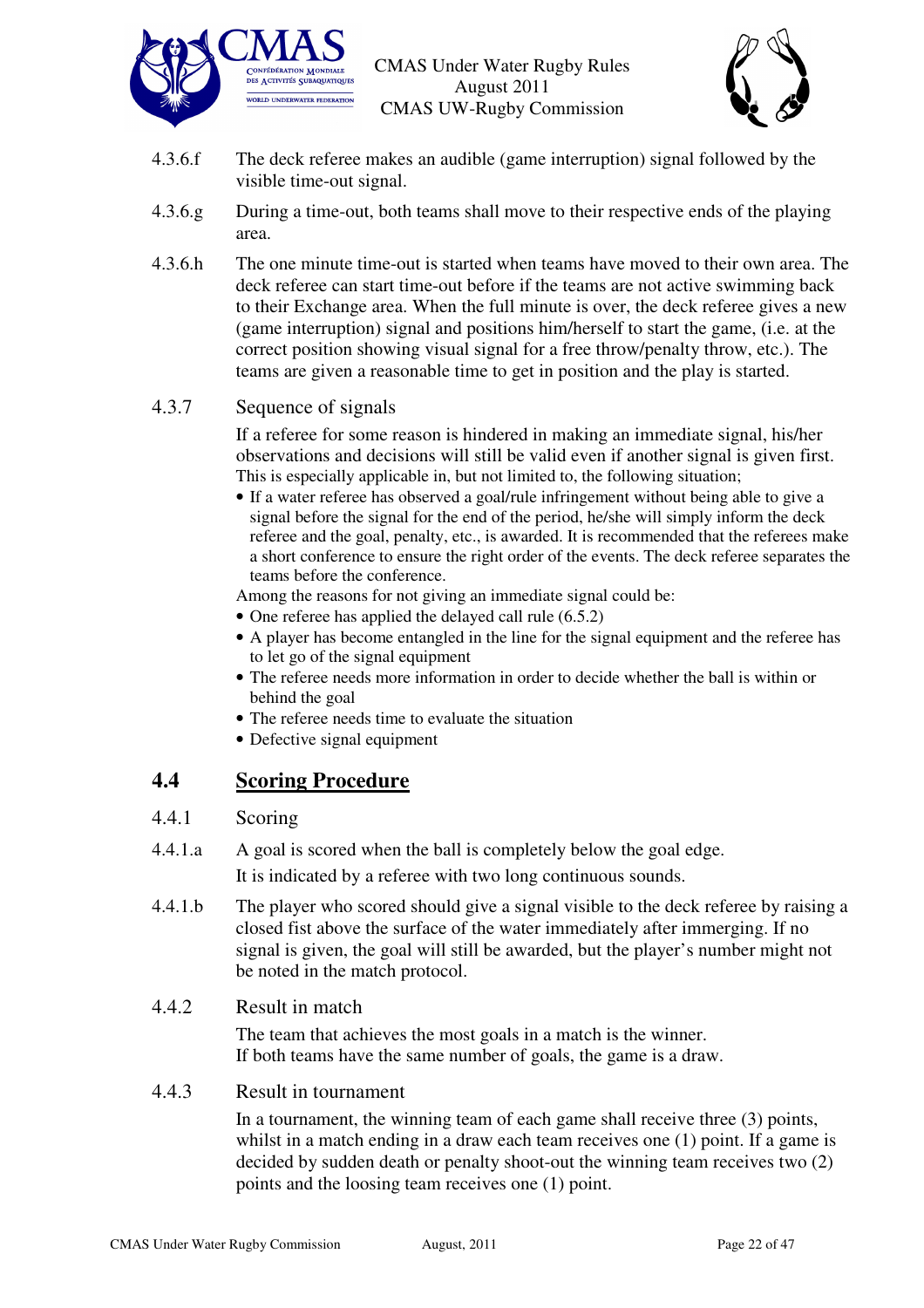![](_page_22_Picture_0.jpeg)

![](_page_22_Picture_2.jpeg)

The team with the most points is the winner of the tournament.

4.4.4 Teams with the same number of points

If there are teams with the same number of points, the classification is carried out as follows:

- 4.4.4.a Two teams with the same number of points
	- 1. Points of the games in which these two teams played against each other
	- 2. Goal difference of the games in which these two teams played against each other
	- 3. Most scored goals in the games in which these two teams played against each other
	- 4. Goal difference of all games played in the group
	- 5. Most scored goals in all games played in the group
	- 6. If a decision is needed: a new game shall be played (4.3.5)
- 4.4.4.b Three or more teams with the same number of points (see Appendix 6)

A special ranking list is composed just from the results of these teams against each other (Appendix 6).

- 1. Points of the special ranking
- 2. Goal difference in special ranking
- 3. Most scored goals in special ranking
- 4. Goal difference of all games played in the group
- 5. Most scored goals in all games played in the group
- 6. If there are only two teams remaining with equal scored goals in all games of the group, the ranking of these two teams is according to 4.4.4.a.
- 7. If there are more than two teams remaining with equal scored goals in all games of the group and a decision is needed: new games shall be played  $(4.3.5)$

#### **4.5 Stopping Play**

4.5.1 Stopping of play

The play is interruption for:

- A goal
- A penalty, a free throw or a warning
- End of a period or of a penalty throw
- Any situation where a referee consider it necessary The play is considered interrupted at the first sound.

#### 4.5.2 Match clock

The match clock is stopped during play interruptions.

- 4.5.3 Audible signals for stop of play A game is stopped by:
- 4.5.3.a Two long continuous sounds when a goal is scored.
- 4.5.3.b Repeated short signals for all other reasons for stopping play.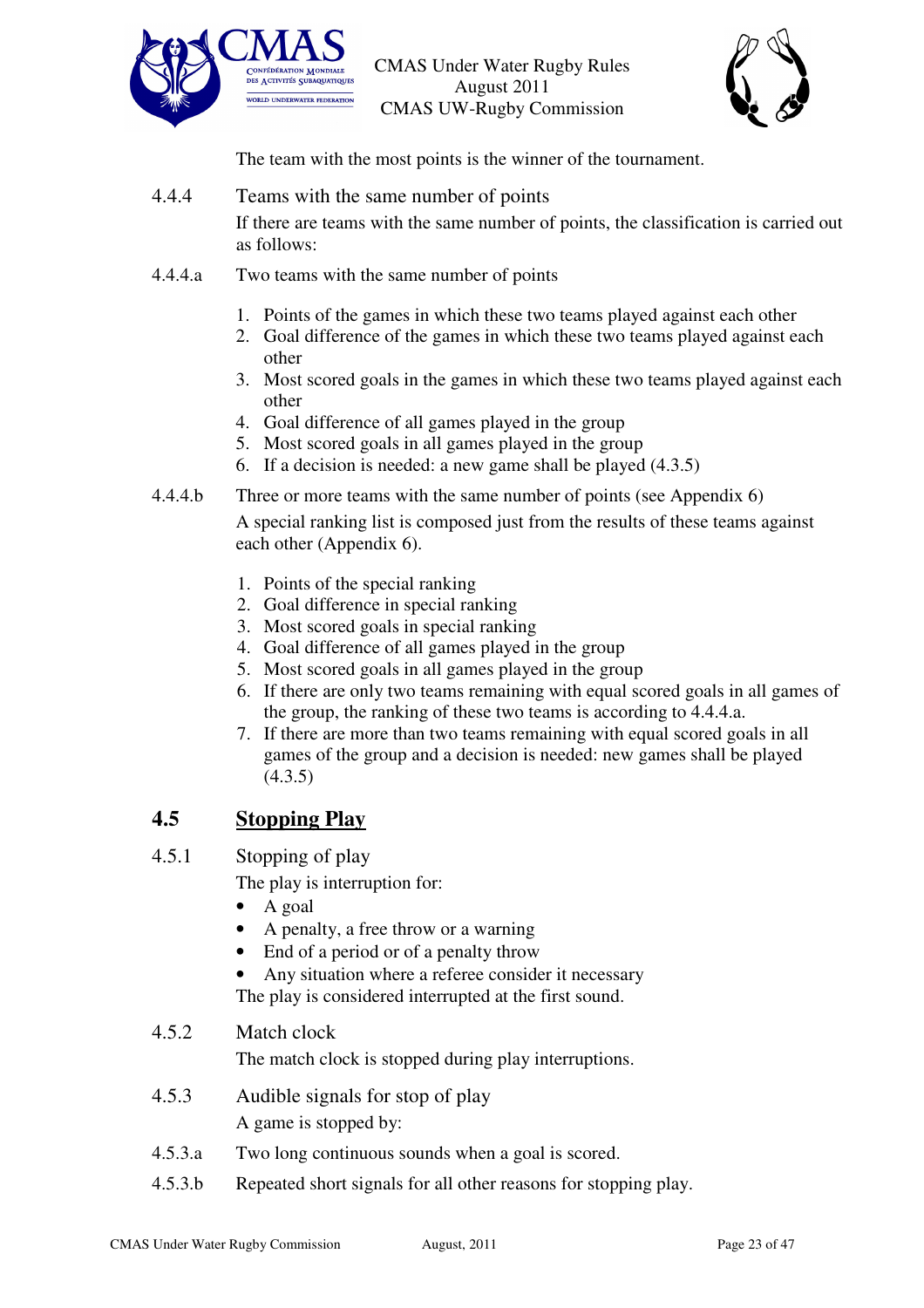![](_page_23_Picture_0.jpeg)

![](_page_23_Picture_2.jpeg)

# **5 Foul Play**

# **5.1 Foul Play**

For the rules 5.1.7 - 5.1.12 it is up to the referee to decide the harshness of the infringement and thereby also of the penalty, whether to give a time-penalty, a warning or only a free throw. The referee should among other things take into consideration the actual/potential danger, how purposeful/provocative the rule infringement was, repetition, and how much the offender could have gained from the rule infringement if gone unnoticed. If a player can gain a lot, for example to make or prevent a goal, he/she should also risk a lot, i.e. a time-penalty. Since the referees cannot possibly see all rule infringements, the penalties should be proportionally harsher than the potential damage/gain, this in order to encourage fair play.

Experience has shown that warnings do not necessarily encourage the desired change in behaviour, while time-penalties do. The referee should make a judgement on whether or not the team misuses the opportunity given with the warning. (6.1.1) If change in behaviour comes too slowly, direct penalties should be given. Equally, if a team breaks many different rules, warnings will only slow down the game, and the use of direct time-penalties is advised, particularly in games not using effective time.

It is not feasible to describe all possible rule infringements in these rules. Examples are given to set a standard and to trigger the referees' imagination. For the examples given, it should be understood that the rules are typically applicable in, but not limited to, the situations described. The following is considered illegal behaviour:

# 5.1.1 Unsporting or provocative behaviour

To behave in any way unsporting or provocative.

The referee should be aware of borderline cases that might qualify for use of expulsion. (6.6.1)

This is especially applicable in, but not limited to, the following situations:

- To act in a manner that signals contempt to the rules, the officials or any other player or person
- Foul language
- Taking the ball out of the goal before a scoring signal is made
- During a "swim-by", to knock the ball out of the hand of an opponent awarded a free throw
- To bring opponents equipment into your own exchange area, or "hiding" it in the gutter, behind starting blocks, etc. Opponents equipment shall be left where it is, delivered directly to the opponents exchange area or given to a referee if considered dangerous
- Splashing water in the face of an opponent (during discussions, etc.)
- Throw a ball over the surface in any time of the match
- Hide a ball during start of the game or game break. (4.1.2.c and 5.1.11.a).

#### 5.1.2 Unnecessary hard or violent play

To kick or to hit any player, or to play unnecessarily violently. To press onto the opponent's head, or to twist the head. Furthermore, it is forbidden to use too much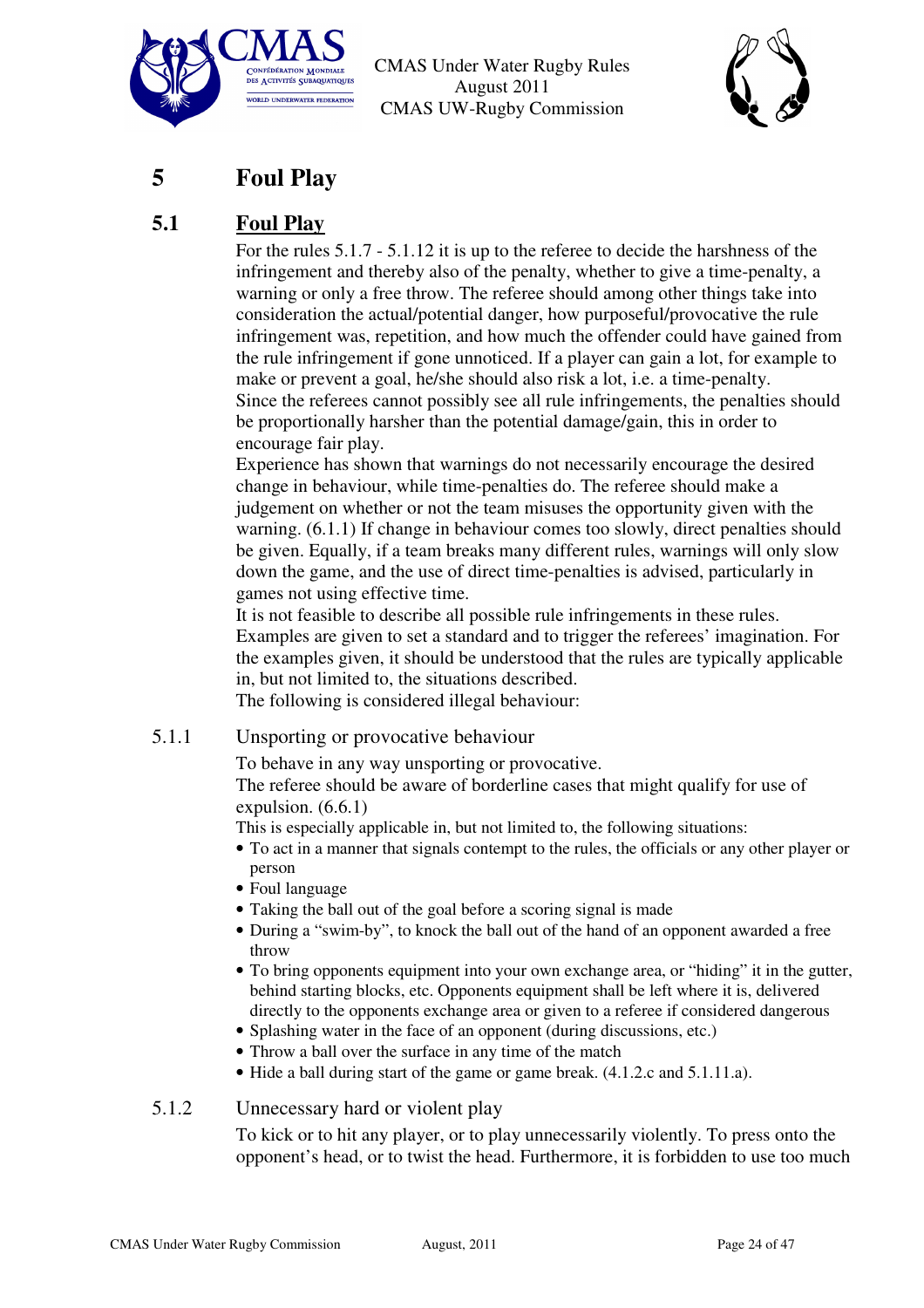![](_page_24_Picture_0.jpeg)

![](_page_24_Picture_2.jpeg)

force to the head, or to grasp around the head. It is forbidden to touch an opponent's head above the surface.

This is especially applicable in, but not limited to, the following situations:

- The defenders, typically backs, trying to repel an attacker by kicking him/her with the heel of the feet/fins. The player shall be given a time penalty also if the kick misses. However, the defender may defend by placing the foot softly onto the chest of the attacker in order to keep him/her at a distance. If in doubt whether it is a soft touch or a kick, the referee should make the penalty call
- When the ball is blocked in a group, a player might try to free him/herself by wiggling. Wiggling with elbows/arms away from the body, or fast moving of knees/heels, etc. may harm anyone around, and this person should be given a time-penalty, preferably before anyone is hurt. However, wiggling with elbows held alongside the body, and movements only causing "soft hits" on persons around should be allowed
- When a player holding the ball has been caught around the legs by an opponent, the player may not kick uncritically to get free. Referees shall stop dangerous behaviour before anyone is hurt
- To touch the head of any player above the surface, most commonly seen during blockings in the surface or during "discussions"
- For an attacker with the ball to give a sudden jerk only to the side of the head of a goal defender
- For a player to press against the face/chin of an opponent, causing the head to be moved backwards or upwards.

The referee should be aware of borderline cases that might qualify the player to be expelled.  $(6.6.1)$ 

#### 5.1.3 Excess of players in the water

For one team to have more than six players simultaneously in the water (and penalty bench area) during the game.

The deck referee or his/her assistant check that the correct number of exchange players are in the exchange area at any one time during the game. If one or more exchange players are missing from the exchange area and he/she has not given official notice of departure to the deck referee, this will indicate that there are too many players in the water and should be punished as per rule 6.3. Use of delayed call, rule 6.5.2, may be observed.

- 5.1.4 Incorrect entering and exiting of the water
- 5.1.4.a To enter the water anywhere else than via the entrance lane during the game, or to enter the water in any potentially dangerous manner during the match.
- 5.1.4.b To leave the playing area anywhere else than by crossing the exit line.

#### 5.1.5 Incorrect use of players

For a team to use an illegal player, i.e. any player other than the 12 players with corresponding caps listed in the protocol. The illegally used player must leave the playing area, and the team is given a time-penalty, during which the team may correct the list/person/cap etc.

The deck referee may allow the player given the time-penalty to leave the area in order to facilitate collecting correct caps, etc.

If a player that is not listed among the 12 players (not including reserves) in the match protocol, scores, the goal is annulled.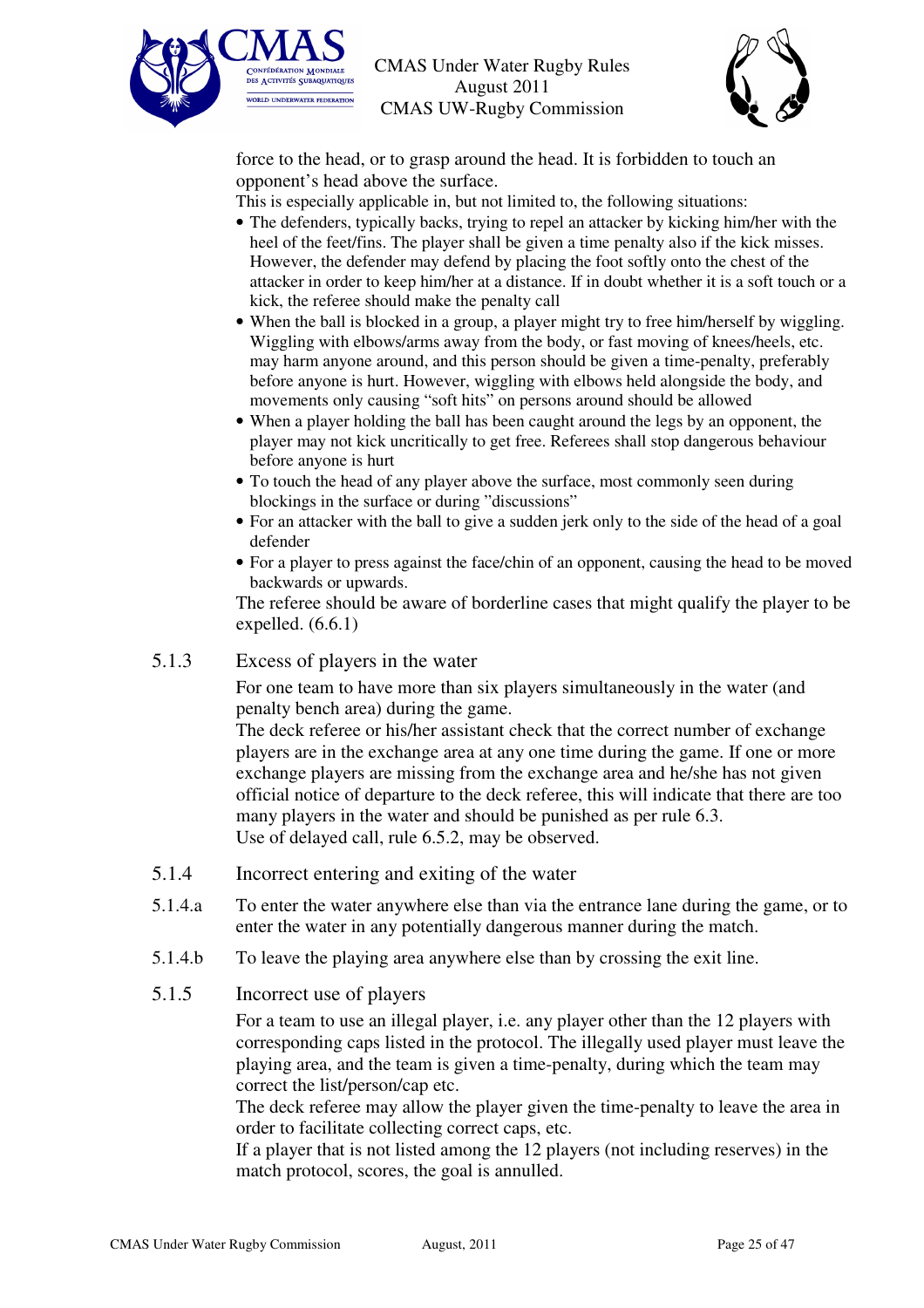![](_page_25_Picture_0.jpeg)

![](_page_25_Picture_2.jpeg)

#### 5.1.6 Removal of an opponent away from the goal

When neither player is in possession of the ball, for a player to pull or to push an opponent away from the goal, at any time during a game.

The referee shall be aware that infringements of this rule often happen when the ball is in a different place, and also before the play has been started at a free throw.

As a team can gain very much by breaking this rule (a goal scored or prevented) the player should normally be given a direct time-penalty.

This is especially applicable in, but not limited to, the following situations;

- All open fights on the goal when none involved has the ball, the person that started moving the other player is the offender
- When an attacker has achieved a good position at the goal, awaiting his/her team-mates to come with the ball. A defender swim between the attacker and the goal and thereby wedges the attacker away from the goal
- When a goal defender is in position, an attacker slowly squeezes an arm between the goal defender and the goal (or poolside), slowly pushing the goal defender away from the goal.
- An attacker not in possession of the ball who has occupied the opponent's goal may not move an opponent lying directly above/upon him/her. If neither receives the ball, the attacker must, when he/she moves away, do so without moving the opponent in any direction.
- An player not in possession of the ball positioning him/herself underneath an opponent may not, accidentally or intentionally, cause the opponent to be moved when he/she leaves the position. This is typically seen when an attacker swims upwards, hooking a shoulder, hip, thigh, hand, etc. under a goal defender, pulling the goal defender a shorter or longer distance away from the goal. The goal defender should not be shifted at all be the attackers movements.

#### 5.1.7 Not to return to starting position after a goal is scored

To continue to play after a goal or penalty throw, without first having returned to the start position as described in rule 4.1.2.

#### 5.1.8 Illegal use of the goal (and poolside)

For a player, with any part of the body, to grab, pull or wedge onto the goal, or to squeeze between the poolside and the goal, in order to benefit from this in any way. A goalkeeper's back can be bent below the goal's edge if the goalkeeper is in proper position in any other ways. The geographical position of the ball or which team is in possession of the ball, is irrelevant in this case.

A player may not push onto the inside of the goal. For example, he/she may not use the goal as a fixed point and an arm/leg as a lever in order to take a ball that is partly into the goal, out of the goal, nor may he/she cover the goal with even slightly bent elbows going into the goal.

It is allowed to push onto the outside of the goal, to swim onto it or to kick or push off from it.

It is allowed (not using the side of the pool) to swim a team-mate onto the goal. It is also allowed (not using the side of the pool), to swim an opponent onto the goal if either player holds the ball. No part of the body must come inside the goal because of this, if so, the player who pushes is considered to break this rule. However, it is not foul play if a player has part of his/her body involuntarily pressed down by an opponent into the goal; e.g., shoulder, elbow, knee, etc.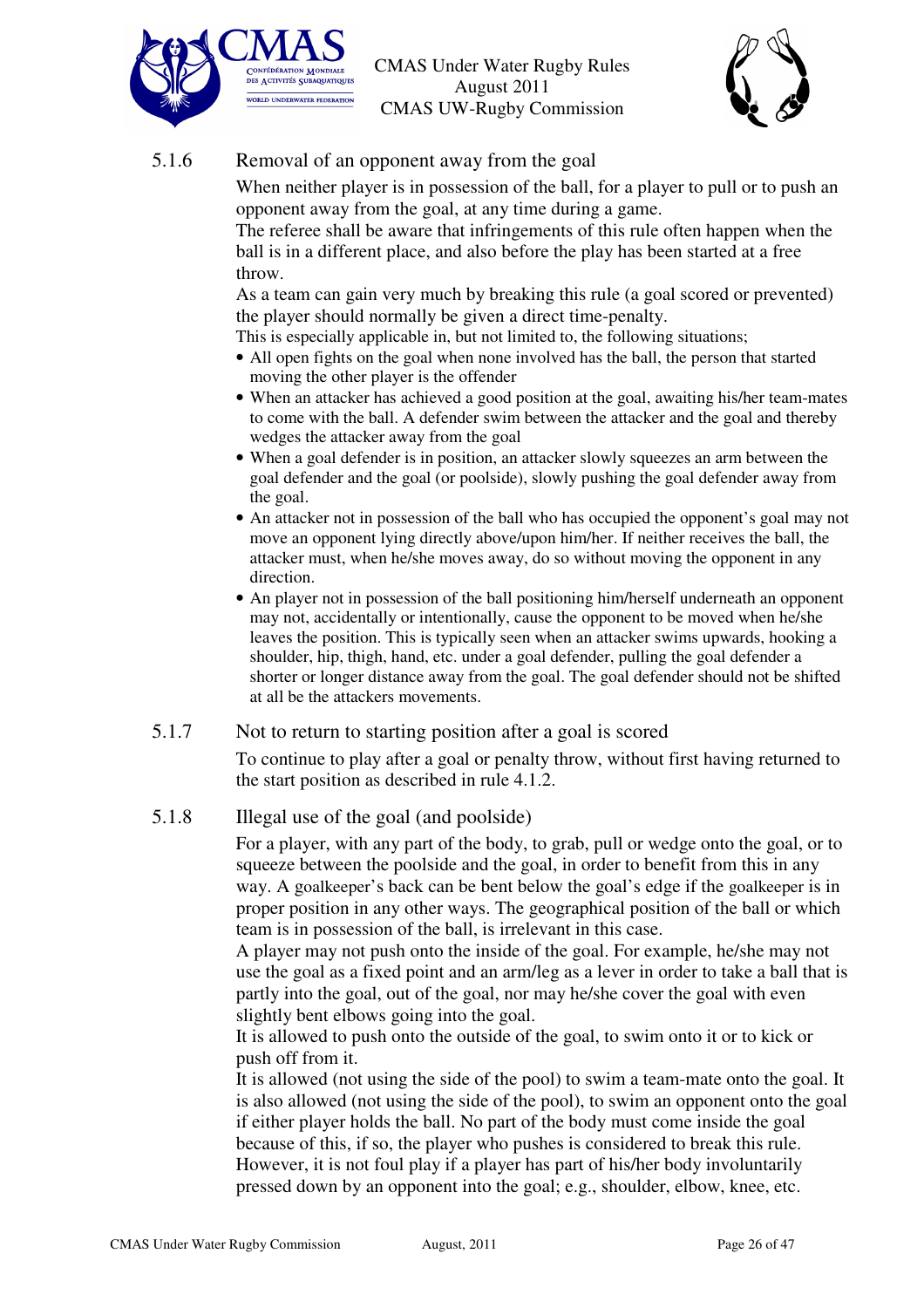![](_page_26_Picture_0.jpeg)

![](_page_26_Picture_2.jpeg)

As a team can gain very much by breaking this rule (a goal scored or prevented) the player should normally be given a direct time-penalty.

This is especially applicable in, but not limited to, the following situations;

- An attacker, without the ball, pulling him/herself in position on the goal that he/she otherwise would not have been able to reach or that it would have taken more time to swim into
- An attacker, without the ball, pulling him/herself in position on the goal before the defender
- A defender pulling him/herself in position just before the attacker arrives, where he/she might otherwise not have reached
- A goal defender squeezing him/herself between the pool wall and the inside or top of the goal. This can often be spotted from a white stripe of skin, where the brim of the goal presses against for example the outside/back of the shoulder, pressing the blood away
- A goal defender grabbing the brim or a bar of the goal to avoid being pushed off, or just to rest
- A player who is "waiting his/her turn" is holding onto the goal in order not to pushed away in the turmoil
- A defender using the brim or a bar of the goal as a "fixed point", to hold away an attacker
- A player hooking his/her arm/leg between the poolside and the goal underneath the brim of the goal
- A player hooking an upper arm, the thigh or the calf of the leg under the brim of the goal, in order to not float up or not to be removed by an attacker with the ball
- An attacker hooking onto the goal for example using a thigh, to use this as a "fixed point" to pull him/herself back to the goal when scoring.

#### 5.1.9 To attack an opponent's equipment

To attack any of the opponent's equipment, i.e. mask, snorkel, fins, swimsuit or cap.

As soon as a player grasps the mask/cover the glass of an opponents mask, a free throw may be given, regardless of whether the move was intentional or not. If the referee interprets that the player was trying or succeeding in disarranging the mask, a time-penalty should be awarded. A grasp around the head of an opponent, or when swimming over, must not cause the equipment to be disarranged. It is also forbidden to push or throw the ball against the mask of an opponent on purpose.

It is forbidden to hold onto, or deliberately to touch, the mask or snorkel of an opponent.

It is forbidden to grab/hold the fins of an opponent. It is allowed to push the fins, for example using the side of an arm, if either is in possession of the ball. It is forbidden to pull or hold onto the opponent's swim-suit or cap. Nor is it allowed to hold on to an opponent using a grip where only fabric is held, or when

some fingers grabs/entangles the cap string or swim-suit, etc.

It is allowed to touch the fabric of the swim-suit/cap using grips that would be allowed if the suit/cap had not been there.

#### 5.1.10 Strangulation

To use a strangling hold on the neck. It is of no importance which part of the offender's body or equipment that causes the strangulation, or if a third person's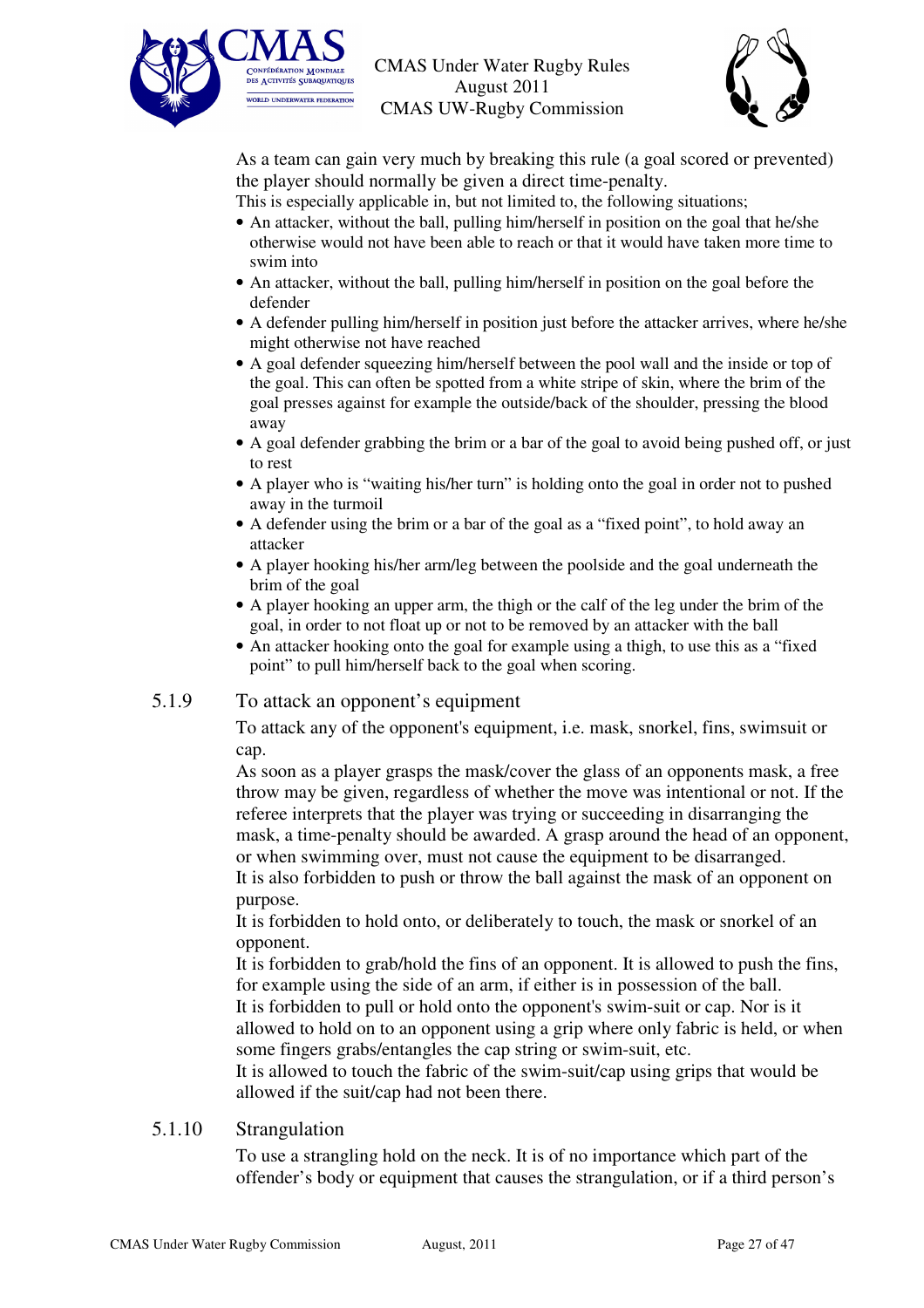![](_page_27_Picture_0.jpeg)

![](_page_27_Picture_2.jpeg)

limbs, etc. is causing the strangulation. As this can cause serious injury, when in doubt, the referees shall make the call.

- 5.1.11 Incorrect ball handling
- 5.1.11.a For a player at any time during stoppage of the play, to keep, to take possession of, or to hide the ball, when it is the other team that should have the ball (free throw, team ball, penalty throw, after a goal is scored). The ball must be dropped to the bottom of the pool.
- 5.1.11.b To keep possession of the ball after a referee ball is signalled. The ball should either be dropped to the bottom of the pool or given to the deck referee.

#### 5.1.12 Incorrect general behaviour

For any player in the water or the exchange area, or for any non-player in the exchange area, to break any of the rules in this rulebook. The team may be penalized with a time-penalty also in the case where non-players in their exchange area commit a rule-infringement. (2.2.4.c) As these chapters cover descriptive rules and most do not state any penalty, the

referee must evaluate the situation for seriousness, repetition, possible gain, contempt/spite, game fluency interference, etc., and award appropriate penalty according to rule 6.1, 6.2 or 6.3. If a team continues to break the rules it is advised that the referees award a time-penalty every time, as this is proven to be the most efficient way for the teams to change behaviour.

#### 5.1.13 Holding

To hold, pull, push, etc. an opponent when neither the player nor the opponent is in the possession of the ball. To hold, pull, push, etc. is illegal regardless of which part of the body that is used.

This ban is important in order to maintain a fluid and high quality game. The referees shall, therefore give warning and thereafter time-penalties if the behaviour persists.

This is especially applicable in, but not limited to, the following situations;

- A player who has just passed on the ball and is still being held
- A player in the surface is held when he/she wants to position him/herself in the teams play
- A player, wanting to position him/herself around the goal, is held and prevented from doing so
- Two players competing to reach a ball and one player pulls/pushes the other before either has the ball
- A player holding an opponent in order to help a team-mate to reach a free ball
- A player actively "swimming away" an opponent

The referee may give warnings according to rule 6.1 and thereafter time-penalties.

- 5.1.14 Free throw interference
- 5.1.14.a The opponents must be outside the free throw clearance zone (1.2.8), keep a distance of a minimum of 2 meters from the free throw executor, in order to be allowed to participate in the play (6.2.5).
- 5.1.14.b If a player is in the free throw clearance zone before the free throw pass is made, he/she must not interfere with the free throw or participate in the play until he/she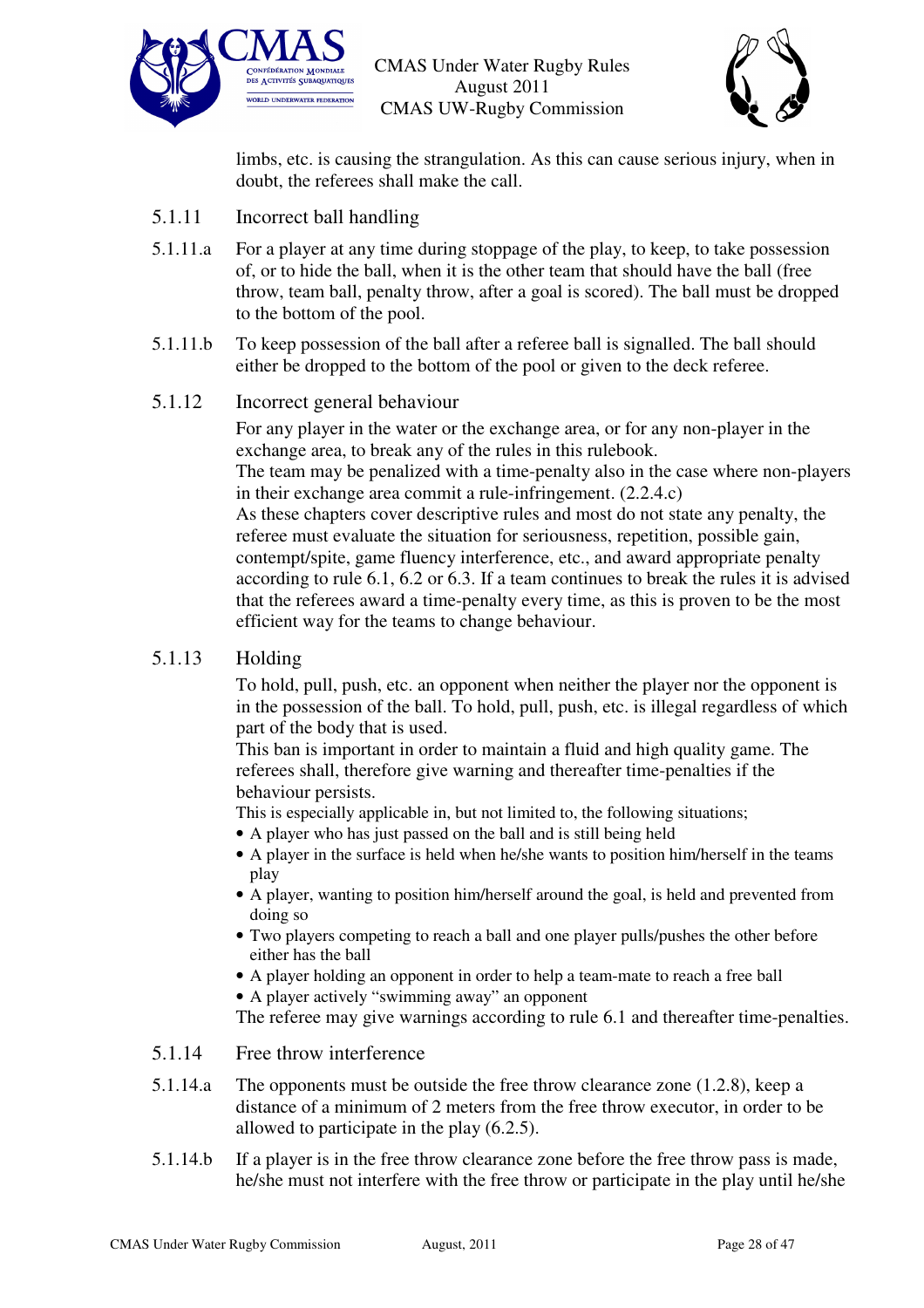![](_page_28_Picture_0.jpeg)

![](_page_28_Picture_2.jpeg)

is outside the free throw clearance zone. He /she must go outside of the free throw clearance zone before participating, also after the play has started and the free throw pass has been performed

Failure to conform to rule this rule should the first time be accompanied with a warning, and thereafter time-penalties should be given every time it is repeated.

#### 5.1.15 Hiding the ball at start

Not to hold the ball visible until 2 meters distance of an opponent after start of the game, whenever the game is started according to rule 4.1.2.c.

#### 5.1.16 To lead the ball outside of the playing area

The ball is considered outside of the playing area when the whole ball is above the surface of the water or outside the playing area sideline(s).

The player who is actively preventing the ball from dropping to the bottom of the pool is said to hold the ball.

The player that holds the ball when it is taken out of the playing area is regarded as the rule-offending player. It is of no importance if the ball touches the torso, head, etc. of another player as long as that player cannot be considered to actually hold the ball.

If an opponent is lifting/pushing the arm/hand that holds the ball or is pushing the player, the person that holds the ball is still regarded as the rule-offending player. If no player is holding the ball, the free throw goes against the player who last touched the ball.

If players from both teams hold the ball using the arms/hands/legs/etc., there should be a referee ball.

#### 5.1.17 To hold onto any "fixed points" in the pool during play

During play and when competing of the ball, the players may not make use of any fixed points in the pool, for example ladders, gutters, starting blocks, etc. This is especially applicable in, but not limited to, the following situations;

- During blockings in the surface, a player holds onto the gutter or pool deck or standing on the pool landing on pool side wall
- At any time during play, a player using the pool landing and for example a starting block to dive into a situation at or directly below the surface

On the other hand, it is legal to use these fixed point at times;

- At start of periods, to hold onto the gutter or pool deck in order to get a good starting position for the start signal
- For the goal defender to kick off from the pool landing to faster get down the goal
- While resting, hanging on to the gutter, pool deck, starting blocks, etc.
- While exiting the water, to make use anything available

#### 5.1.18 Deliberately delaying the play

If a team deliberately delays the play of a game the referee may award a warning and thereafter time-penalties. (The player committing the last delay is the player to be given the penalty). If necessary, playing time may be extended (3.1.9). The referees shall grant the teams reasonable time to swim to their positions, to correct equipment when it has been disarranged by the opponents, etc. Referees are advised to be flexible regarding substitutions when a team has had an injury player, or whenever the situations call for it.

This rule is especially applicable in, but not limited to, the following situations;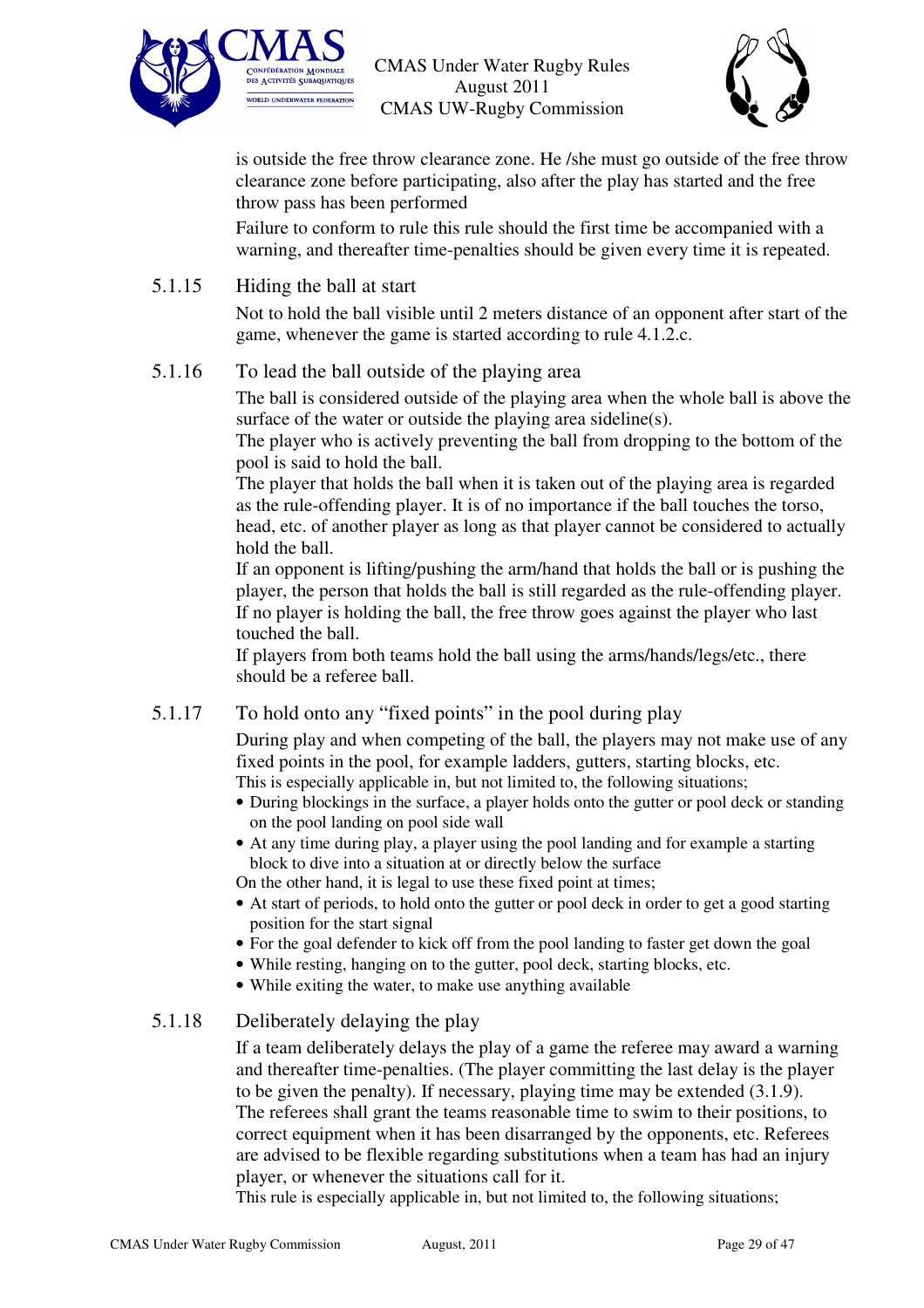![](_page_29_Picture_0.jpeg)

![](_page_29_Picture_2.jpeg)

- A team in the lead does not try to play according to the intention of the sport; for example a player is blocking the ball in the foetus position whenever opponents come close
- One team using unnecessary long time in any given situation, practically making it an extra time-out
- In games not using effective time, one team repeatedly using unnecessary long time at free throws, etc.

#### 5.1.19 Rule infringement to prevent a goal

Any rule infringement in front of or on the way to the goal, that prevents a fairly certain goal being scored.

In borderline cases, when the referee is not sure whether it is a "fairly certain chance of goal", he/she may just call a time-penalty.

This rule is especially applicable in, but not limited to, the following situations;

- A goal defender squeezing him/herself between the pool wall and the inside of the goal, when the attacker is working to remove the goal defender
- A goal defender grabbing the brim or a bar of the goal when the attacker is working to remove him/her
- A defender using the brim or a bar of the goal as a "fixed point", to keep away an attacker in a good scoring position
- A defender removing an attacker that doesn't have the ball, away from the goal, when the attacking team is in a good scoring position
- When one or more players of one team hold the opponent/opponents that want to rush to the goal immediately after a change of ball possession, and thereby preventing the attackers to be in majority.

The referee should be aware that normally only the penalty throw or a timepenalty is given. In case of unsporting or violent behaviour (5.1.1 and 5.1.2), it is recommended to give both a penalty-throw and a time-penalty.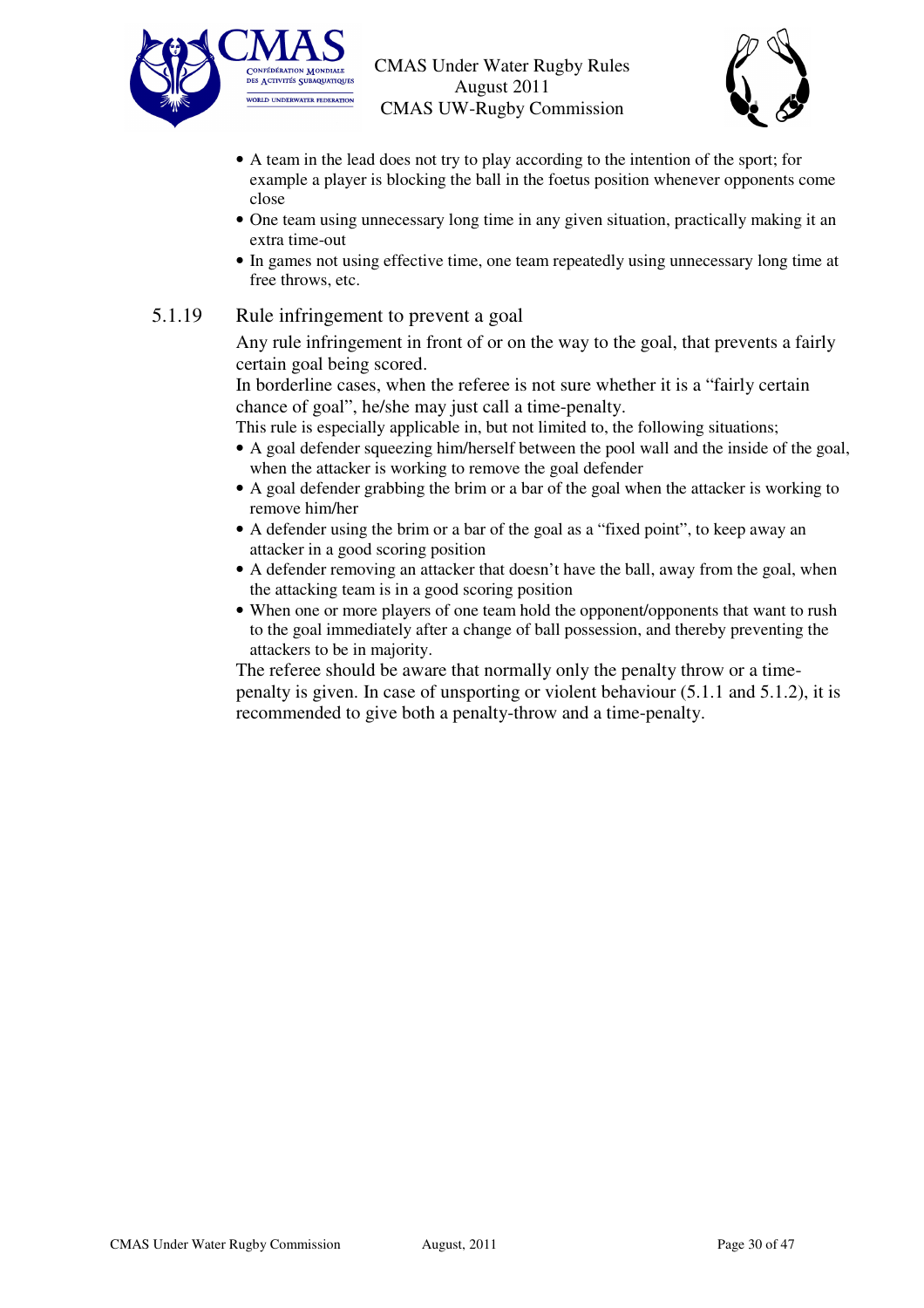![](_page_30_Picture_0.jpeg)

![](_page_30_Picture_2.jpeg)

# **6 Penalties**

# **6.1 Warnings**

#### 6.1.1 Reason for warning

A warning is given to a player or team in order to change unwanted behaviour, when other penalties are considered too harsh. A warning can be given to any player or team for infringement of any of the rules in this rulebook, or for any inappropriate or provocative behaviour. There are generally two reasons for the referee to give warnings:

- 6.1.1.a To change unwanted behaviour
- 6.1.1.b To warn the player that if he/she continues to break rules, he/she will be expelled by rule 6.6.1.

When warnings do not have the desired effect on behaviour, it is advised that direct penalties are used instead (5.1).

- 6.1.2 Time for warning
- 6.1.2.a The referee may stop the play in order to give the warning. The play will start with at free throw against the rule infringing team.
- 6.1.2.b The referee may give the warning during another stop in the play. The play is then started in the same manner as it would have been started if no warning had been awarded.
- 6.1.3 Warning notification

The player or team is given the warning verbally and visually. The warning shall be noted in the match protocol. Preferably, both teams should be informed the reason for the warning. Team leaders/captains must be vigilant for summoning from the referees.

- 6.1.4 A player repeating the behaviour
- 6.1.4.a If a player repeats the behaviour for which he/she was given a warning, the referee may give the player a time-penalty every time the same rule infringement is repeated for the rest of the match.
- 6.1.4.b If a player is repeatedly warned for, or causing play interruptions for different rule infringements, the referees should evaluate if the player is showing contempt for the rules, opponents, referees, etc., and consider use time-penalties (5.1.1) or expelling a player by use of rule 6.6.1.
- 6.1.5 The team repeating the behaviour Team warning
- 6.1.5.a If two players on the same team receive warnings for the same type of infringement, the second warning is considered a team warning. The referee shall give a visual sign (3.1.9).

For the rest of the match, any player of the same team that receives a warning for the same infringement shall be given a time-penalty.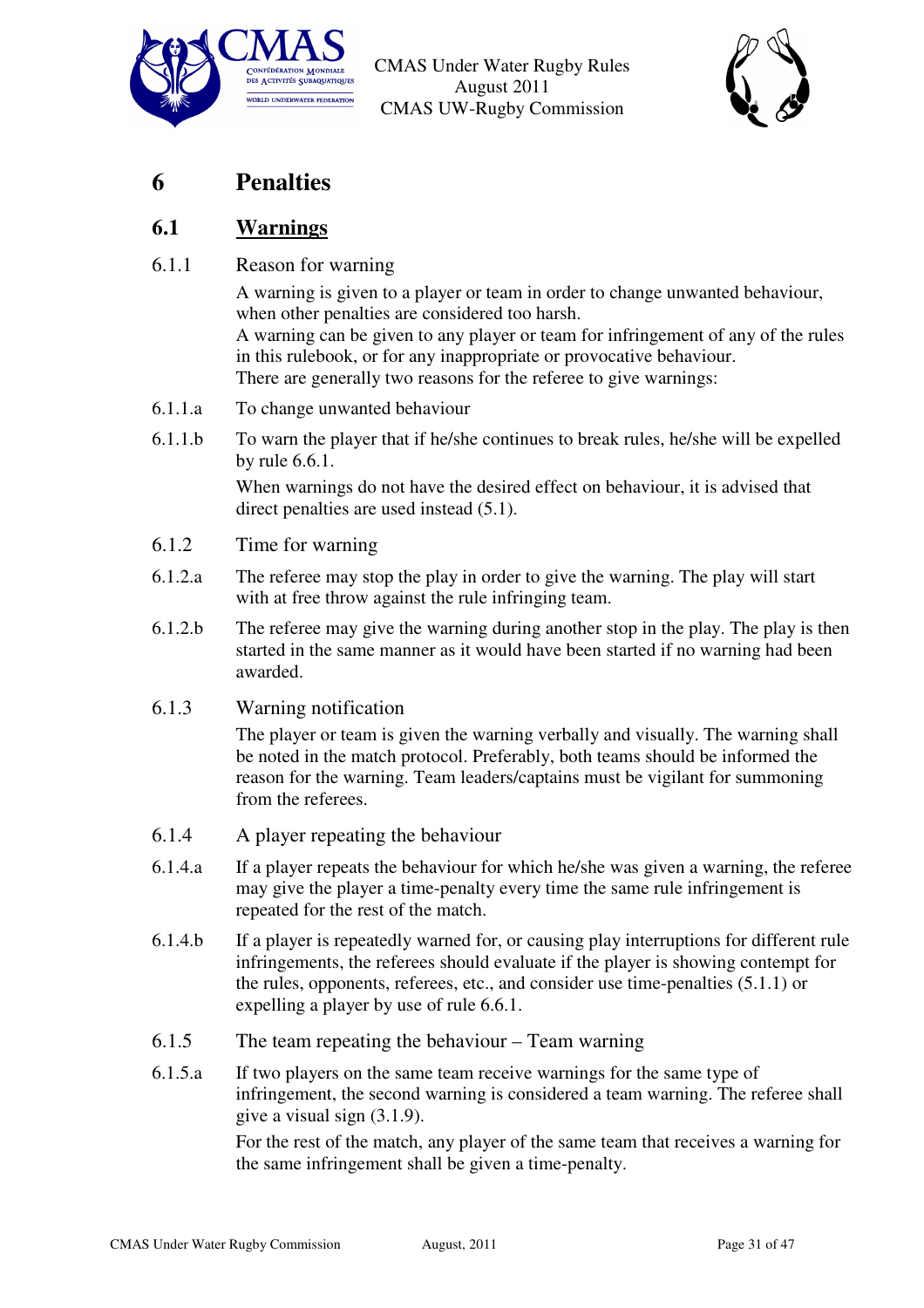![](_page_31_Picture_0.jpeg)

![](_page_31_Picture_2.jpeg)

6.1.5.b If a team is repeatedly warned for, or causing play interruptions for different rule infringements, the referees should evaluate if the team is showing contempt for the rules, opponents, referees, etc., and consider use time-penalties (5.1.1).

### **6.2 Free Throw**

6.2.1 Reason for free throws

A free throw may be awarded by a referee for the infringements of rules 5.1.7 – 5.1.18.

6.2.2 Free throw notification

The referee gives the signal for free throw against the team causing the foul. The free throw is noted in the match protocol.

- 6.2.3 The offending team's handling of the ball The team committing the foul must drop the ball to the bottom of the pool. Failure to do this may be interpreted as an attempt to slow down the opposing team's play, and qualify for a direct time-penalty or at a minimum a warning (5.1.11)
- 6.2.4 Position for the free throw

The free throw shall always be taken by a player at the surface.

- 6.2.4.a A free throw awarded at the team's own half shall be taken at the halfway line and center line crossing.
- 6.2.4.b A free throw awarded at the opponents half shall be taken at the place where the incident occurred or moved towards the center line, but not closer than 3 meters to the defenders' exit line.
- 6.2.5 Execution of free throws
- 6.2.5.a A player lying in the surface, in the right place, holds the ball; he/she is the free throw executor. If the executor holds the ball at the surface, the referee should interpret this as that the player wants to start the free throw. The referee should start the play as soon as he/she finds it justifiable regarding the referee's other duties. If the executor holds the ball below the surface, the referee should interpret that as that the executor wants more time before the free throw is started. The referee should give reasonable time before starting the play.
- 6.2.5.b All players of the opposing team must stay outside of the free throw clearance zone (1.2.8) until the free throw pass has been performed. Any opponent within the free throw clearance zone is in an erroneous position, and has disqualified him/herself from participating in the play until he/she again is outside the free throw clearance zone. It is of no importance if the start signal for the free throw has been given and the pass has been made, the player must still move out of the free throw clearance zone before he/she again may participate in the play.
- 6.2.5.c The executor must pass on the ball within three seconds of the start signal. He/she must not change geographical position in the water until the ball is handed over. Any other player has to touch the ball before executor can take ball back himself.
- 6.2.5.d An opponent that is not keeping the required distance of 2 meters from the executor and is participating in the play before he/she again is outside of the free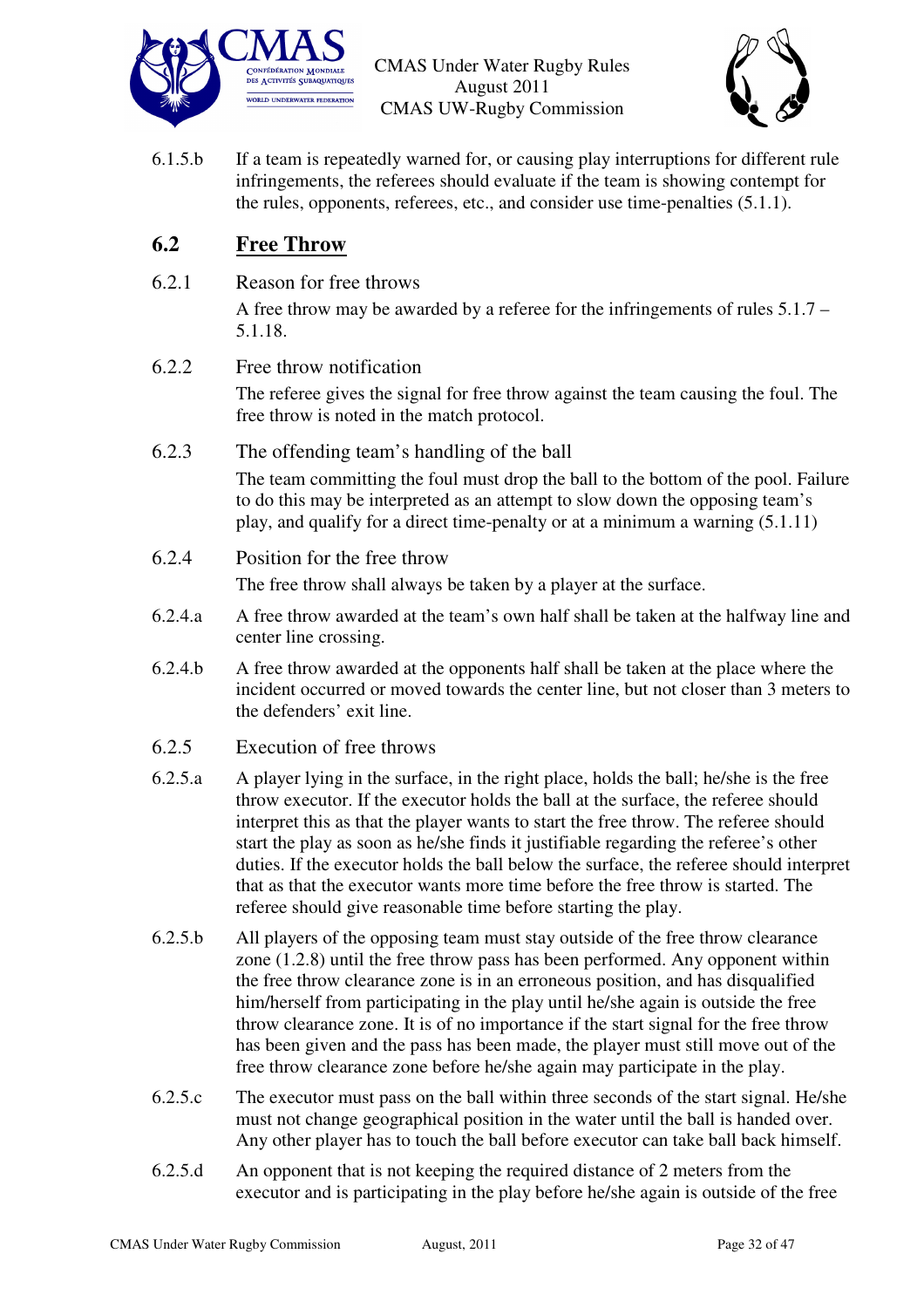![](_page_32_Picture_0.jpeg)

![](_page_32_Picture_2.jpeg)

throw clearance zone, shall be warned and thereafter given a time-penalty every time throughout the match if the interference is repeated (5.1.14).

- 6.2.6 Signal for start of free throw The free throw is given clearance by the deck referee.
- 6.2.7 Incorrect free throw If the free throw is not carried out correctly the other team receives the ball.

# **6.3 Time Penalty**

#### 6.3.1 Time-penalty

- 6.3.1.a A time penalty requires the player given the time-penalty to go directly to the penalty bench area, and stay there until the 2 minutes effective playing time has elapsed. No other person is allowed in the penalty box area. The player may join his/her team in the exchange area during time-outs and during the breaks between periods and also between the sudden death period and penalty throw shoot-outs.
- 6.3.1.b The clock for the time-penalty is stopped and restarted whenever the match clock is stopped and restarted.
- 6.3.1.c The team must play the duration of the time-penalty with one person less in the water.
- 6.3.1.d If the player given the time-penalty him/herself caused a penalty throw (5.1.19 / 5.1.1) or the time-penalty was awarded after (or simultaneously) with the penaltythrow, the time for the time-penalty does not start until normal play is started after the completion of the penalty-throw.
- 6.3.1.e The opposing team is given a free throw.
- 6.3.1.f If the referee does not know which player broke the rules, or if the time-penalty was caused by a non-player in the exchange area, the referee asks the team to choose a player, of the referee may choose a player randomly if the team does not react.
- 6.3.1.g If a player given a time-penalty does not immediately go to the penalty bench area, or in any way shows contempt to the decision or any person, he/she may be given an additional time-penalty; resulting in  $2 + 2$  minutes time-penalty. The two time-penalties are treated as separate time-penalties, for example regarding rule 6.3.6. A player continuing this behaviour may be expelled according to rule 6.6.1.
- 6.3.1.h If a time penalty is awarded for an infringement of rule 5.1.3 (excess of players in the water), the referee must ensure that the team has the correct number of players in the water before starting the game.
- 6.3.1.i Penalties may be given for infringement of the rules 5.1.1 and 5.1.2 (unsporting and violent behaviour) also immediately after the match is over, if the behaviour is related to the match. The penalties shall be reported as normal in the match protocol.
- 6.3.2 Reason for time-penalty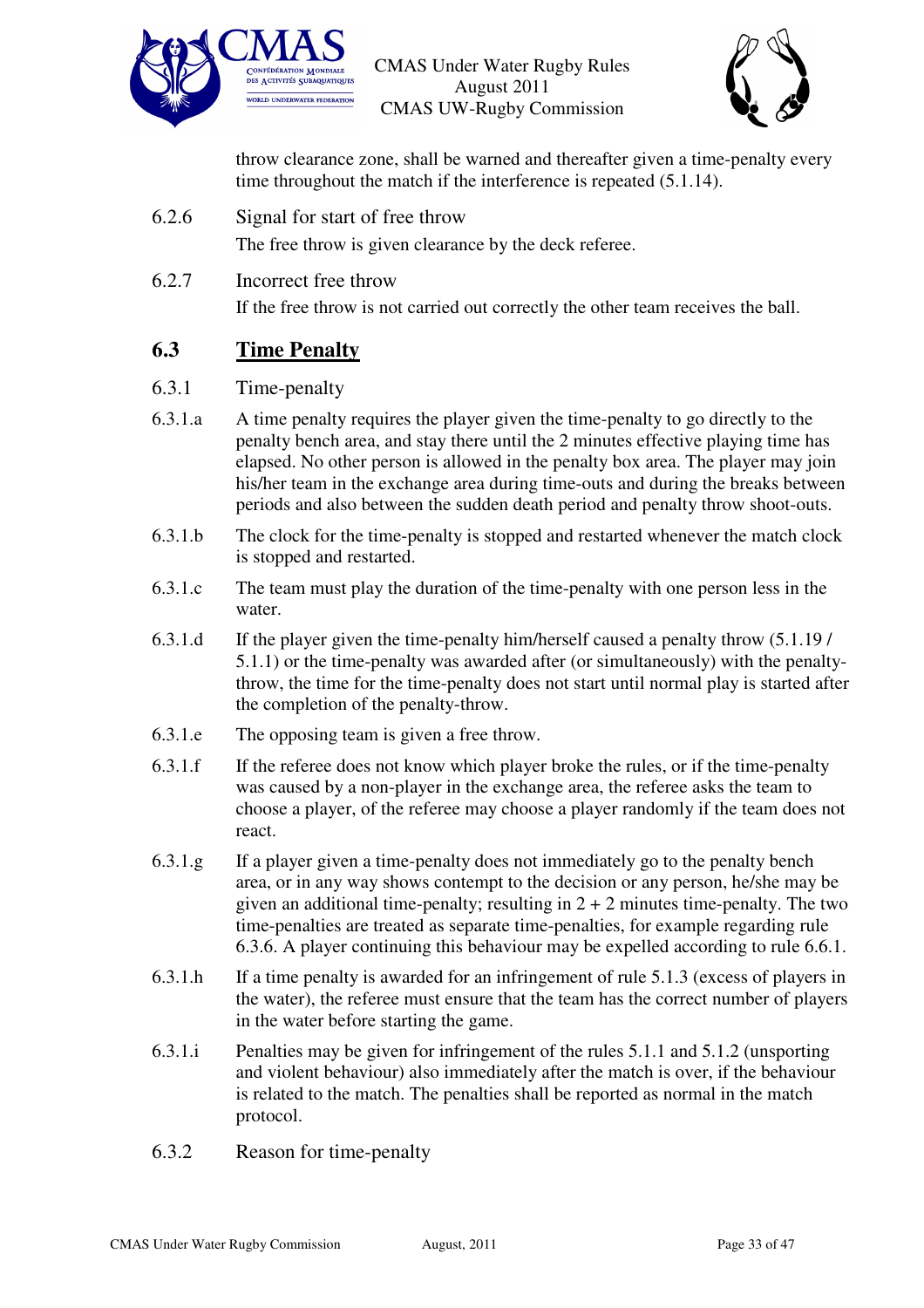![](_page_33_Picture_0.jpeg)

![](_page_33_Picture_2.jpeg)

A time penalty may be awarded by a referee for infringements of rules 5.1.1. – 5.1.12, or after repetitive infringement of any rule.

It should be noted that infringements of rules  $5.1.7 - 5.1.12$  may instead be punished with only a free throw. The referee shall judge whether to call a timepenalty or just a free throw, based on, among other things; potential or real harm inflicted, intention, repetitiveness, possible gain and the general development and the mood in the game.

6.3.3 The offending team's handling of the ball

The team committing the offence must drop the ball to the bottom of the pool. Failure to do this may be interpreted as provocative behaviour or as an attempt to slow down the opposing team's play, and qualify for a direct time-penalty or at a minimum a warning  $(5.1.1$  and  $5.1.11)$ .

- 6.3.4 The player causing the time-penalty When the foul occurs, the players causing the foul shall go directly to the penalty bench area for two minutes at the referee's request. The player given the time penalty should be in the penalty bench area before the referee restarts the game.
- 6.3.5 Signals at the end of a time-penalty

The penalty bench area shall be in the immediate vicinity of but clearly separated from, the exchange area. When 10 seconds remain of the time-penalty, the deck referee or an assistant raises an arm. At the completion of the time-penalty, the arm is purposefully lowered. During the last 10 seconds of the time penalty, the player given the time-penalty is allowed to enter into the exchange area, but he/she or any other player replacing him/her cannot enter the water until the full time-penalty is served (3.1.9).

6.3.6 Time-penalties cleared before full time is served

If one team is outnumbered due to time penalties and the opposing team scores, the oldest time-penalty will be considered served. If the teams have equal numbers of players in the penalty bench area, neither of them is considered outnumbered. If one team has an expelled player (6.6.1) and both team have one player serving a time-penalty, no team is considered outnumbered, even though one team has more players in the water. Note that a player expelled by rule 6.6.1 is not said to be given a time-penalty, and does not serve the time in the penalty bench area. This rule must be observed also during penalty throws.

6.3.7 Time-penalties during penalty-throw shoot-outs Special rules regarding penalty-throw shoot-outs are given in rules 4.3.5.b and 4.3.5.c.

# **6.4 Penalty Throw**

- 6.4.1 Reason for penalty throws A penalty throw may be awarded for infringement of rule 5.1.19.
- 6.4.2 The offending team's handling of the ball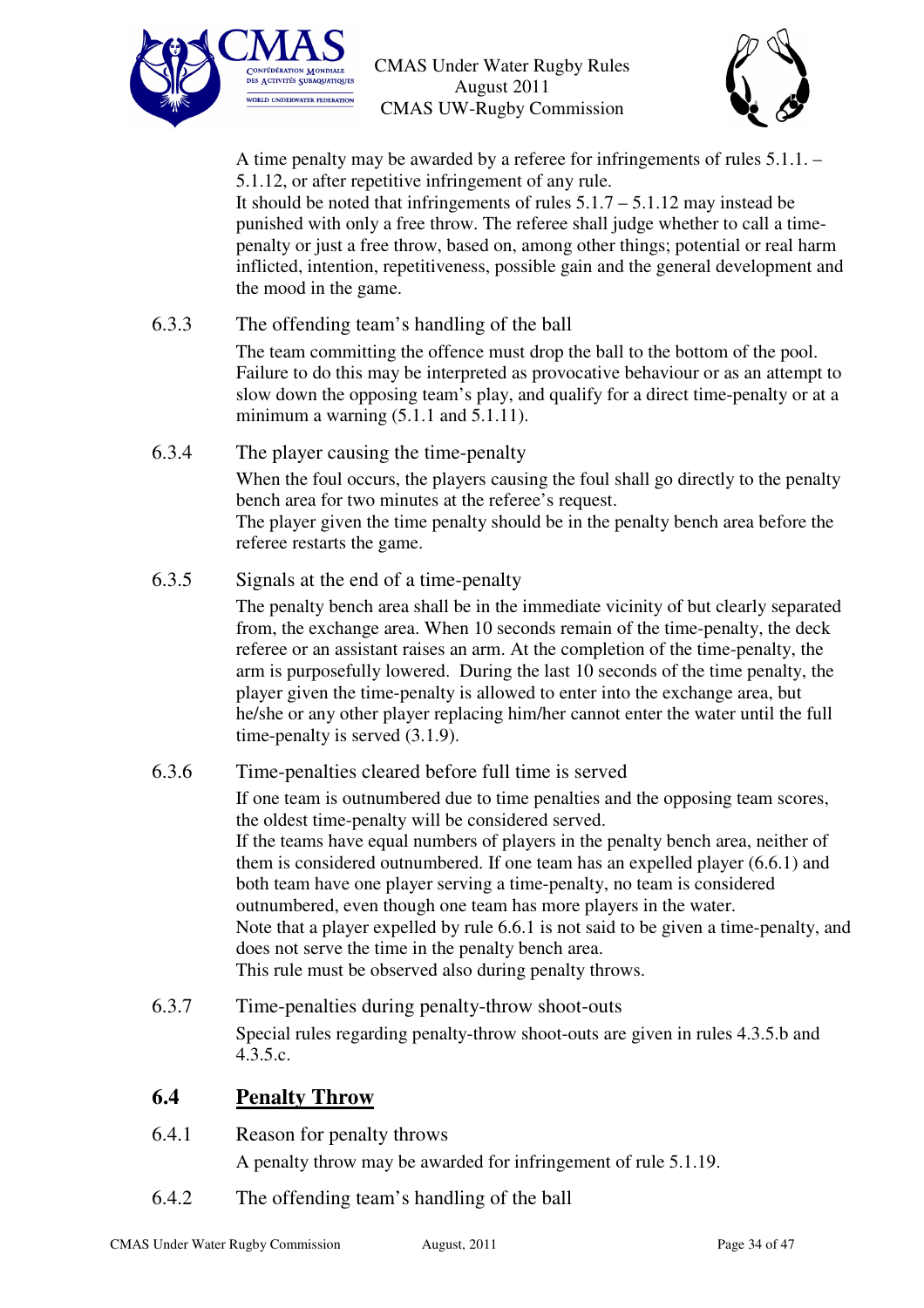![](_page_34_Picture_0.jpeg)

![](_page_34_Picture_2.jpeg)

The team committing the offence must drop the ball to the bottom of the pool. Failure to do this may be interpreted as provocative behaviour or as an attempt to slow down the opposing team's play, and qualify for a direct time-penalty or at a minimum a warning  $(5.1.1$  and  $5.1.11)$ .

6.4.3 Time for penalty-throws

A penalty-throw is carried out within effective playing time and, if necessary, the playing time must be extended in order to complete the penalty-throw.

- 6.4.4 Execution of penalty throws
- 6.4.4.a The penalty throw is carried out by one player from each team in front of the offending team's goal.
- 6.4.4.b Neither player may be a player serving a time-penalty, nor may it be an expelled player.
- 6.4.4.c The teams choose their own players to carry out the penalty throw. The other players shall be outside the playing area during the penalty throw. They may lie in the entrance lane.
- 6.4.4.d The attacker shall start at the halfway line and center line crossing.
- 6.4.4.e A water referee gives the ball to the attacker.
- 6.4.4.f The goal defender shall be above his/her own goal and may not be more than 2 m away from the pool edge at kick-off from the water surface.
- 6.4.4.g The start signal is given by the deck referee. Signal as for starting play; a long continuous sound.
- 6.4.4.h The goal defender may not attack the attacker before both have dived.
- 6.4.4.i The attacker has 45 seconds to make a goal.
- 6.4.4.j Before control of the ball the goal defender must be within reach of the goal the whole time in order to try to stop the attacker. This means that the goal defender may choose any position (sitting upright, lying flat, etc.) but must at all time be able to touch the goal if stretching an arm/leg, without moving body position. The goal defender may not go away from the goal voluntarily in order to try to stop the attacker, if he/she is pulled away from the goal by the attacker he/she must swim back to the goal when he/she is no longer held.
- 6.4.4.k When in control of the ball the goal defender may leave the reach of the goal. The goal defender must be able to control the ball since it is not allowed to bring the attacker to the surface, it must be stressed that it is the ball that should be brought to the surface.
- 6.4.4.l Both the attacker and the defender may repeatedly emerge/submerge during the penalty-throw.
- 6.4.4.m The referees must not inform the teams of the remaining time of the 45 seconds. The teams may inform their players from their own half of the playing area.
- 6.4.5 The penalty throw is finished
- 6.4.5.a When the attacker succeeds in scoring a goal.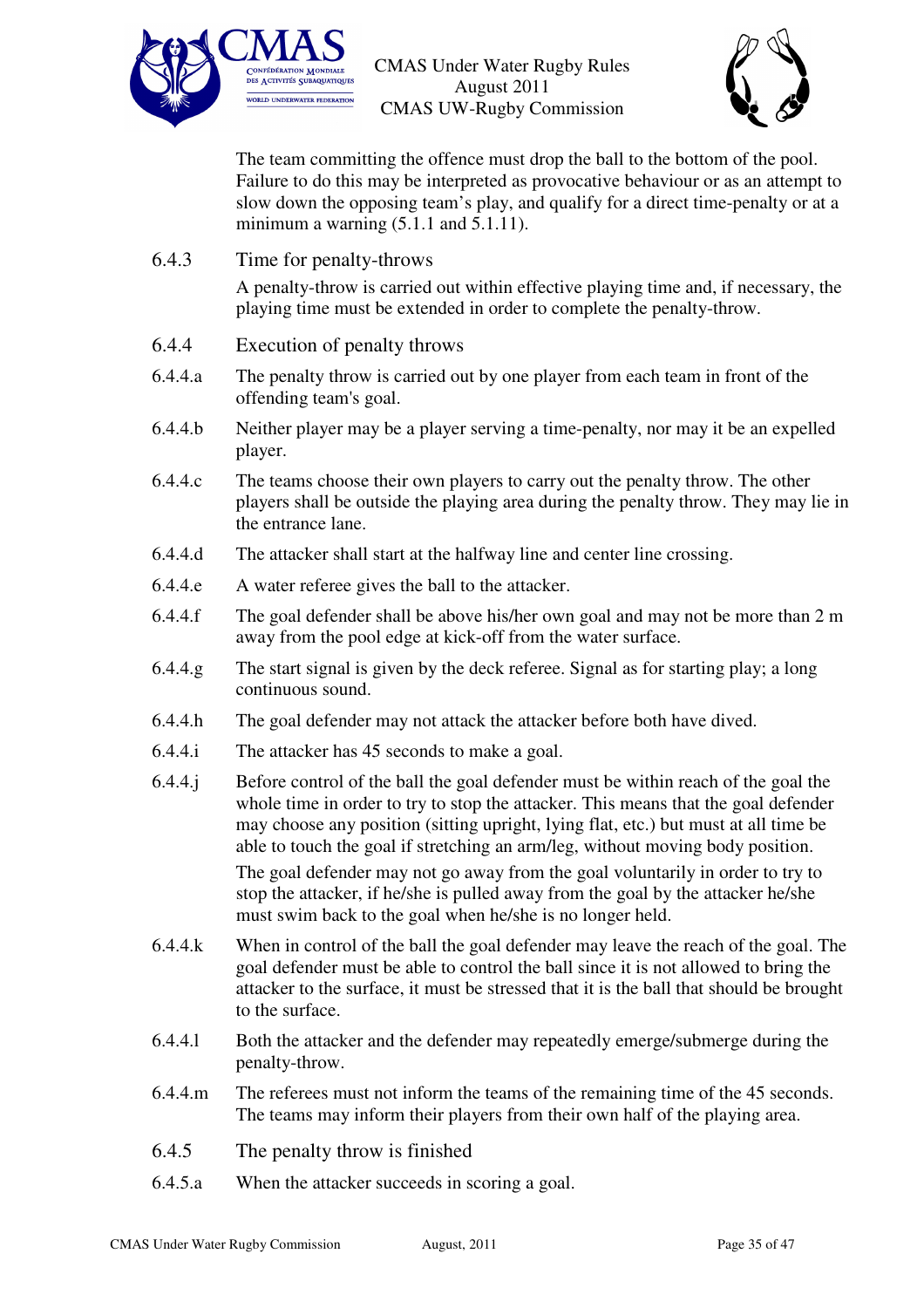![](_page_35_Picture_0.jpeg)

![](_page_35_Picture_2.jpeg)

- 6.4.5.b When the goal defender succeeds in obtaining the ball and is controlling it above the surface of the water anywhere in the playing area.
- 6.4.5.c When the play is stopped due to a rule infringement from either player (6.4.6 and  $6.4.7$ ).
- 6.4.5.d When 45 seconds have elapsed without a goal.
- 6.4.6 Incorrect behaviour by the defender

If the penalty throw is interrupted by incorrect behaviour of the defending team, another penalty throw shall be given.

The player causing this has to leave the water and shall immediately go to the penalty bench to carry out a 2 minutes time penalty after the completion of the penalty throw.

The time for the time penalty start when normal play is started, after the completion of the penalty throw.

#### 6.4.7 Incorrect behaviour by the attacker

If the penalty throw is interrupted by incorrect behaviour by the attacking team, the game is started as normal start of periods (4.1.1.).

#### 6.4.8 Penalty-throw shoot-out

Special rules regarding penalty-throw shoot-outs are given in rules 4.3.5.b and 4.3.5.c.

## **6.5 Advantage Rule and Delayed Call**

Use of both rule 6.5.1 and 6.5.2 will make the game more fluent. On the other hand, it might also frustrate a law-abiding team and encourage a law-infringing team, as they often believe that the referees do not see the infringements. Referees should therefore be aware of the general mood in the match, and consider use of warnings and free throws instead of using the advantage rule and delayed call. Neither the advantage rule nor the delayed call shall be used if the infringement should cause a player to be expelled (6.6.1).

#### 6.5.1 Advantage rule

If at any time during the play the referees decide that a rule infringement does not affect the advantage held by the team in possession, play may be allowed to continue as if the offence had not occurred. This is termed as "playing the advantage rule".

If the infringement is of a repetitive character, it is recommended not to use the advantage rule.

If the infringement is of a violent character, the advantage rule should not be used.

#### 6.5.2 Delayed call

When a referee considers that a rule infringement might not affect the advantage held by the offended team, the referee may allow the play to continue for a short while, to see how the situation develops. If the offended team is not able to gain from the situation, the call should be made, and the warning/free throw/timepenalty/penalty throw should be awarded. If during delayed call the other team scores, the time penalty will be cancelled unless it is followed by rule 6.6.1.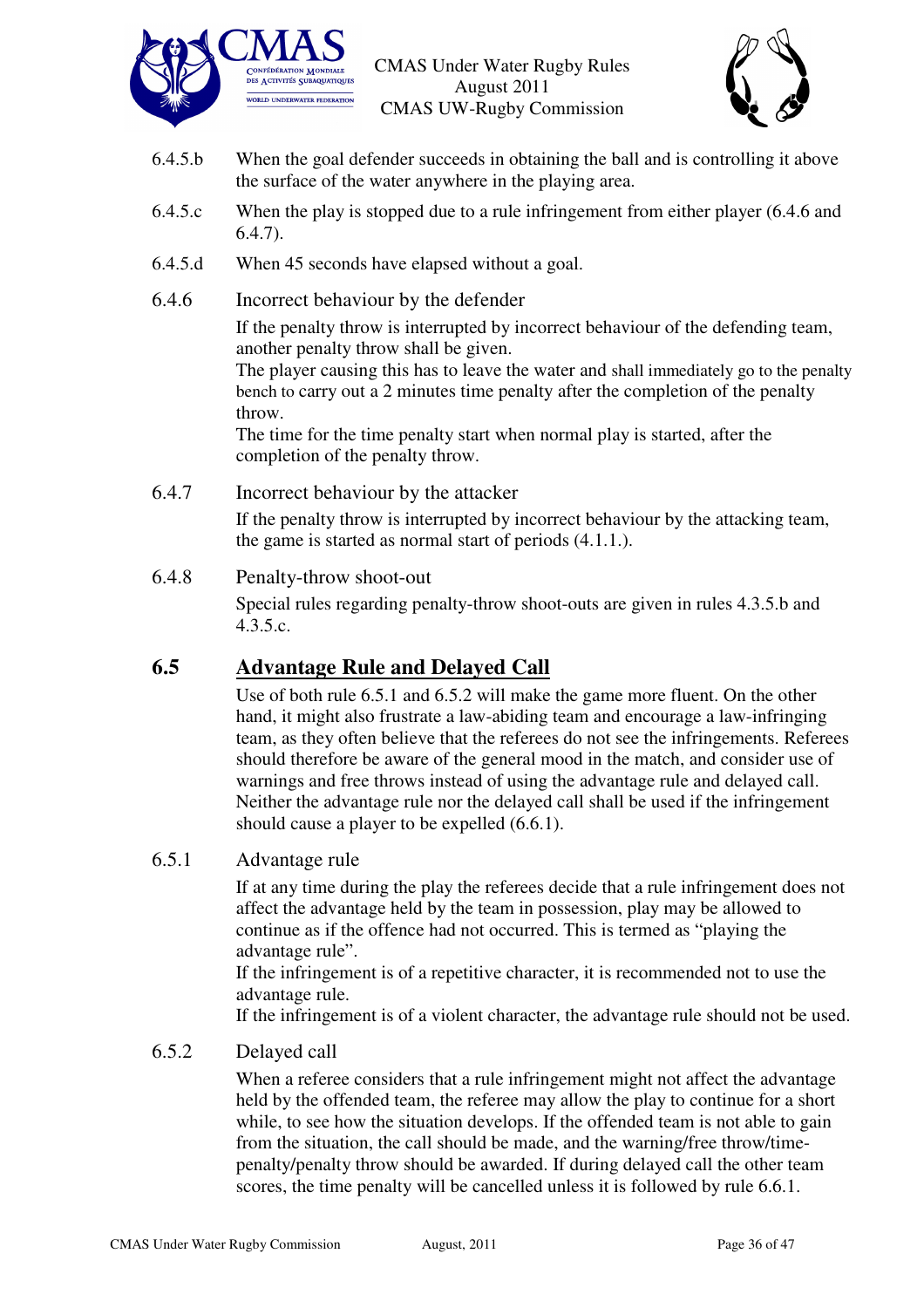![](_page_36_Picture_0.jpeg)

![](_page_36_Picture_2.jpeg)

This is especially applicable in, but not limited to, the following situations;

• The defending team uses undue tricks to defend the goal and the referee waits to check if a goal nevertheless is scored.

## **6.6 Expulsion of a player (see Appendix 5, Player Incident report)**

The referees have the authority to expel a player from further participation in the match.

6.6.1 A referee can expel a player in case of unsporting or violent behaviour.

An exchange player may replace the expelled player after the team has served a five - 5 minutes penalty, and may thereafter continue with six players in the water and maximum five exchange players.

This rule should only be used in severe case, if the referee is not sure whether to expel the player or award a time penalty, he/she should always award a timepenalty (5.1.1 or 5.1.2).

A player may be expelled due to unsporting or violent behaviour at any time or place during the tournament, not only during matches.

The expelled player must leave the immediate vicinity of the playing area/exchange area. In addition, the player may not participate in the next match. A reserve may enter the game in the next match.

A player expelled due to infringement of rule 6.6.1.a shall be reported to his/her federation by use of form in appendix 5.

6.6.2 A referee can expel a player in the case of the player repeatedly breaking the rules.

> A referee must give clear warning to a player that the player will be expelled if he/she continues to commit offences. A player given  $2 + 2$  minutes time-penalties according to rule 6.3.1.g is automatically regarded to have been warned. An exchange player may replace the expelled player after the team has served a five - 5 minutes penalty, and may thereafter continue with six players in the water and maximum five exchange players.

The expelled player must leave the immediate vicinity of the playing area/exchange area. In addition, the player may not participate in the next match. A reserve may enter the game in the next match.

6.6.3 A player may be expelled for incidents occurring at any time during the tournament.

> Any severe unsporting at any time during a tournament may cause the player to be expelled from games (or the tournament). A player expelled by rule 6.6.1 is automatically not allowed to play the next game. Unsporting behaviour has to be reported to the jury and may cause the jury to be summoned, to hear the case, and possibly to expel the player for more than one match, or for the remainder of the tournament.

> If the player is expelled from one or more matches, or from the whole tournament, a reserve player may enter the game in the next match.

- 6.6.4 Expelled player
- 6.6.4.a An expelled player may not be in the immediate vicinity of the playing area/exchange area, and the player may not communicate with his/her team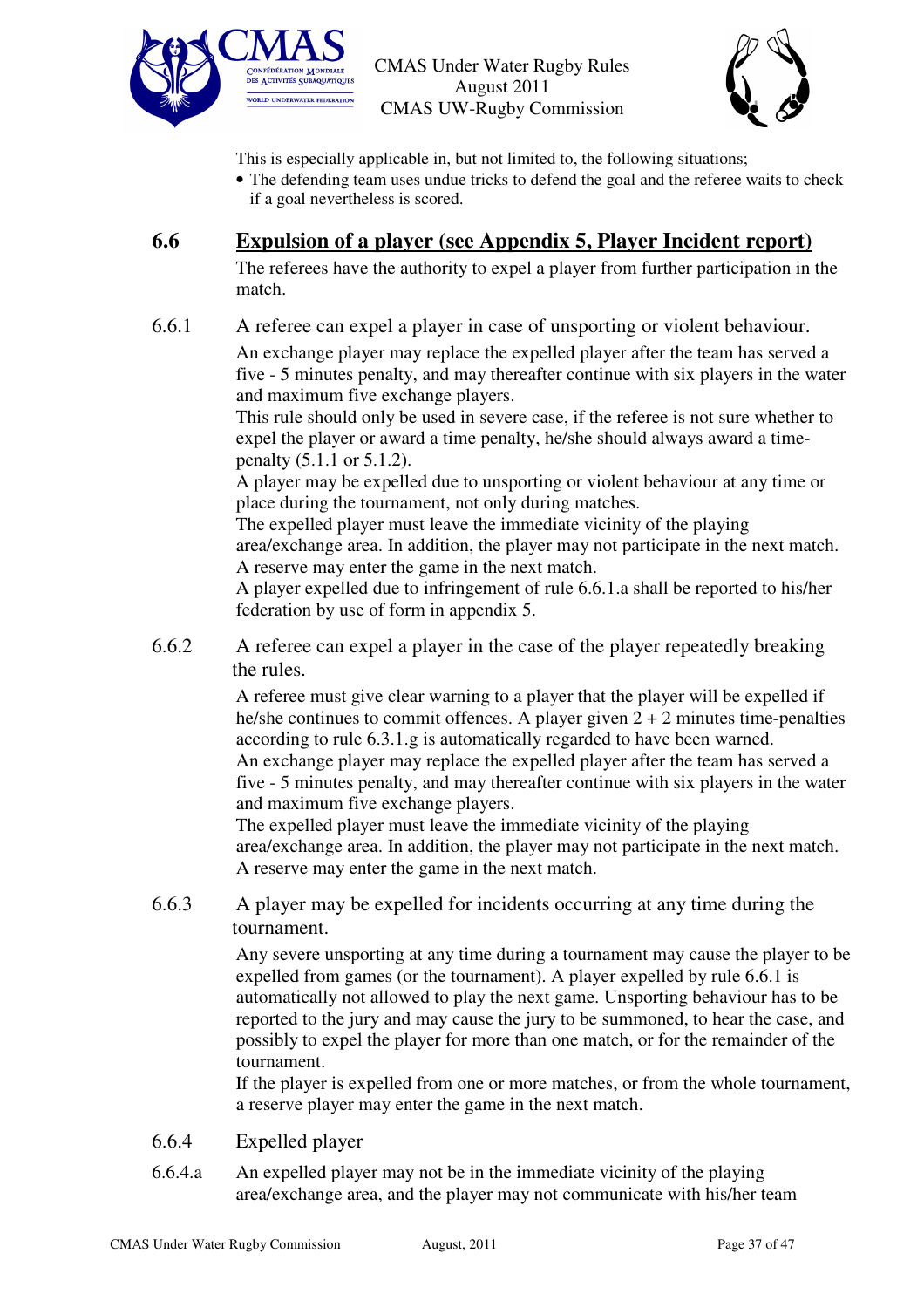![](_page_37_Picture_0.jpeg)

![](_page_37_Picture_2.jpeg)

neither during the match he/she is expelled from nor the matches he/she is denied participation in. The referee may, if necessary, demand that the player leaves the pool area.

- 6.6.4.b A player expelled by rule 6.6 is not regarded as a player serving a time-penalty, and does not count in rule 6.3.6.
- 6.6.4.c When the behaviour that caused a player to be expelled due to infringement of rule 6.6.1 is considered exceptionally grave, a referee in the match or the chief referee may demand that the jury shall evaluate if the case is severe enough to expel the player for more than one match, or from the tournament.

If the player is expelled for more than one match, or from the whole tournament, a reserve may enter the game in the next match.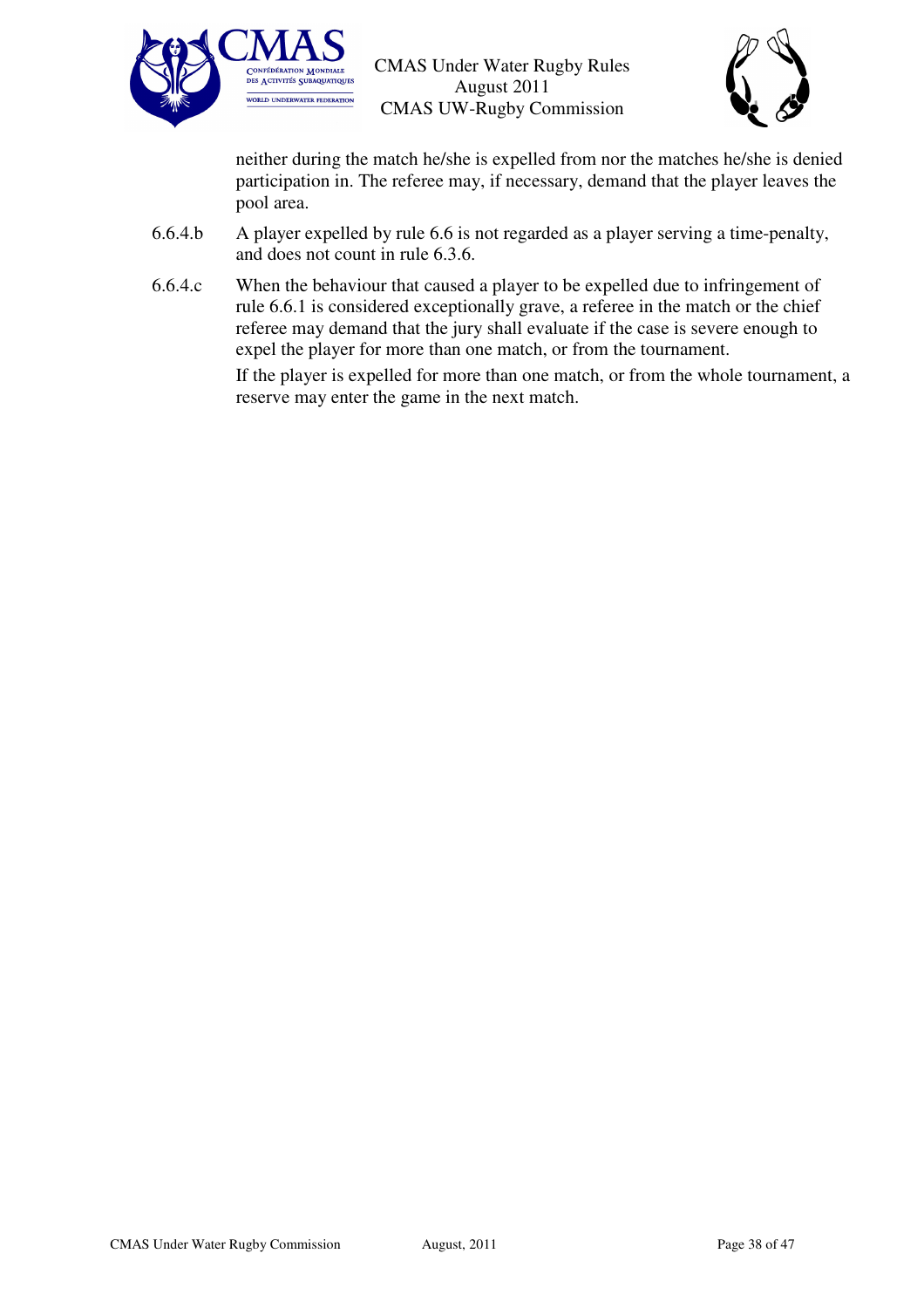![](_page_38_Picture_0.jpeg)

![](_page_38_Picture_2.jpeg)

# **7 Organisation**

# **7.1 Responsibility for playing area**

The organising club or association is responsible for ensuring that the playing area, goal and ball all conform to the rules.

### **7.2 Responsibility for rule changes in a given championship**

The organising club or association is responsible for notification of any rule chances applicable at the championship. For World or Zone Championships, changes must be accepted by CMAS beforehand.

### **7.3 Responsibility for personnel**

The organising club or association is responsible for supplying personnel for the match protocols table, and all accessories needed to keep the match protocol.

### **7.4 Responsibility for balls**

The organising club or association is responsible for providing at least one ball, for both men's and women's matches, that fulfil the requirements. They are also responsible for providing nets or buckets for all match balls.

#### **7.5 Responsibility for equipment for referees**

The organising club or association is responsible for providing all the compressed air units for the underwater referees. The compressed air units should be suitable for the speedy movements needed to follow the play in the pool, i.e. not being attached to large vests with water-entrapping pockets, etc.

Regulators should be suitable for working in all positions, as referees often will be on their backs, up side down, etc.

The organising club is responsible for providing weight belts with possibilities of easily obtaining a large variety of weights.

# **7.6 The players play at their own risk**

With six (6) Appendices.

THE DEFINITIVE TEXT OF THESE RULES IS THE ENGLISH VERSION.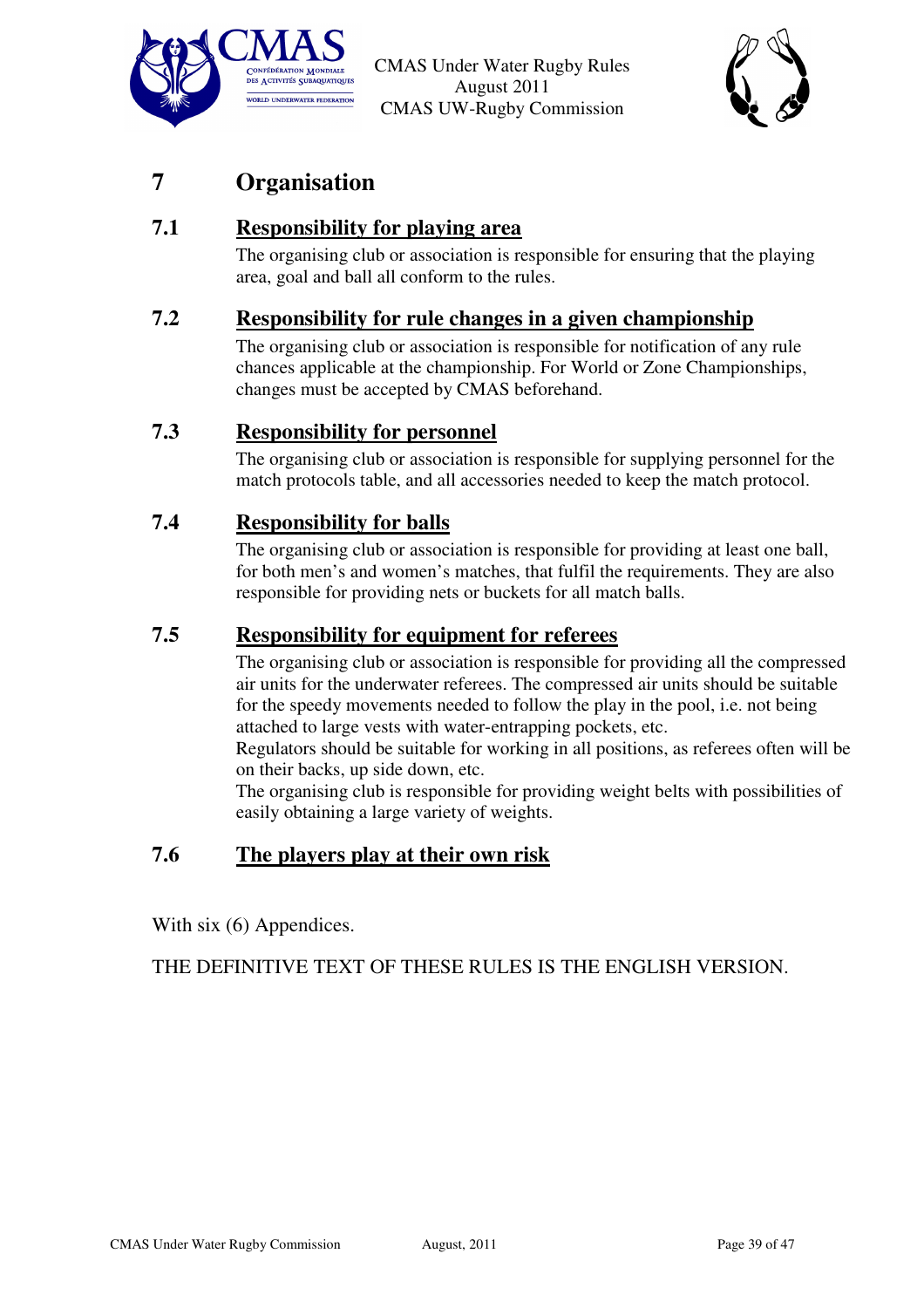![](_page_39_Picture_0.jpeg)

![](_page_39_Picture_2.jpeg)

**Appendix 1 Playing Area** 

![](_page_39_Figure_5.jpeg)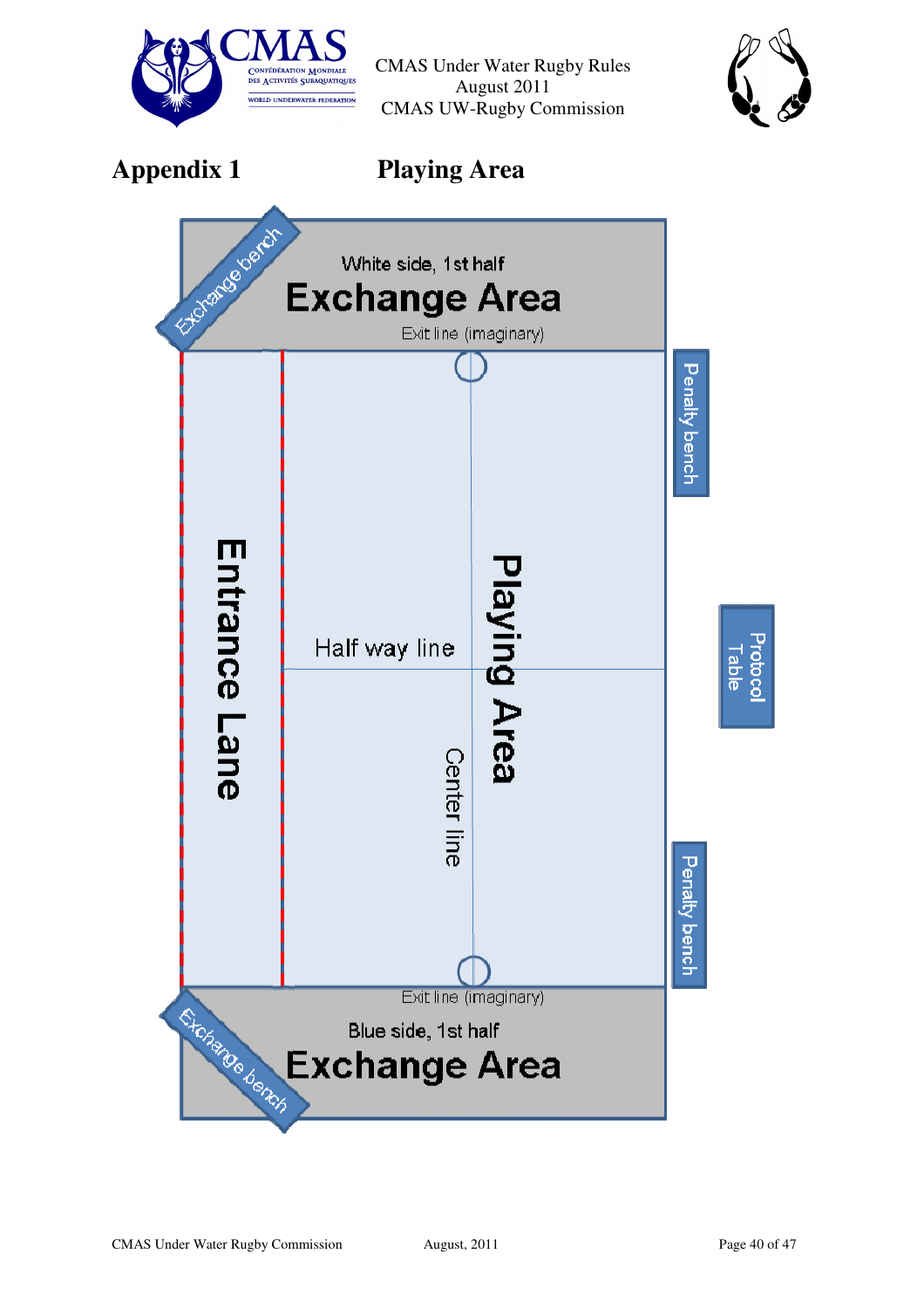![](_page_40_Picture_0.jpeg)

![](_page_40_Picture_2.jpeg)

# **Appendix 2 Goal**

| Pos.                        | No.          | <b>Description</b>                      | <b>Material</b> |
|-----------------------------|--------------|-----------------------------------------|-----------------|
| 8                           | 3            | nut M 10                                | stainless       |
| 7                           | 3            | stud bolt, M 10 x 25                    | stainless       |
| 6                           | 1            | soft pad                                | neoprene        |
| 5                           | 1            | round steel bar, $10\varnothing$ x 1350 | stainless       |
| $\overline{4}$              | 16           | round steel bar, $10\varnothing$ x 430  | stainless       |
| 3                           | $\mathbf{1}$ | disc, $320 \oslash x 5$                 | stainless       |
| $\mathcal{D}_{\mathcal{L}}$ | 1            | disc, $r = 700$ , $t = 5$               | rubber          |
| 1                           | 1            | disc, $320\varnothing$ x 1,5            | stainless       |

![](_page_40_Figure_6.jpeg)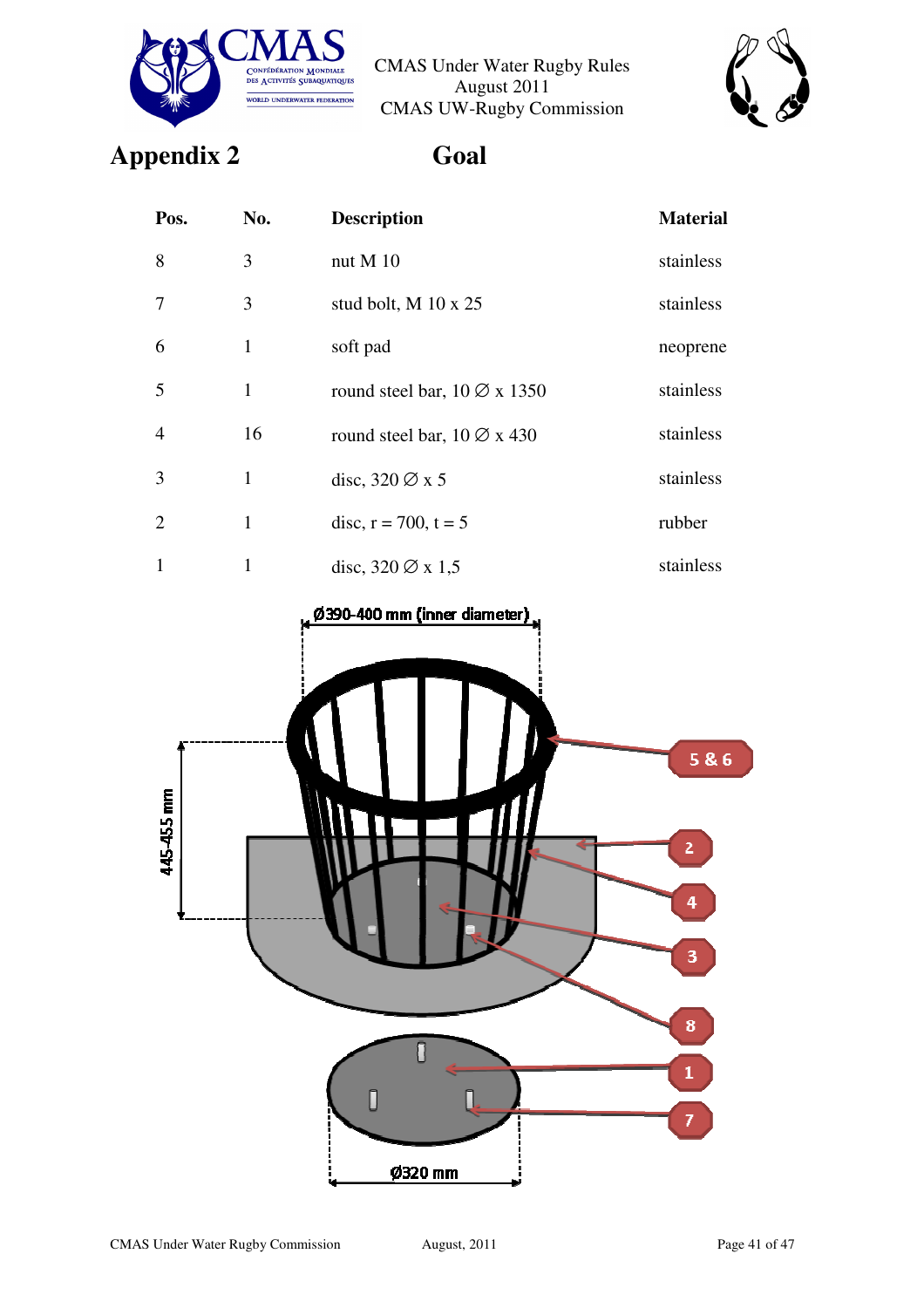![](_page_41_Picture_0.jpeg)

![](_page_41_Picture_2.jpeg)

# **Appendix 3** Filling and Handling Instructions for UW-Rugby Balls

| Circumference for women: 490 - 510 mm |                    |
|---------------------------------------|--------------------|
| Circumference for men:                | $520 - 540$ mm     |
| Negative buoyancy:                    | $1000 - 1250$ mm/s |

#### **1. Equipment necessary to fill balls:**

- 1 football pump plastic if available
- 1 basketball filler needle  $(2 \text{ mm } \varnothing \text{ x } 30 \text{ mm long})$  alternative: Spraying pump, e.g. garden spray (qualified to operate at 3 bar). A brass tube 2 mm  $\varnothing$  x 30 mm long must be soldered into the spray-jet opening\*. Such tubes can be bought in any supermarket for building materials. Or ask at any butcher shop to get their usual liquid-injection pump loaned and connect a
- hose adapter with the filling needle.
- 1 brass tube 2 mm  $\varnothing$  x 200 mm long\* (\* tubes to be rounded on one edge before use), 1800 g common salt
- 1 container with 5 litres water heated up to app. 50  $^{\circ}$ C

### **2. Filling Procedure:**

Completely dissolve the salt before filling it into the spraying pump. During filling operation ball must be put into cold water to maintain plastic shell elasticity.

Insert (soaped) filling needle carefully into ball valve. Press out all remaining air. Fill football pump with salt water and press into ball. Repeat process until circumference has reached 570 mm. This fatiguing procedure is not necessary when applying the "alternatives". After 24 hours insert one end luted 200 mm tube (ball valve down). Push through and allow remainder of air to escape. Also drain saltwater until circumference of 520 - 540 mm is reached.

"Gurgling" must not be heard any more! A filled ball weighs  $3000 \text{ g} \pm 20 \text{ g}$ .

## **3. Surface Treatment – to improve grip:**

Rub the dry surface with emery paper 600 until no shine is visible when held against sun. Carefully cut away all fringes.

#### *Attention: Use of more coarse grained emery paper renders the ball unserviceable!*

The pentagons faded due to rubbing can be restored by using EDDING 800 waterproof crayon. Ball will be ready for use after a drying time of 12 hours.

#### **4. Handling and Care:**

To maintain its roundness the ball must be hanged up in a net! From time to time or before start of the seasonal competitions ball must be thoroughly cleaned (with soap or similar). Repainting of pentagons also could be advisable after a longer period of use.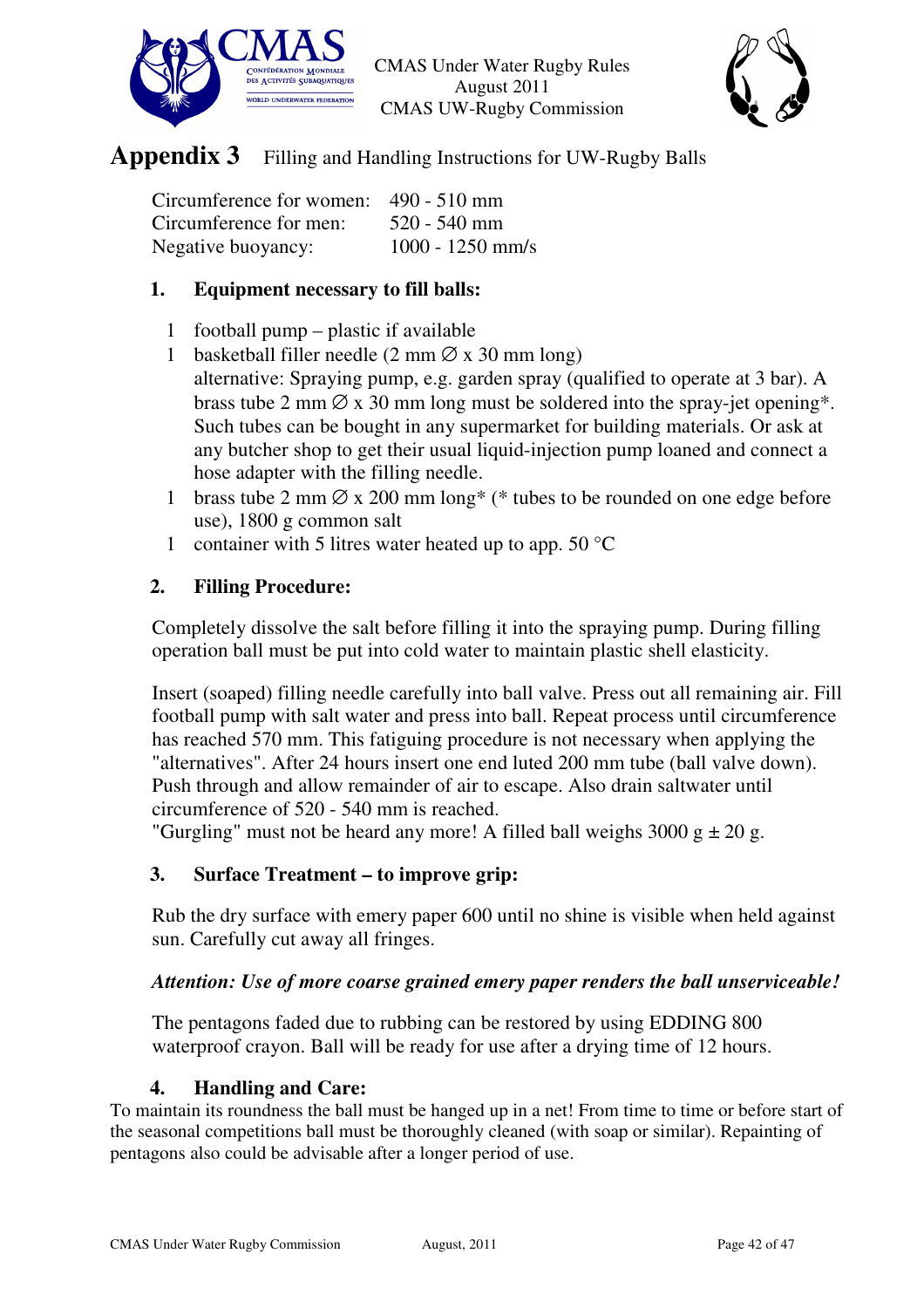![](_page_42_Picture_0.jpeg)

![](_page_42_Picture_2.jpeg)

# **Appendix 4.1 Hand Signals of the Referees**

![](_page_42_Figure_5.jpeg)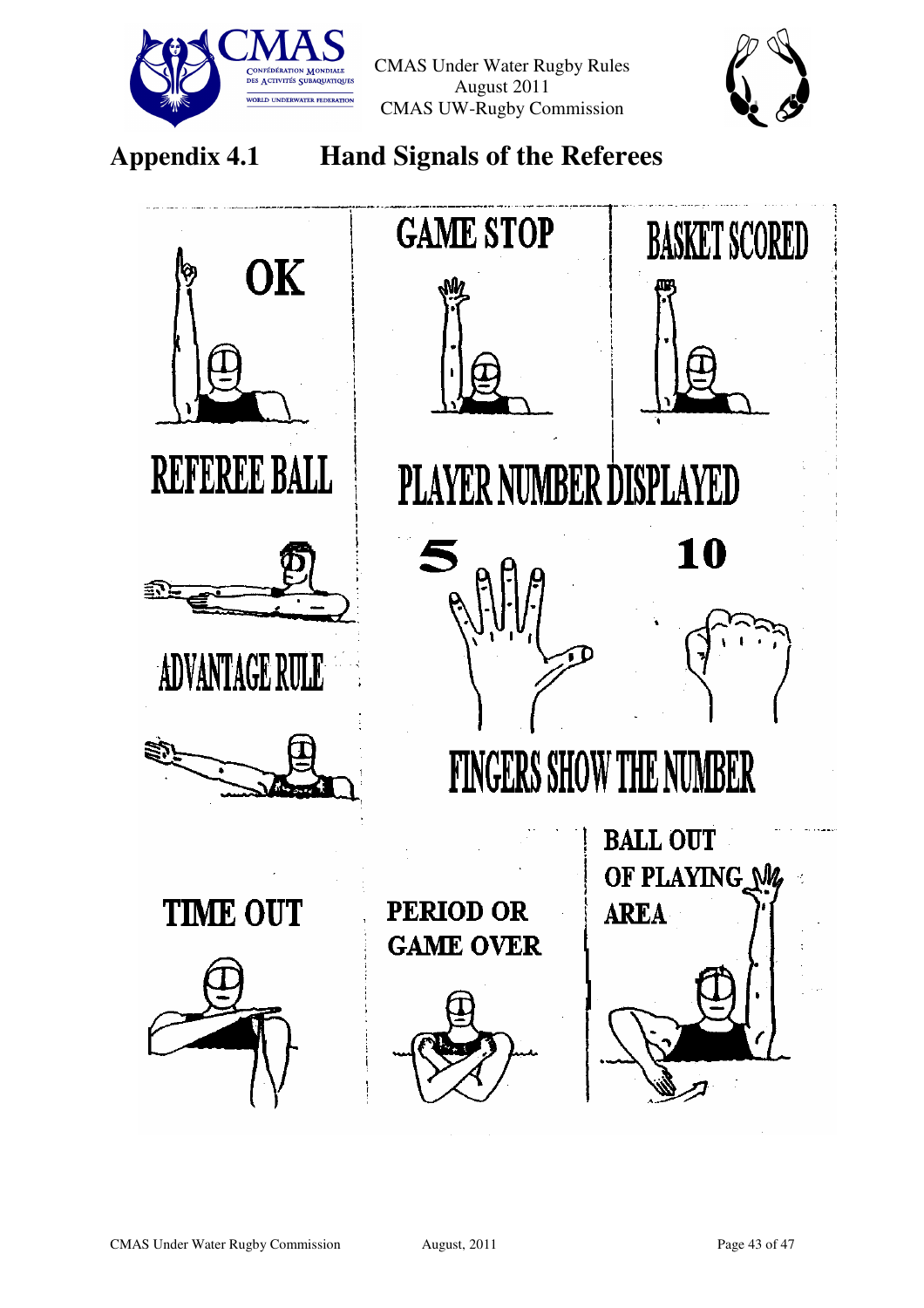![](_page_43_Picture_0.jpeg)

![](_page_43_Picture_2.jpeg)

**Appendix 4.2 Hand Signals of the Referees** 

![](_page_43_Picture_4.jpeg)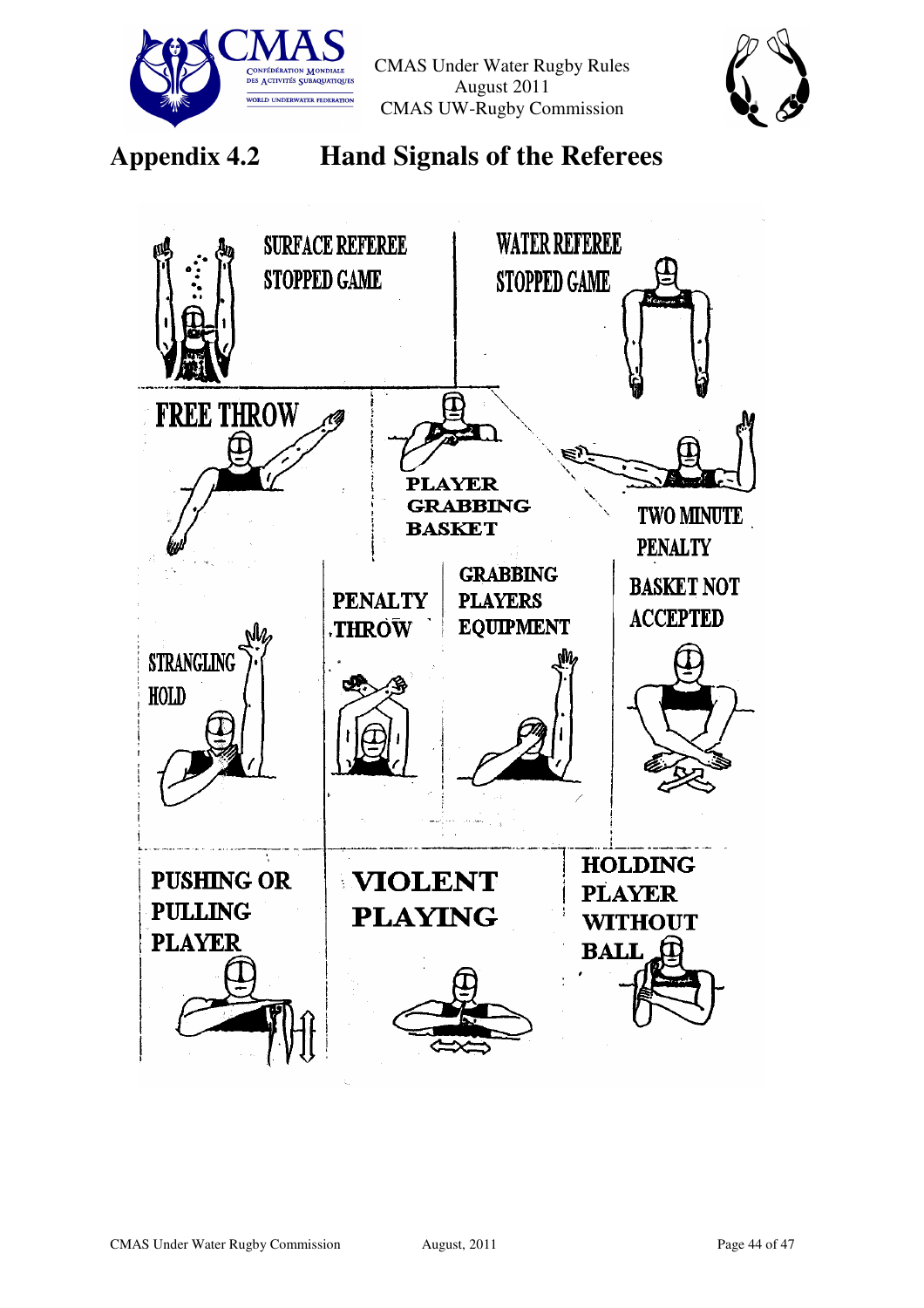![](_page_44_Picture_0.jpeg)

![](_page_44_Picture_2.jpeg)

# **Appendix 5 Player Incident Report, Under Water Rugby**

|                                                                                                                                                                                                                                                                                               | To the ________________________________. Federation for UW-Rugby team ______________________________ |
|-----------------------------------------------------------------------------------------------------------------------------------------------------------------------------------------------------------------------------------------------------------------------------------------------|------------------------------------------------------------------------------------------------------|
|                                                                                                                                                                                                                                                                                               |                                                                                                      |
|                                                                                                                                                                                                                                                                                               |                                                                                                      |
| $\frac{1}{2}$ and $\frac{1}{2}$ and $\frac{1}{2}$ and $\frac{1}{2}$ and $\frac{1}{2}$ and $\frac{1}{2}$ and $\frac{1}{2}$ and $\frac{1}{2}$ and $\frac{1}{2}$ and $\frac{1}{2}$ and $\frac{1}{2}$ and $\frac{1}{2}$ and $\frac{1}{2}$ and $\frac{1}{2}$ and $\frac{1}{2}$ and $\frac{1}{2}$ a |                                                                                                      |
|                                                                                                                                                                                                                                                                                               | The player was expelled by rule 6.6.1.a, "Unsporting or violent behaviour";                          |

- ⃟ Violent behaviour
- ⃟ Other (provocative, threatening, etc.)

Further information (if required)

The player was/was not further expelled for more than one match / from the tournament.

⃟ The penalty awarded is considered proportionate, and no further action is asked for this incident.

\_\_\_\_\_\_\_\_\_\_\_\_\_\_\_\_\_\_ \_\_\_\_\_\_\_\_\_\_\_\_\_\_\_\_\_\_\_\_\_ \_\_\_\_\_\_\_\_\_\_\_\_\_\_\_\_\_\_

The chief referee of the tournament asks the national federation of the player to take appropriate action to prevent future repetition.

Deck referee Water referee Water referee

Chief referee

\_\_\_\_\_\_\_\_\_\_\_\_\_\_\_\_\_\_\_\_\_\_\_\_\_\_\_\_\_\_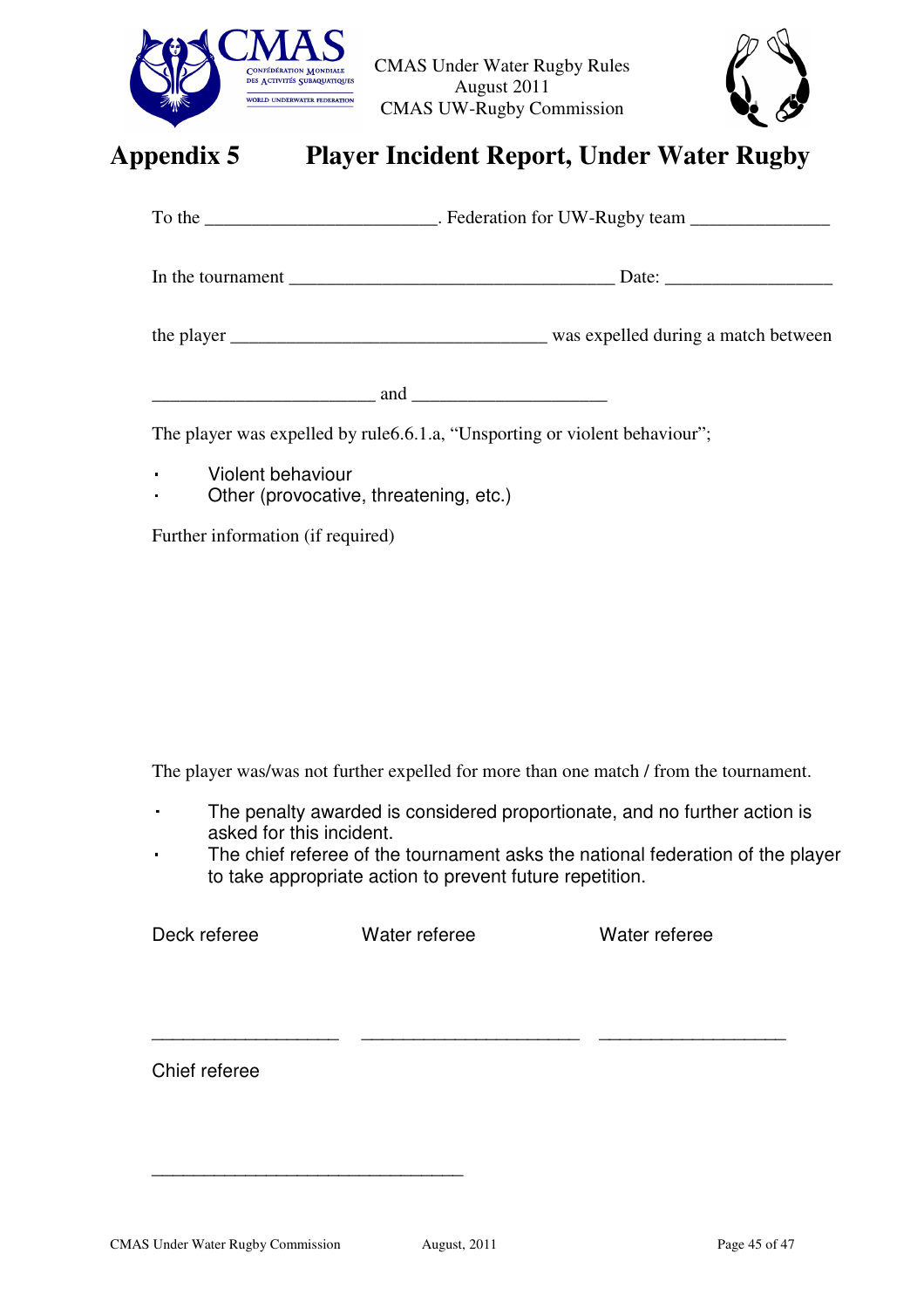![](_page_45_Picture_0.jpeg)

![](_page_45_Picture_2.jpeg)

# **Appendix 6.1 3 or more teams with the same number of points**

| Example 1            |                          |       |                  |                          |           |                |                      |
|----------------------|--------------------------|-------|------------------|--------------------------|-----------|----------------|----------------------|
| Results:             | Ranking list (all teams) |       |                  | points                   | goals     |                |                      |
| Team A<br>- Team B   |                          | 1.    | Team B           |                          | 5         | 9:0            |                      |
| Team C<br>- Team A   | 0:0                      |       | 2.               | Team C                   |           | 5              | 6:0                  |
| - Team C<br>Team B   | 0:0                      |       | 3.               | Team A                   |           | 5              | 3:0                  |
| - Team D<br>Team A   | 3:0                      |       | 4.               | Team D                   |           | $\overline{0}$ | 0:18                 |
| Team B<br>- Team D   | 9:0                      |       |                  |                          |           |                |                      |
| - Team D<br>Team C   | 6:0                      |       |                  |                          |           |                |                      |
|                      |                          |       |                  |                          |           |                |                      |
| Special ranking list | $[1]$                    |       | [2] goal         | $[3]$ plus               | goals of  |                | [4] goal difference  |
|                      | points                   | goals | difference       | goals                    | all games |                | of all games         |
| Team B<br>1.         | $\overline{2}$           | 0:0   | $\theta$         | $\overline{0}$           | 9:0       | $+9$           |                      |
| Team C<br>2.         | $\overline{2}$           | 0:0   | $\boldsymbol{0}$ | $\Omega$                 | 6:0       | $+6$           |                      |
| 3.<br>Team A         | $\overline{2}$           | 0:0   | $\boldsymbol{0}$ | $\overline{0}$           | 3:0       | $+3$           |                      |
|                      |                          |       |                  |                          |           |                |                      |
|                      |                          |       |                  |                          |           |                |                      |
|                      |                          |       |                  |                          |           |                |                      |
| Example 2            |                          |       |                  |                          |           |                |                      |
| Results:             |                          |       |                  | Ranking list (all teams) |           | points         | goals                |
| - Team B<br>Team A   | 3:0                      |       | $1_{\cdot}$      | Team A                   |           | 6              | 6:2                  |
| Team C<br>- Team A   | 2:0                      |       | 2.               | Team C                   |           | 6              | 8:<br>$\overline{1}$ |
| - Team C<br>Team B   | 1:0                      |       | 3.               | Team B                   |           | 6              | 10:3                 |
| - Team D<br>Team A   | 3:0                      |       | 4.               | Team D                   |           | $\theta$       | 0:18                 |
|                      |                          |       |                  |                          |           |                |                      |
| Team B<br>- Team D   | 9:0                      |       |                  |                          |           |                |                      |
| - Team D<br>Team C   | 6:0                      |       |                  |                          |           |                |                      |
|                      |                          |       |                  |                          |           |                |                      |
| Special ranking list | $[1]$                    |       | [2] goal         | $[3]$ plus               |           |                |                      |
|                      | points                   | goals | difference       | goals                    |           |                |                      |
| Team A<br>1.         | 3                        | 3:2   | $+1$             | 3                        |           |                |                      |
| Team C<br>2.         | 3                        | 2:1   | $+1$             | $\overline{2}$           |           |                |                      |
| 3.<br>Team B         | 3                        | 1:3   | $-2$             |                          |           |                |                      |